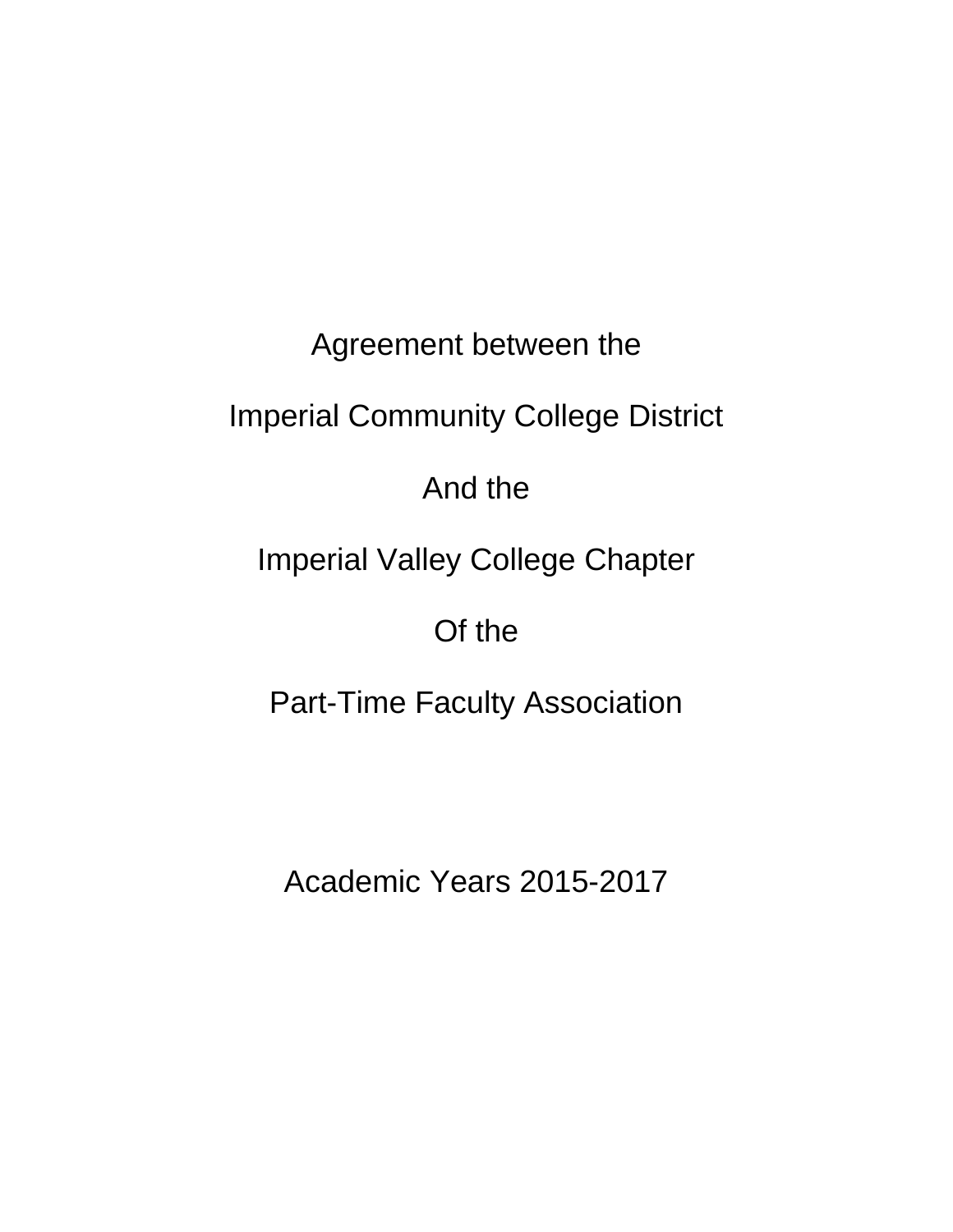# **Table of Contents**

| <b>ARTICLE 1</b>  | <b>RECOGNITION</b>                                        | 1              |
|-------------------|-----------------------------------------------------------|----------------|
| <b>ARTICLE 2</b>  | <b>ASSOCIATION RIGHTS</b>                                 |                |
| 2.1               | <b>Distribution of Materials</b>                          | 1<br>1         |
| $2.2\overline{ }$ | Access                                                    | 1              |
| 2.3               | <b>Board of Trustees Meetings</b>                         | $\overline{2}$ |
| 2.4               | Use of Facilities                                         | $\overline{2}$ |
| 2.5               | <b>Personnel Files</b>                                    | $\overline{2}$ |
| 2.6               | <b>Distribution of Agreement</b>                          | 3              |
| 2.7               | Dues & Agency Fee Deductions                              | $\overline{3}$ |
| 2.8               | Roster                                                    | $\overline{4}$ |
| 2.9               | Stipend(s) for Representational Matters                   | 4              |
| 2.10              | <b>General Rights</b>                                     | 5              |
|                   |                                                           |                |
| <b>ARTICLE 3</b>  | <b>UNIT MEMBERS' RIGHTS</b>                               | 6              |
| 3.1               | General                                                   | 6              |
| 3.2               | <b>Personnel Files</b>                                    | 6              |
| 3.3               | <b>Travel Expense Payment</b>                             | $\overline{7}$ |
|                   | 3.4   Shared Office Space                                 | $\overline{7}$ |
| 3.5               | Personal Property Liability Coverage                      | 7              |
| 3.6               | Notification of Full-Time Permanent & Temporary Positions | 8              |
|                   |                                                           |                |
| <b>ARTICLE 4</b>  | <b>DISTRICT RIGHTS</b>                                    | 9              |
|                   |                                                           |                |
| <b>ARTICLE 5</b>  | <b>ACADEMIC FREEDOM</b>                                   | 11             |
|                   |                                                           |                |
| <b>ARTICLE 6</b>  | <b>LEAVES</b>                                             | 12             |
| 6.1               | <b>Sick Leave</b>                                         | 12             |
| 6.2               | <b>Bereavement Leave</b>                                  | 14             |
| 6.3               | <b>Personal Necessity/Personal Leave</b>                  | 14             |
| 6.4               | Jury Duty or Witness Leave                                | 14             |
| 6.5               | <b>Industrial Accident and Illness Leave</b>              | 14             |
| 6.6               | <b>District Authorized Leave</b>                          | 15             |
| 6.7               | Part-Time Faculty Catastrophic Leave Program              | 15             |
|                   |                                                           |                |
| <b>ARTICLE 7</b>  | <b>SAFETY</b>                                             | 17             |
| 7.1               | General                                                   | 17             |
| 7.2               | <b>Emergency Procedures</b>                               | 17             |
|                   |                                                           |                |
| <b>ARTICLE 8</b>  | <b>EVALUATION OF UNIT MEMBERS</b>                         | 18             |
| 8.1               | General                                                   | 18             |
| 8.2               | <b>Evaluation Procedure</b>                               | 18             |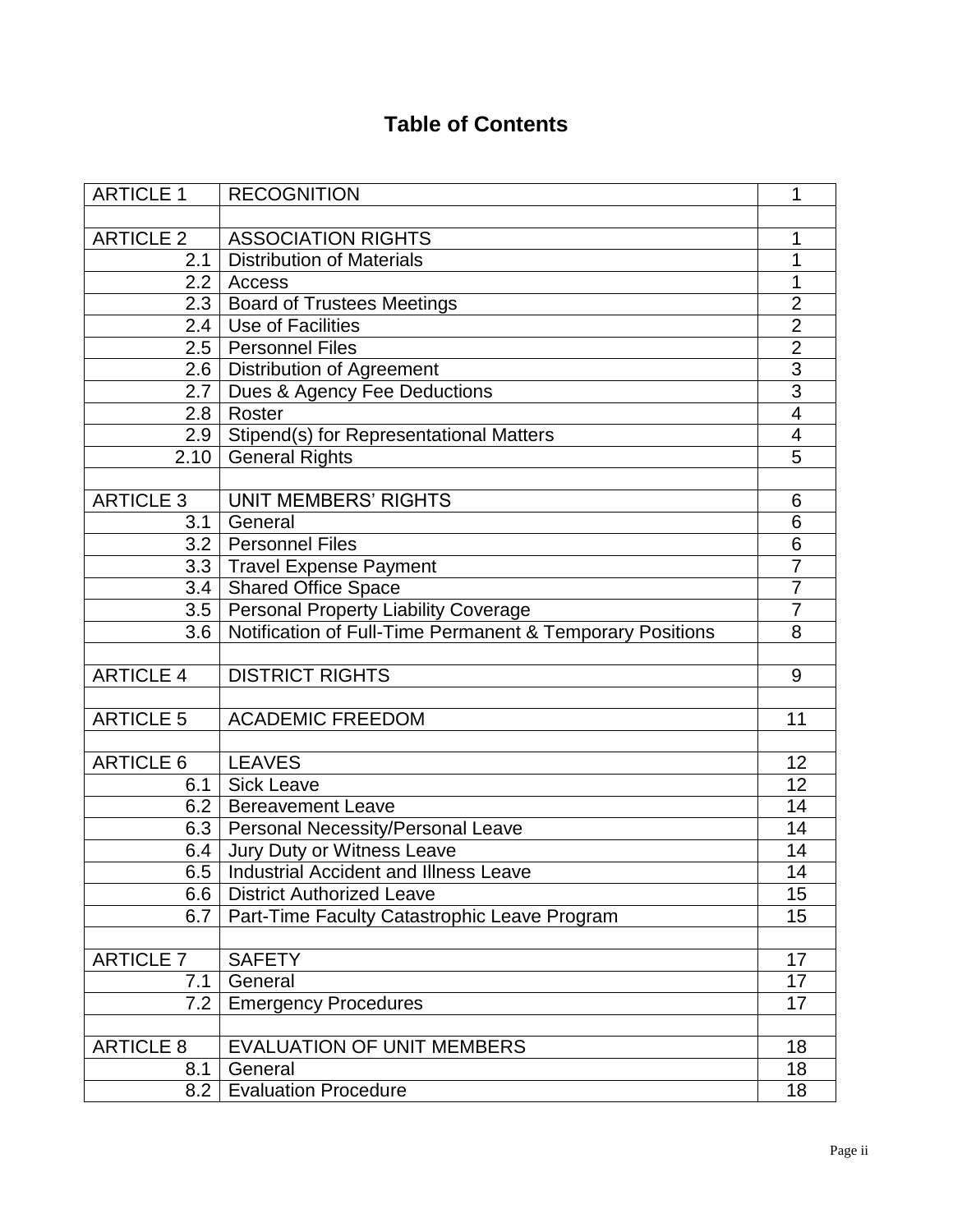| <b>ARTICLE 9</b>  | <b>GRIEVANCE PROCEDURES</b>                       | 20 |
|-------------------|---------------------------------------------------|----|
| 9.1               | Purpose                                           | 20 |
| 9.2               | <b>Definitions</b>                                | 20 |
| 9.3               | <b>Rights</b>                                     | 20 |
| 9.4               | <b>General Provisions</b>                         | 22 |
| 9.5               | Procedure                                         | 22 |
|                   |                                                   |    |
| <b>ARTICLE 10</b> | <b>WORKLOAD</b>                                   | 25 |
| 10.1              | Load                                              | 25 |
| 10.2              | <b>General Assignment Procedure</b>               | 25 |
| 10.3              | Non-Teaching Faculty Assignment Procedure         | 26 |
| 10.4              | <b>Class Size</b>                                 | 26 |
| 10.5              | Large Quota Classes                               | 27 |
|                   | 10.6   Combined Course Section                    | 29 |
| 10.7              | <b>Final Grades</b>                               | 29 |
|                   |                                                   |    |
| <b>ARTICLE 11</b> | <b>DISCIPLINE</b>                                 | 30 |
| 11.1              | General                                           | 30 |
| 11.2              | <b>Progressive Discipline</b>                     | 30 |
|                   |                                                   |    |
| <b>ARTICLE 12</b> | <b>COMPLAINTS</b>                                 | 32 |
|                   |                                                   |    |
| <b>ARTICLE 13</b> | <b>SALARY</b>                                     | 33 |
|                   |                                                   |    |
| <b>ARTICLE 14</b> | <b>RETIREMENT</b>                                 | 34 |
|                   |                                                   |    |
| <b>ARTICLE 15</b> | <b>MAINTENANCE OF STANDARDS</b>                   | 35 |
|                   |                                                   |    |
| <b>ARTICLE 16</b> | SAVINGS AND STATUTORY CHANGES                     | 36 |
|                   |                                                   |    |
| <b>ARTICLE 17</b> | <b>DISTANCE EDUCATION</b>                         | 37 |
|                   |                                                   |    |
| <b>ARTICLE 18</b> | RIGHT OF FIRST REFUSAL FOR NEW COURSE DEVELOPMENT | 38 |
|                   |                                                   |    |
| <b>ARTICLE 19</b> | EFFECTS AND TERMS OF AGREEMENT                    | 39 |
|                   |                                                   |    |
|                   | <b>EXHIBITS TO THE AGREEMENT</b>                  |    |
| <b>EXHIBIT A</b>  | <b>Grievance Forms</b>                            | 40 |
| <b>EXHIBIT B</b>  | <b>Employee Conflict Resolution Form</b>          | 44 |
| <b>EXHIBIT C</b>  | <b>Faculty Evaluation Forms</b>                   | 45 |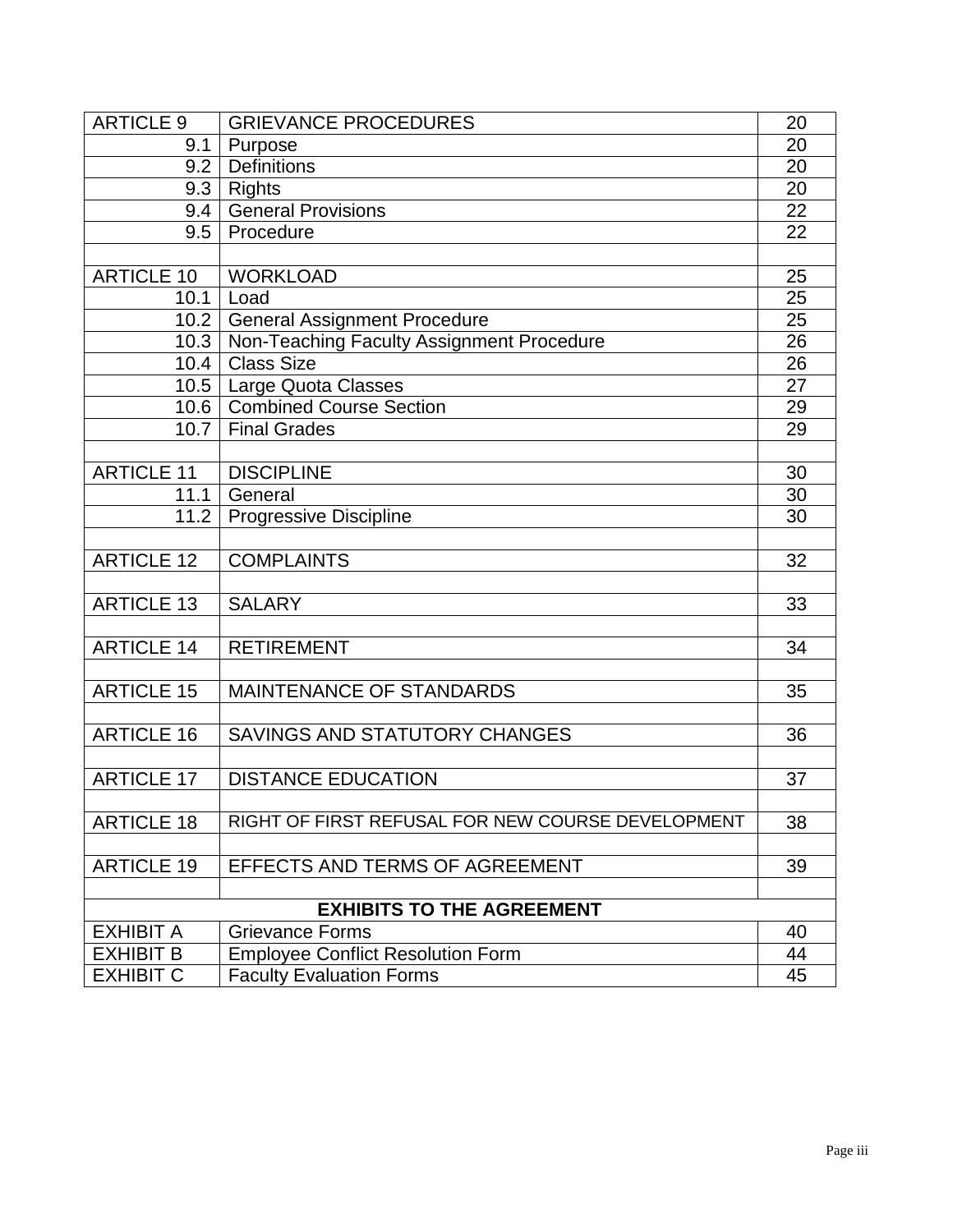# **ARTICLE 1 RECOGNITION**

The Board of Trustees of the Imperial Community College District, hereinafter referred to as the "Board" or the "District," hereby recognizes the Imperial Valley College Part-Time Faculty Association Community College Association/California Teachers Association/ National Education Association (IVC PTFA CCA/CTA/NEA), hereinafter referred to as the "Association" or the "IVC PTFA CCA/CTA/NEA," as the sole and exclusive representative of all part-time faculty and shall exclude full-time faculty, all management and confidential employees and all other employees who hold positions not requiring certification qualifications.

The District agrees to negotiate only with the Association's representatives officially designated by the Association to act in its behalf.

The Association recognizes the Board as the duly elected representative of the people and agrees to negotiate only with the Board's representatives officially designated by the Board to act in its behalf.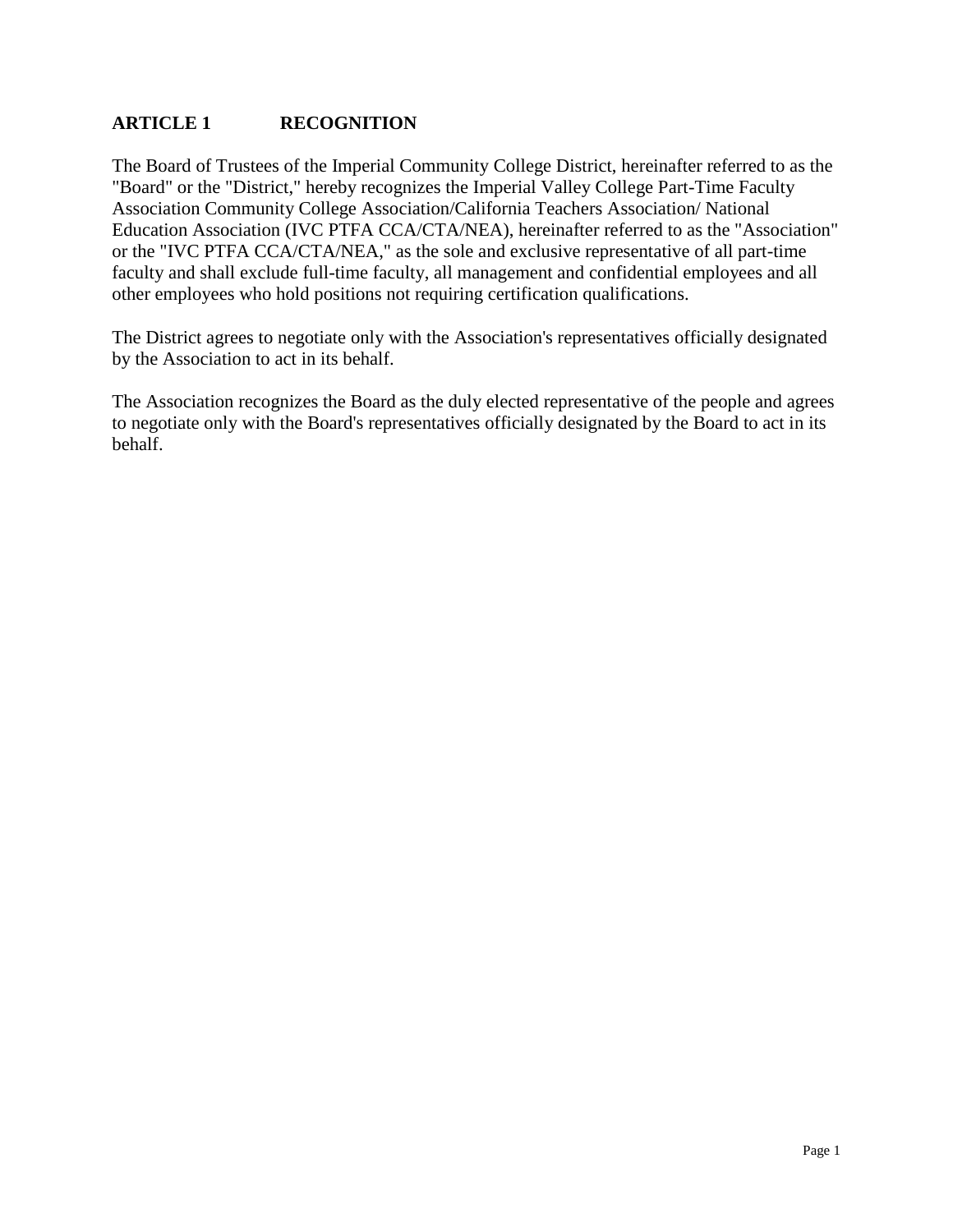# **ARTICLE 2 ASSOCIATION RIGHTS**

#### **2.1 Distribution of Materials**

The Association shall have the right to distribute organizational materials on District property. The distribution of organizational materials shall take place in such a manner that unit members are not distracted from performing their duties. The Association shall have the right to use bulletin boards, mailboxes, telephone system, the college interoffice mail system, and the college email system in accordance with the Computer and Network Use Policy and Procedures (AP3720). Organizational materials placed in staff mailboxes or posted on the bulletin board shall bear the name of the Association and the date of distribution or posting. Only those organizational materials officially authorized by the Association Chapter President shall be distributed. The Association agrees to provide to the Superintendent a courtesy copy of each organizational material to be posted or distributed upon request.

#### **2.2 Access**

Association representatives shall have the right of access to areas in which employees work. Association representatives may engage in recruiting activities and conduct official Association business including representation in grievance procedure matters on District property provided they do not interfere with employees during hours of duty assignment. Faculty Association representatives shall be granted a minimum of 15 minutes of unpaid time at the end of all district meetings for faculty Association business upon request of the Association. Within thirty (30) calendar days of ratification of this Agreement by both parties, and within thirty (30) calendar days of the start of each academic year in which this agreement is in effect, the Association shall provide the Chief Human Resources Officer (CHRO) with the names, titles, addresses, and telephone numbers of Association representatives.

#### **2.3 Board of Trustees Meetings**

The Association shall have the right to submit items for the agenda, and/or to submit in advance information and materials relating to agenda items for meetings of the District Board of Trustees, provided that the items are not under consideration at the time in collective bargaining negotiations between the parties or would otherwise violate provisions of applicable laws or regulations.

#### **2.4 Use of Facilities**

Upon advance request, and depending upon availability, the Association will be granted, without cost, the use of College facilities, audio-visual equipment, and duplicating equipment. The Association shall reimburse the District, at District cost and upon District request, for all photocopying, printing, or document finishing services provided to the Association by the Reprographic Center; for any postage costs incurred by the Association; and for any long-distance telephone charges incurred by representatives of the Association acting upon the Association's business.

#### **2.5 Personnel Files**

The Association shall have the right to review the personnel files of bargaining unit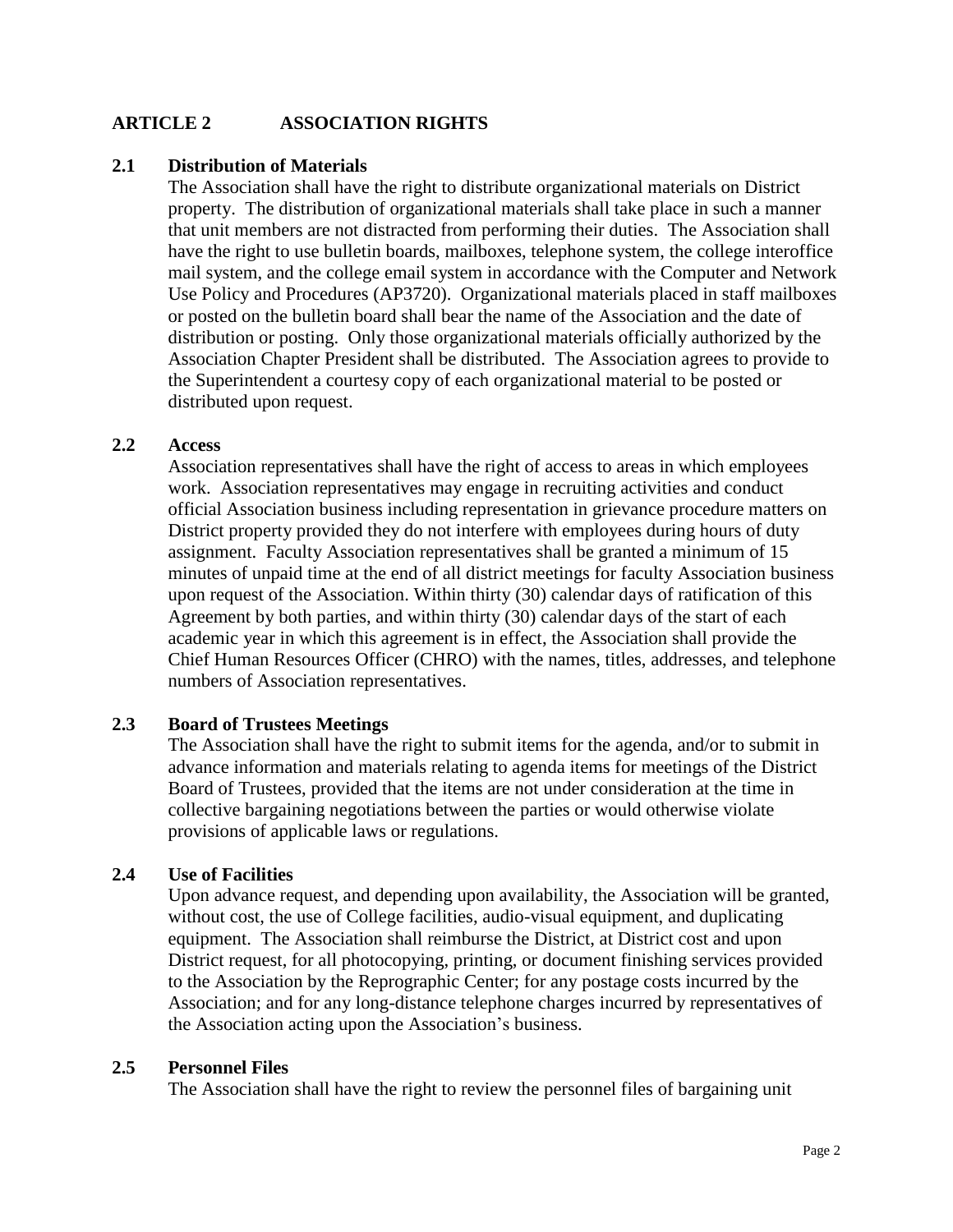members upon the written authorization of the member or when the member accompanies the Association representative. The written authorization shall specify those documents to be reviewed. Arrangements for review of said files shall be made in advance with the Human Resources Office.

# **2.6 Distribution of Agreement**

The District will compile 15 paper copies of the CBA (contract) for the Association and also post/maintain the CBA electronically within 45 days of ratification.

# **2.7 Dues and Agency Fee Deductions**

The District agrees to deduct dues and agency fees in certified, uniform amounts from the pay of bargaining unit members, and to pay to the Association's authorized state affiliate the normal and regular monthly membership dues and agency fees subject to the following conditions:

**2.7.1** Deductions for membership dues shall be made upon the submission in writing of a duly executed authorization by the unit member;

The District shall put into effect any new or changed dues deduction or agency fee during the month in which the request is submitted provided that the request was received by the District payroll office prior to the tenth calendar day of the month. Otherwise the District shall put into effect such requests in the following calendar month.

- **2.7.2** Any unit member who is not a member of the Association, or who does not make application for membership within 30 days of the effective date of this Agreement, or within 30 days from the date of commencement of assigned duties within the bargaining unit, shall become a member of the Association or pay to the Association a fee in an amount equal to membership dues, initiation fees and general assessments, payable to the Association in the same manner as required for the payment of membership dues. In the event that a unit member does not pay such fee directly to the Association, the Association shall so inform the district, and the district shall immediately begin automatic payroll deduction in the same manner as set forth in this Article. There shall be no charge to the Association for such mandatory agency fee deductions.
- **2.7.3** Any unit member who is a member of a religious body whose traditional tenets or teachings include objections to joining or financially supporting employee organizations shall not be required to join or financially support the Association as a condition of employment; except that such unit member shall pay, in lieu of a service fee, sums equal to such service fee to non-religious, non-labor organization, charitable funds exempt from taxation under Section 501(c) (3) of Title 26 of the Internal Revenue Code such as:

The Boys and Girls Club of Brawley Cancer Resource Center of the Desert Humane Society of Imperial County Imperial Valley Literacy Volunteers of America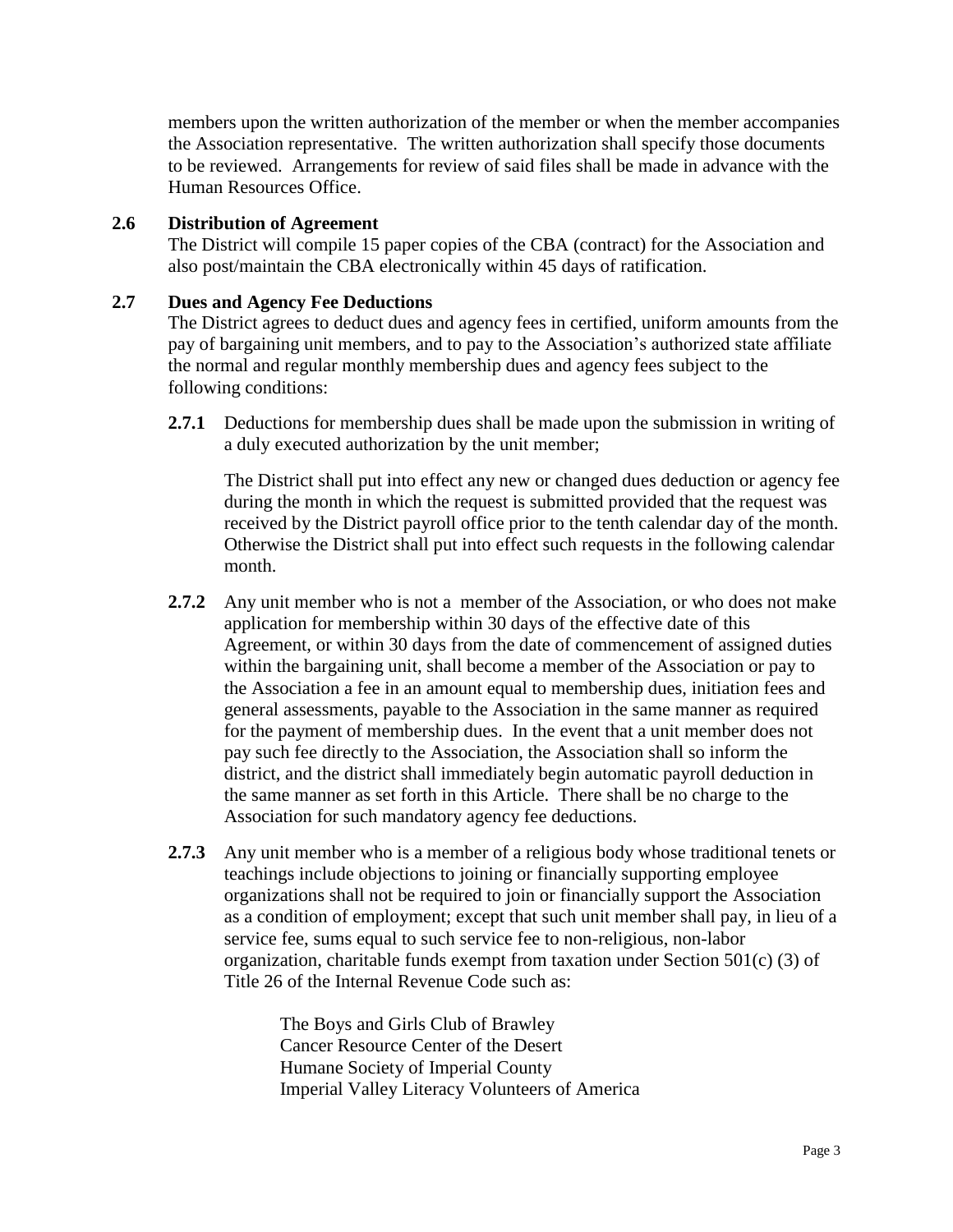Police Activities League (PAL) of Brawley, Calexico, or El Centro Sure Helpline Center Center for Family Solutions

To receive a religious exemption, the unit member must submit a detailed written statement establishing the basis for the religious exemption. The Association executive committee shall communicate in writing to the unit member its acceptance or rejection of the exemption. If accepted, the unit member shall make the payment to one of the charitable organizations listed above. Such payment shall be made on or before the due date for cash dues/fees for each academic year.

- **2.7.4** Proof of payment shall be made on an annual basis to the Association and District as a condition of continued exemption from the payment of agency fee. Proof of payment shall be in the form of receipts and/or canceled checks indicating the amount paid, date of payment, and to whom payment in lieu of the service fee has been made. No in-kind services may be received for payments, nor may the payment be in a form other than money such as the donation of used items. Such proof shall be presented on or before the due date for cash dues/fees for each school year.
- **2.7.5** With respect to all sums deducted by the District pursuant to sections above, whether for membership dues or agency fee, the District agrees to remit such moneys promptly to the Association accompanied by an alphabetical list of unit members for whom such deductions have been made, categorizing them as to membership or non-membership in the Association, and indicating any changes in personnel from the list previously furnished.
- **2.7.6** The Association and District agree to furnish to each other any information needed to fulfill the provisions of this Article.

# **2.8 Rosters**

The name, job title, work area, and salary information of each unit member shall be provided to the Association within thirty (30) calendar days of the beginning of each semester, or within thirty (30) calendar days of a new member's hire date. The home addresses and home telephone numbers of unit members as provided to the District by the unit members shall be provided to the Association within thirty (30) calendar days of the beginning of each semester, or within thirty (30) calendar days of a new member's hire date, unless the unit member expressly requests that this information not be released to the Association.

# **2.9 Stipend(s) for Representational Matters**

Reasonable release time shall be granted to designated Association representatives for the purposes of negotiations and the administration of this Agreement at no loss of salary or other benefits. The Superintendent/President or his designee may grant District Authorized Leave to Association representatives to attend to Association business or to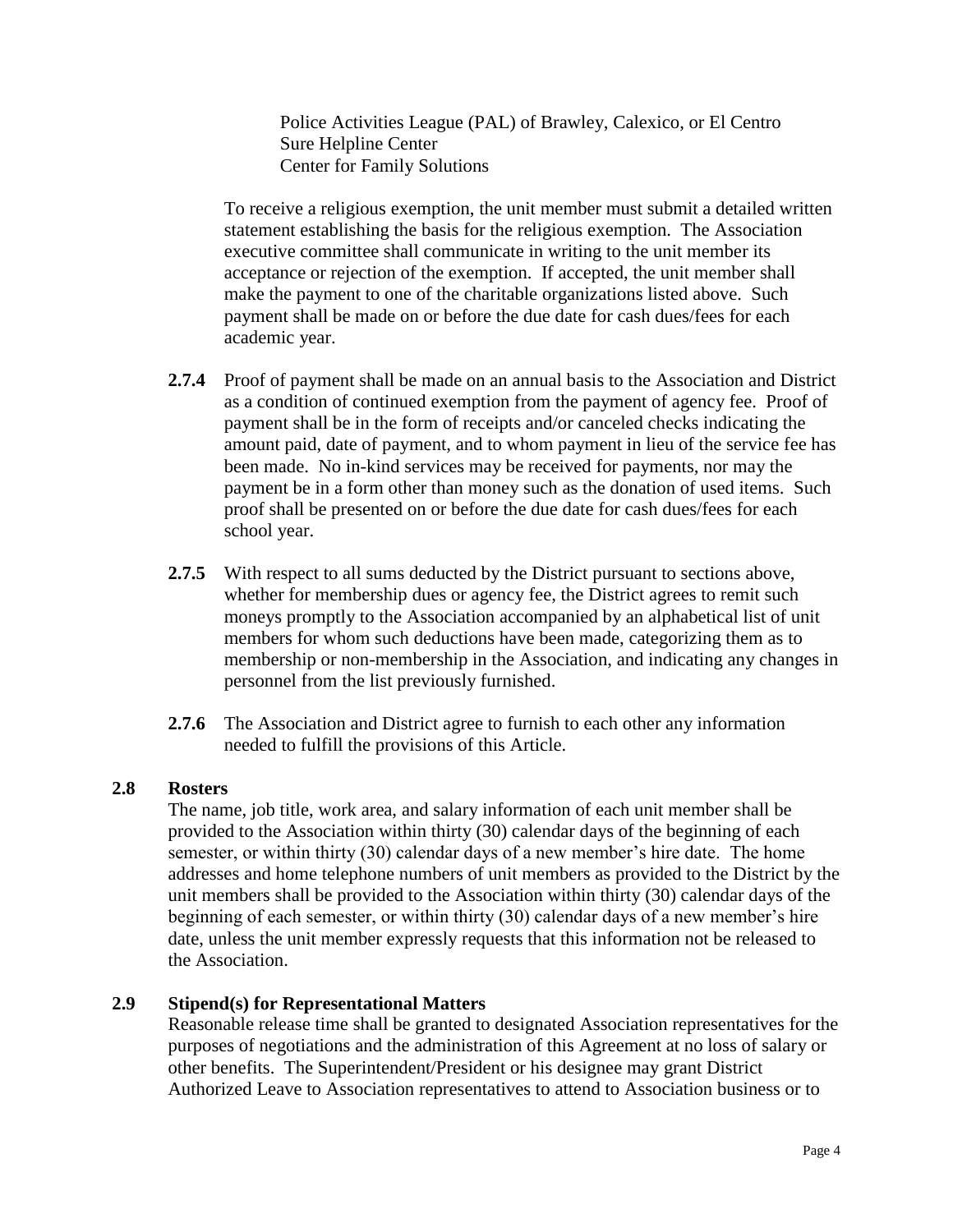participate in state or national affiliate conferences or conventions that are deemed to be beneficial to the District.

In addition, the District shall pay 300 hours per fiscal year at the current hourly rate for Association Representation time. The Association shall notify the District of the names of the unit members receiving this representation time at the start of each semester.

## **2.10 General Rights**

The Association has the right under the Educational Employment Relations Act to represent bargaining unit members in their employment relations with the District. Nothing in this Agreement shall be construed as a waiver of such rights.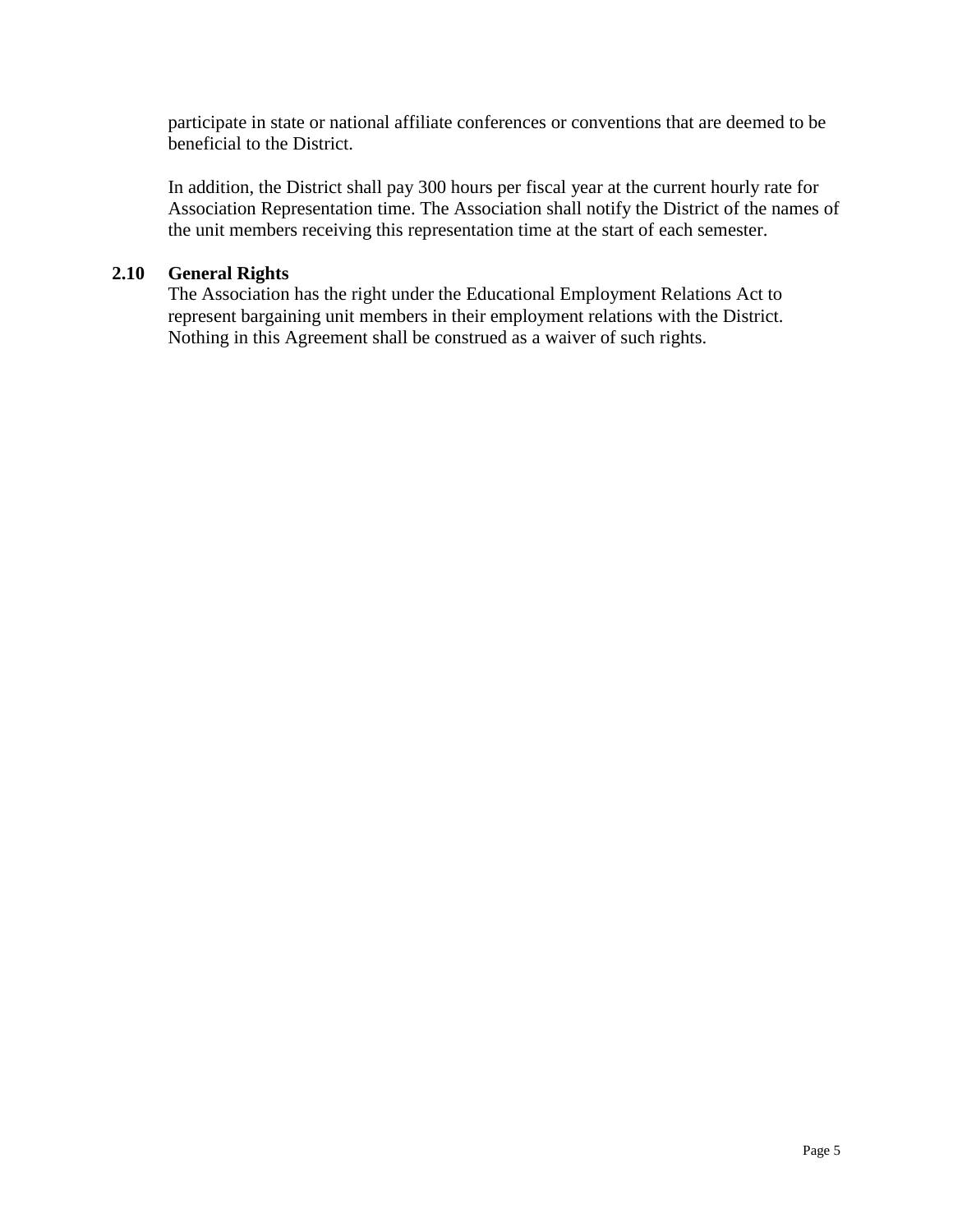# **ARTICLE 3 UNIT MEMBERS' RIGHTS**

#### **3.1 General**

The District and the Association recognize the right of unit members to form, join, and participate in lawful activities of employee organizations and the equal alternative right of unit members to refuse to form, join, and participate in such activities.

#### **3.2 Personnel Files**

The personnel files of each bargaining unit member shall be maintained in the District's Human Resources Office.

There shall be a single personnel file for each unit member.

Information of a derogatory nature shall not be entered or filed in the unit member's official personnel file unless and until the unit member is given notice and an opportunity to review and comment thereon. A unit member shall have the right to enter, and have attached to any such derogatory statement, her/his own comments thereon.

Materials in the personnel file of a unit member, except as noted below, shall be made available for inspection by the unit member involved. Unit members shall have the right to inspect and obtain a copy of personnel file materials. Upon authorization by the unit member, an Association representative may review the unit member's file or accompany the unit member in her/his review of the file. Material which may be excluded from inspection shall be limited to ratings, reports or records which:

Were obtained prior to the employment of the unit member involved. Were prepared by identifiable examination committee members. Were obtained in connection with a promotional examination.

All material placed in a unit member's personnel file shall be dated and signed by the person who caused the material to be prepared. Material shall be added in a timely fashion and in no circumstances shall material be added that is over three (3) months old. Documents created within this three (3) months' time limitation shall not include references to other documents or events in excess of this three (3) month limitation.

The District is prohibited from basing decisions affecting the assignment, discipline, or status of employment of a unit member upon materials not contained in or events not referenced in the personnel file.

Access to a unit member's personnel file shall be limited to a "need to know" basis. Access authorization must be obtained from either the Superintendent or Superintendent's designee. The contents of all personnel files shall be kept in strictest confidence. The District shall keep a log indicating the persons who have requested to examine a personnel file, as well as the dates such requests were made. Such log shall be available for examination by the unit member or her/his authorized Association representative.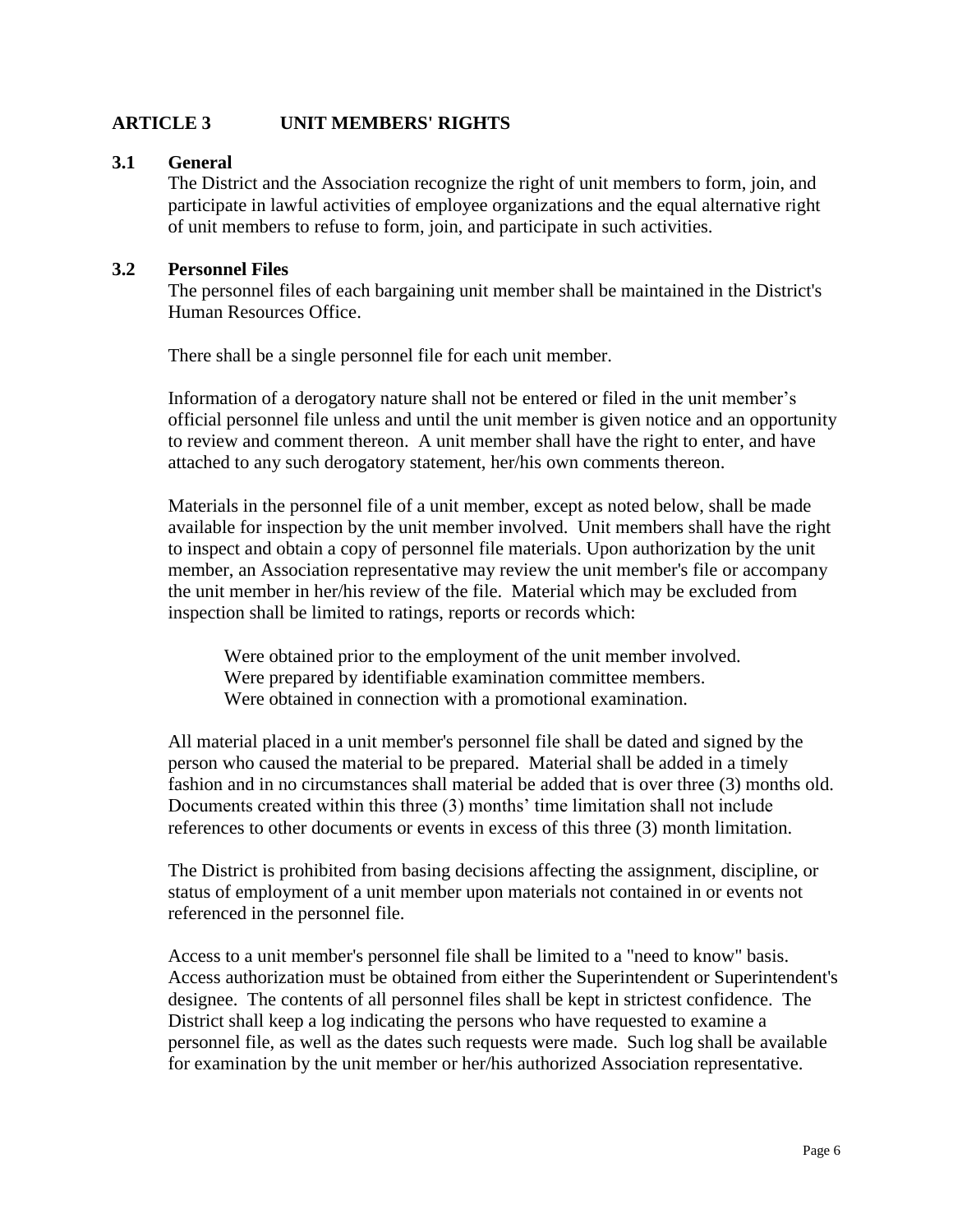Members of the unit shall have the right to inspect materials in their personnel files upon request, at any off-duty time when the District's Human Resources Office is open. The District will provide to the unit member copies of the materials in his/her personnel files within five (5) working days of a written request.

Upon the written request of the unit member, the District agrees to remove and destroy any materials of a derogatory nature, excluding evaluations, which have remained in the file for five (5) years, provided that there have been no documented actions of a similar nature to the original complaint in that five-year period, and/or provided that no legal or disciplinary actions resulted from the original complaint that would necessitate the retention of the records.

# **3.3 Travel Expense Payment**

Unit members shall be compensated by the District for the actual and necessary expenses, including traveling expenses, incurred in the course of performing services that have been pre-authorized by the District.

Mileage reimbursement can be claimed by unit members assigned to more than one area in the District on the same day. Distance allowed will be for those miles between areas or other assigned locations other than the distance between home and College. The mileage rate will be such amount as allowed by IRS Regulations. Mileage does not have to be preauthorized.

# **3.4 Shared Office Space**

The district shall provide at least one common office spaces on the main campus for unit members to work and meet with students.

Unit members will have, without charge to the unit member, access to available secretarial support, printing and media equipment and supplies, e-mail accounts, Web pages and campus Internet, mailboxes, staff parking permits, identification, and library cards.

The District will provide table(s), chair(s), telephone(s), computer(s) with Internet access, for use by unit members.

#### **3.5 Personal Property Liability Coverage**

The District shall protect bargaining unit members from loss of personal property while acting in the discharge of their duties. The District shall fully reimburse bargaining unit members for such losses resulting from any property being lost, stolen, damaged, soiled, or destroyed only if the unit member has registered this property with the District Purchasing Department and the District Vice-President of Instruction or Vice-President of Student Services has agreed in writing that said personal property is necessary for completion of job duties for the District.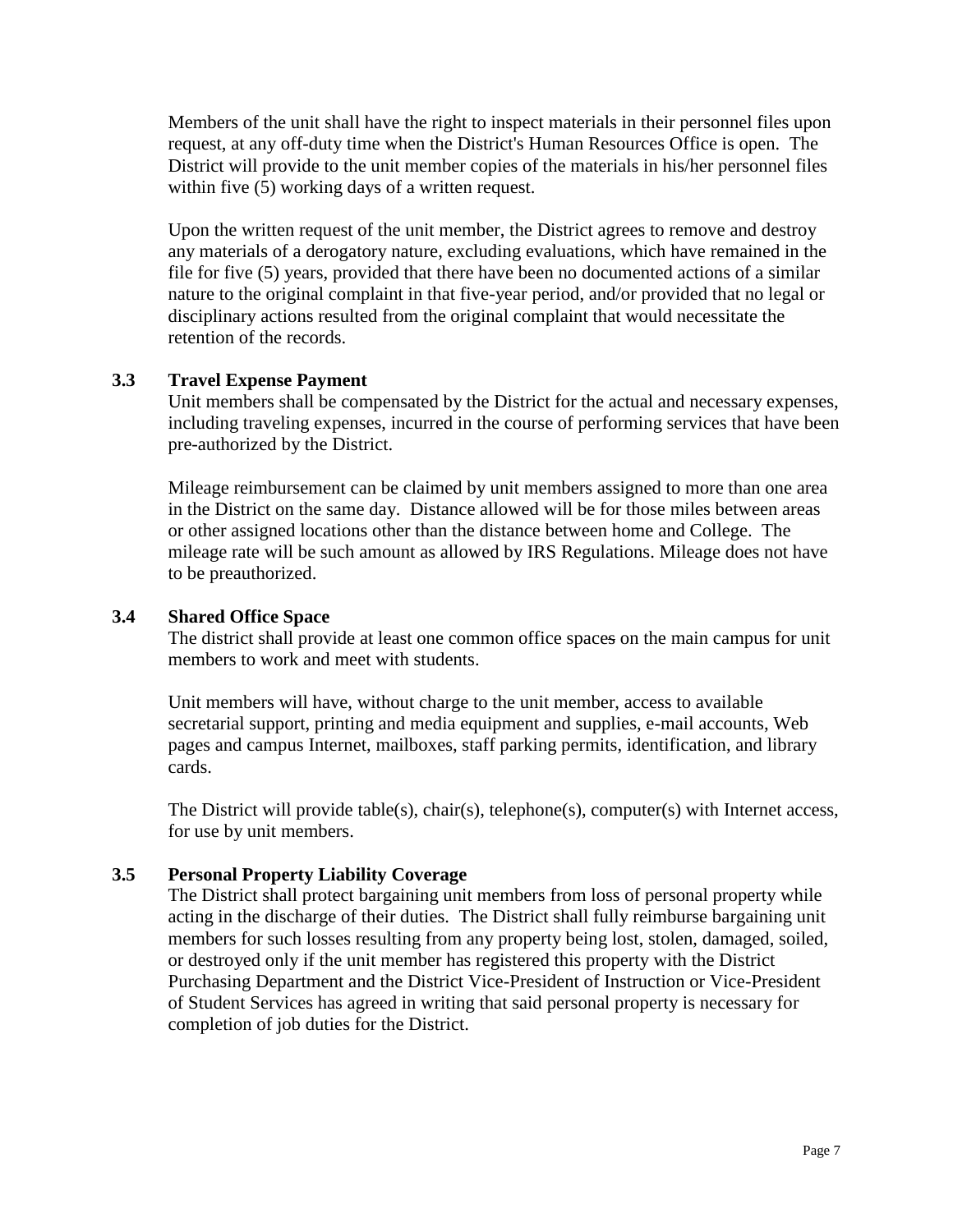# **3.6 Notification of Full-Time Permanent and Temporary Faculty Positions**

The District shall send an electronic message (via IVC email) to all part-time faculty unit members five (5) days prior to the opening of a position for a Full-Time Permanent or Temporary Faculty position (FTP). The email will give a description of the position along with instructions on how unit members can express their interest in the position. There is no guarantee or promise of either an interview or appointment for these positions.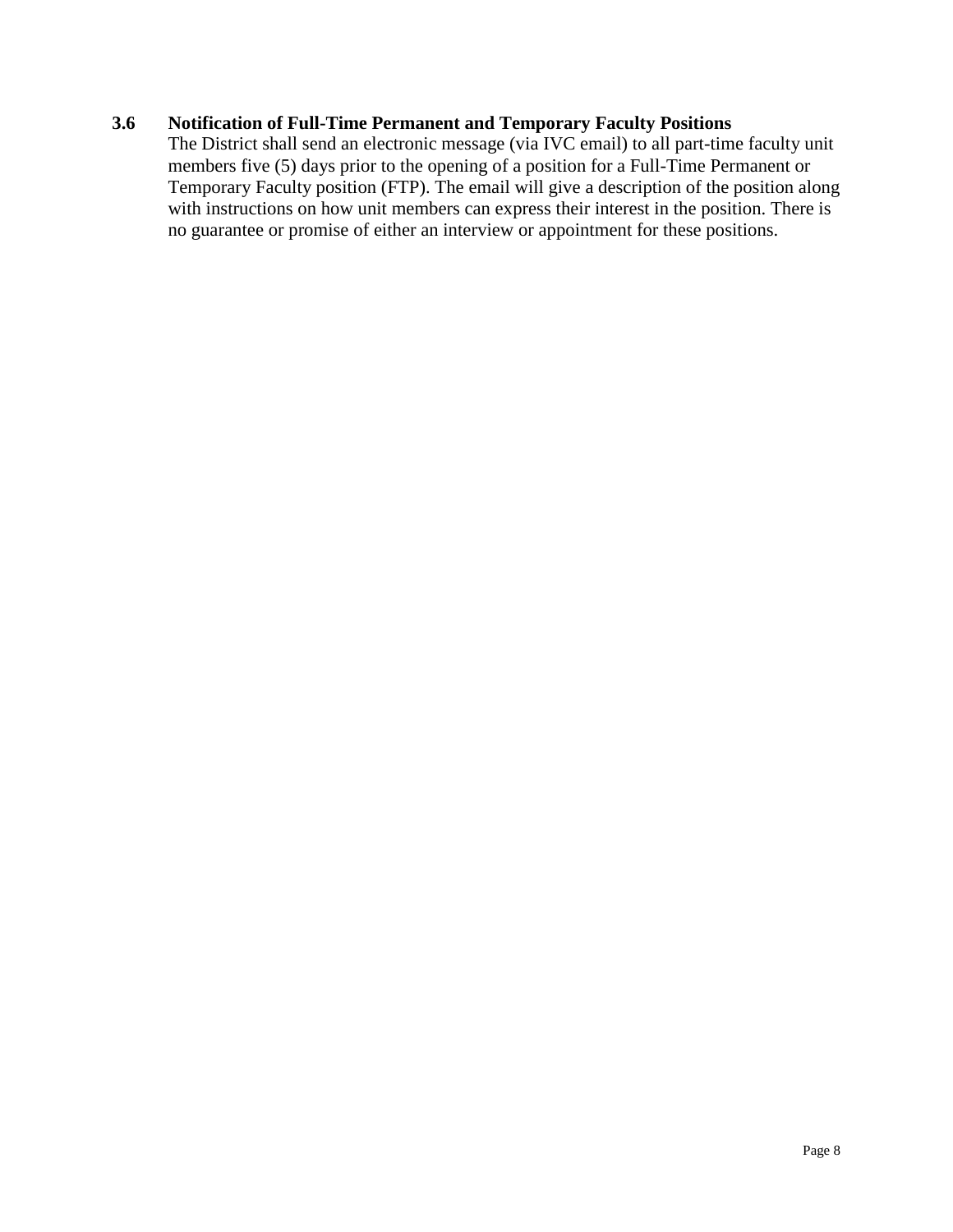# **ARTICLE 4 DISTRICT RIGHTS**

- **4.1** All matters not specifically covered by this Agreement are reserved to the district. It is agreed that such reserved rights include, but are not limited to, the exclusive right and power to determine, implement, supplement, change, modify, or discontinue, in whole or in part, temporarily or permanently, any of the following:
- **4.2** The legal, operational, geographical, and organizational structure of the district, including the chain of command, division of authority, organizational divisions and subdivisions, external and internal boundaries of all kinds, and advisory commissions and committees.
- **4.3** The financial structure of the district, including all sources and amounts of financial support, income, funding, taxes, and debt, and all means and conditions necessary or incident to the securing of same, including compliance with any qualifications or requirements imposed by law or by funding sources as a condition of receiving funds; all investment policies and practices; all budgetary matters and procedures, including the budget calendar, the budget information process, accounting methods, fiscal and budget control policies and procedures, and all budgetary allocations, reserves, and expenditures.
- **4.4** The acquisition, disposition, number, location, types, and utilization of all district properties, whether owned, rented, leased or otherwise controlled, including all facilities, grounds, parking areas, and other improvements.
- **4.5** All services to be rendered to the public and to district personnel in support of the services rendered, including entering into contracts with private and public vendors for service to the public; the nature, methods, quality, quantity, frequency and standards of services, and the personnel, facilities, vendors, supplies, materials, vehicles, equipment, and tools to be used in connection with such services; including educational, support, construction, maintenance, and repair services.
- **4.6** The utilization of personnel not covered by this Agreement, including, but not limited to, substitutes, casual and provisional personnel, consultants, and supervisory or managerial personnel, and the methods of selection and assignment of such personnel.
- **4.7** The educational policies, procedures, objectives, goals, and programs, including those relating to curriculum, course content, textbook selection, educational equipment and supplies, student admission, student attendance, student advancement, student guidance, grading, student testing, student records, health and safety, student conduct, student discipline, transportation, food services, racial and ethnic balance, student extracurricular and co-curricular activities, emergency situations, and the substantive and procedural rights and obligations of students, parents, other personnel, and the public with respect to such matters.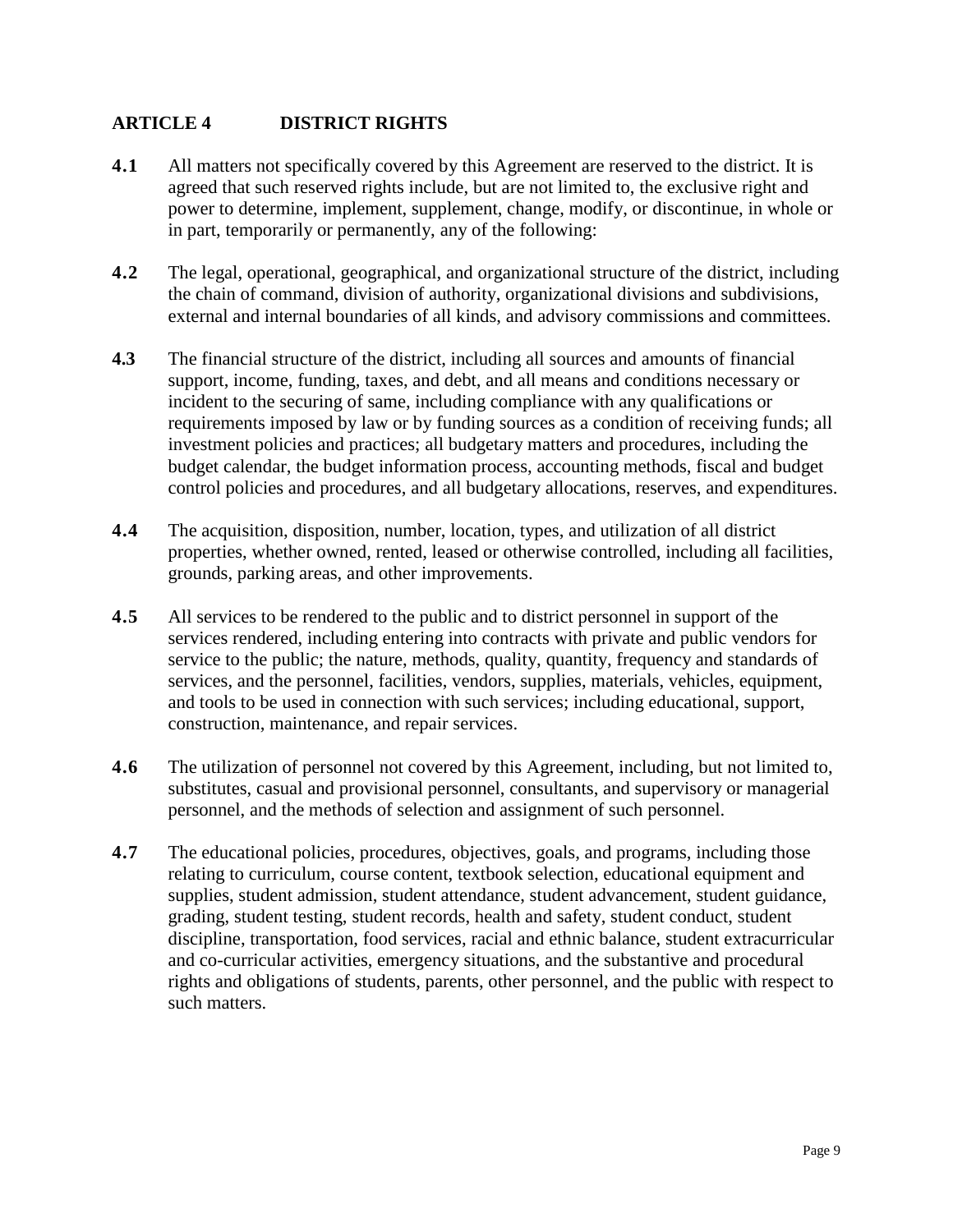- **4.8** The selection, classification, direction, assignment, promotion, demotion, discipline, and termination of all personnel of the district; and equal employment opportunity policies and programs; and the determination as to whether and when a job opening exists. The job classifications, content and qualifications thereof.
- **4.9** The duties and standards of performance for all bargaining unit members, and whether any bargaining unit member adequately performs such duties and meets such standards.
- **4.10** The dates, times, and hours of operation of district facilities, functions, and activities, work schedules and the school calendar.
- **4.11** Safety and security measures for students, the public, properties, facilities, vehicles, materials, supplies, and equipment, including the various rules and duties for all personnel with respect to such matters.
- **4.12** All other rights of management not expressly limited by the clear and explicit language of this Agreement are also expressly reserved to the district even though not enumerated above, and the express provisions of this Agreement constitute the only contractual limitations upon the district's rights. The exercise of any right reserved to the district herein in a particular manner or the non-exercise of any such rights shall not be deemed a waiver of the district's right or preclude the district from exercising the right in a different manner.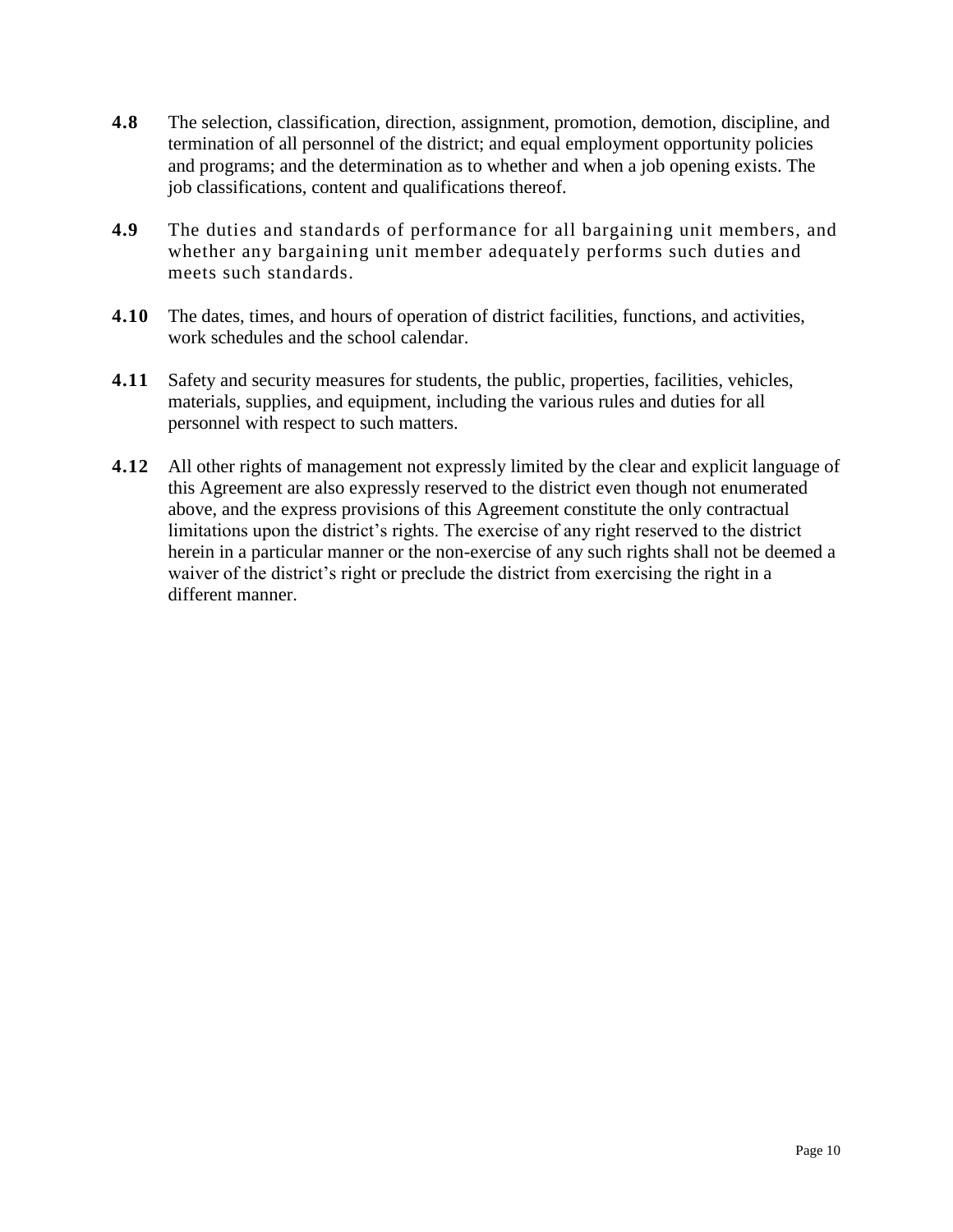# **ARTICLE 5 ACADEMIC FREEDOM**

Academic freedom is essential to the education of students and the District acknowledges the fundamental need to protect unit members from any censorship or restraint which might interfere with the unit member's obligation to pursue truth in performance of their work functions.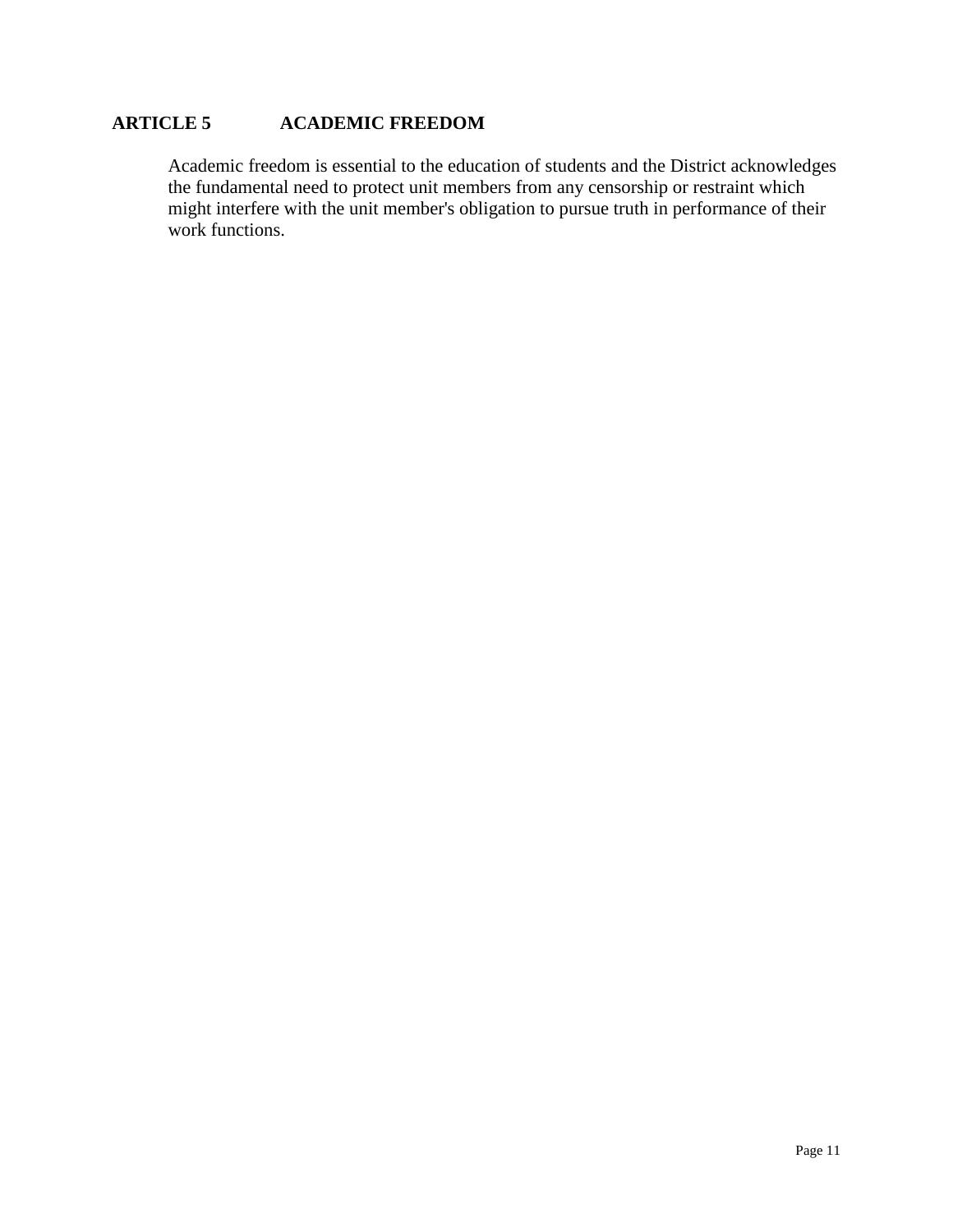# **ARTICLE 6 LEAVES**

#### **6.1 Sick Leave**

All unit members shall be granted paid sick leave equal to one (1) hour for each lecture or lab hour assigned for each term (Fall, Winter, Spring, or Summer) where each hour consists of sixty (60) minutes, so that the total number of working hours per week is equal to the total number of sick leave hours granted for the semester. Sick leave unused in one term will be accumulated indefinitely, and be made available to unit members in subsequent terms of employment. Sick leave shall be accumulated during any term the unit member works.

On the first service day of each term the District shall provide every unit member that member's total number of sick leave hours accumulated and the total number of sick leave days and hours available for the ensuing term.

Available sick leave may be used as of the first day of the term.

#### **6.1.1 Transfer of Accumulated Sick Leave**

Should the unit member leave the District and attain employment in any other California school or college district, all unused accumulated sick leave will be transferred to the other California school or college district upon the written request of the unit member. Should the unit member be hired full time by the District, all unused accumulated sick leave shall be transferred to the new position.

Unit members who have accumulated sick leave in another California school or college district may request the district of previous employment to send an official verification of the accumulated sick leave to the CHRO Imperial Valley College who shall, in turn, credit such leave to the unit member's sick leave balance.

#### **6.1.2 Use of Sick Leave**

An absence is defined as eligible for sick leave if the unit member is ill and unable to attend to duties, has an appointment with a medical or health care provider, must care for a close family member who is ill and unable to care for him/herself, or must take a close family member to an appointment with a medical or health care provider.

A unit member will notify by telephone and/or email the Department Chairperson, Area Dean or District designee of absence due to illness as early as possible on the day the member knows s/he will be absent. For short-term absences due to illness that are anticipated to last less than one week, the unit member will notify by telephone and/or email the appropriate individual(s) each day of absence. In cases where the unit member knows that s/he shall be absent in advance due to a medical appointment, s/he shall notify the appropriate individuals as far in advance of the absence as is practical.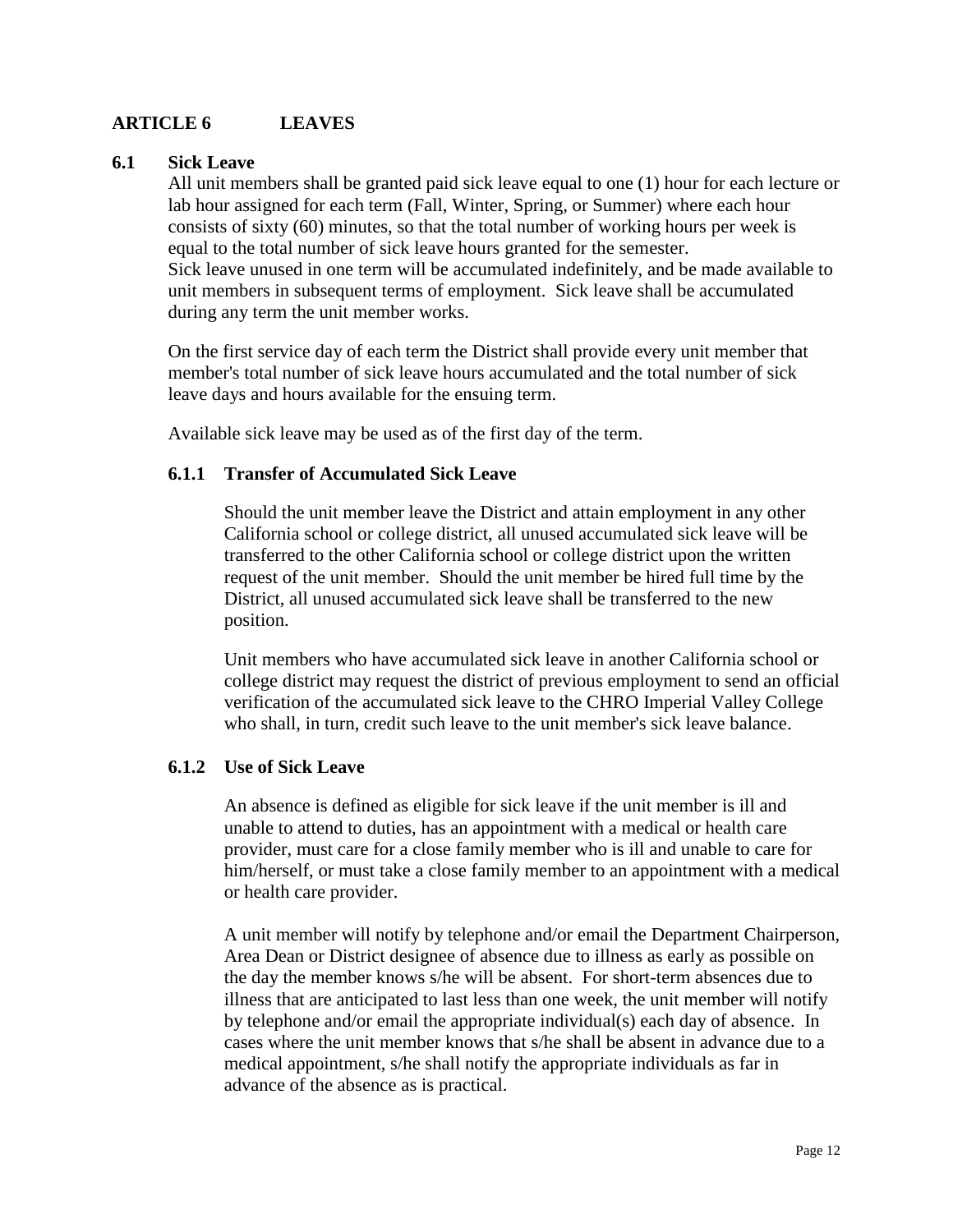Unit members using sick leave shall return a Weekly Absence Report to the department or division no later than ten (10) calendar days after return from the absence.

# **6.1.3 Traditionally Delivered Classes**

In cases where the absence of the unit member will lead to the cancellation of more than one week, or the equivalent, of consecutive class meetings, the Dean in the instruction area will make every effort to obtain a substitute instructor for the course during the duration of the unit member's illness.

# **6.1.4 Non-teaching Assignments**

For non-teaching assignments, a unit member's sick leave will be charged for missed contract work hours, rounded to the nearest quarter (.25) hour in fifteen (15) minute increments. The hours shall be calculated by determining the exact number of minutes missed, deducting the full hours and then using the chart below to round to the nearest quarter hour.

| <b>MINUTES</b> | <b>HOURS</b> |
|----------------|--------------|
| $1 - 7$        |              |
| $8 - 22$       | .25          |
| $23 - 37$      |              |
| $38 - 52$      | .75          |
| $53 - 60$      |              |

# **6.1.5 Verification of Illness**

Employees shall verify any absence due to illness or injury that extends for a period of more than six (6) consecutive calendar days by providing a written statement from the employee's attending eligible medical or health care provider certifying illness or injury.

If the period of absence is anticipated to extend beyond two (2) weeks, the written statement by the eligible medical or health care provider shall include an expected return to work date. Upon the member's return to work, the District shall be provided a written statement containing a release from the eligible medical or health care provider stating that the employee is able to return to work with or without work restrictions. If work restrictions are specified as a condition of the employee's return to work, written verification from the attending eligible medical or health care provider will be provided stating the extent and duration of the restrictions.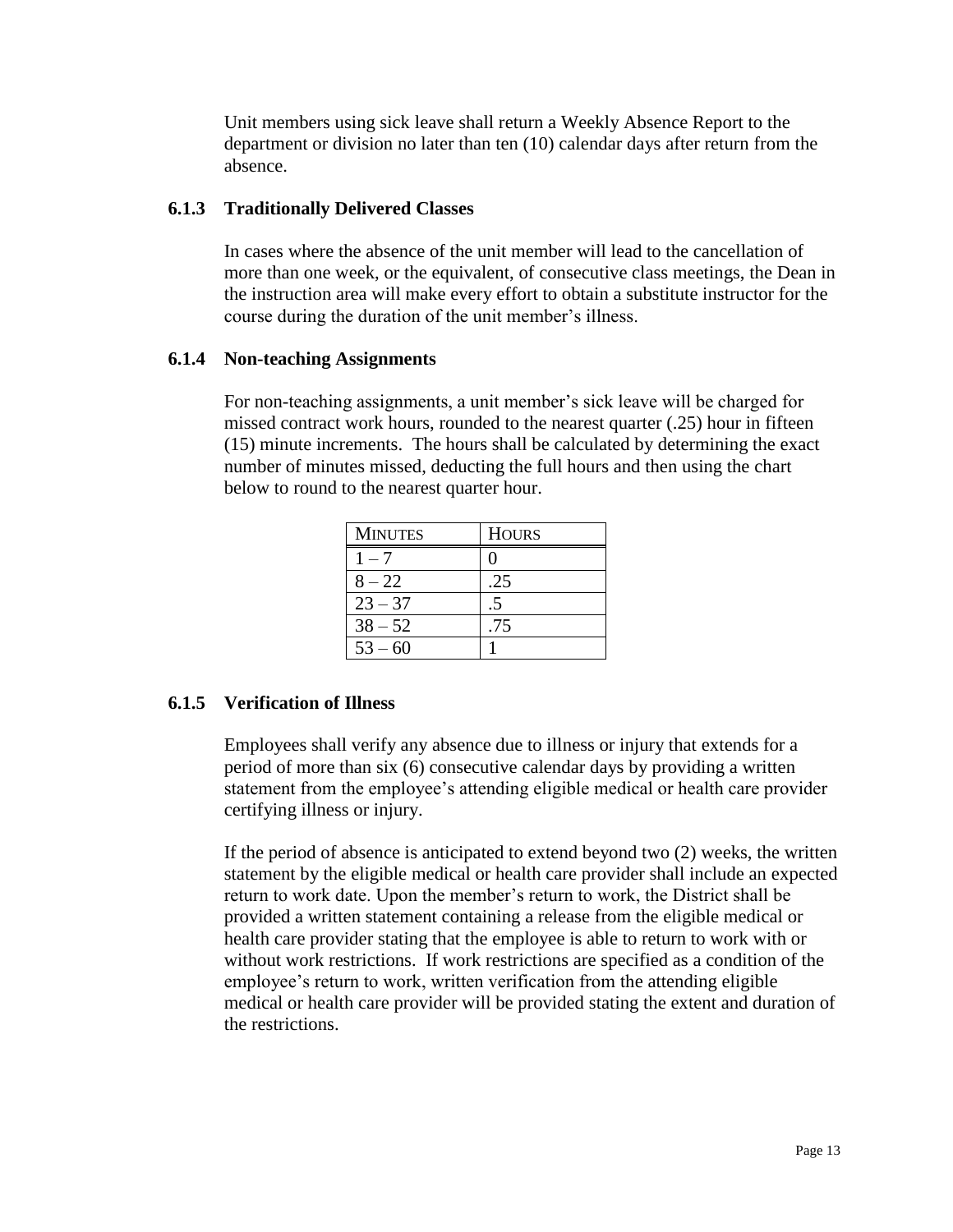#### **6.2 Bereavement Leave**

Bereavement leave, with pay, of three (3) days per occurrence will be allowed to members of the bargaining unit for the death of anyone in the unit member's immediate family as defined below.

The District shall extend bereavement leave by an additional two (2) days if the unit member must travel out of state or more than five hundred (500) miles to attend a funeral of a member of the immediate family.

In individual cases and at his/her discretion, the Superintendent/President may enlarge the benefits of this section by granting additional days of bereavement leave, and may expand the class of relatives listed below as members of the immediate family. Member of the immediate family, for the purpose of this section, shall mean the mother, father, child, grandmother, grandfather, or grandchild of the unit member or of the spouse or domestic partner of the unit member; and/or the spouse or domestic partner of the unit member; and/or the son-in-law, daughter-in-law, brother, brother-in-law, sister, or sisterin-law, of the unit member; or any relative living in the immediate household of the unit member.

#### **6.3 Personal Necessity/Personal Leave**

A member of the bargaining unit may, at his/her election, designate up to a maximum of 60% of granted sick leave for personal necessity.

#### **6.4 Jury Duty or Witness Leave**

A unit member shall be granted a leave of absence with pay to appear as a witness in court, other than as a litigant, or to respond to an official order from another governmental jurisdiction for reasons not brought about though the connivance or misconduct of the employee, or when regularly called for jury duty, upon presentation of the subpoena or official court summons to the Dean in the appropriate service area. The unit member should notify the appropriate Dean of the need for such leave as soon as possible after receiving such a summons or subpoena.

The unit member will receive compensation for such leave up to the amount of the difference between the unit member's regular earnings and any amount the unit member receives for jury or witness fees (Ed. Code §87035).

#### **6.5 Industrial Accident and Illness Leave**

A member of the bargaining unit who has an accident or develops an illness which arises out of, and in the course and scope of, his or her employment by the District, and whose application for benefits is accepted by the District's compensation insurance carrier, shall be eligible for industrial accident and illness leave under these provisions.

Allowable leave for an industrial accident or illness shall be for the number of work days of temporary disability or shall be for not fewer than sixty (60) work days in a fiscal year during which the College is in session or when the unit member would otherwise have been performing work for the District.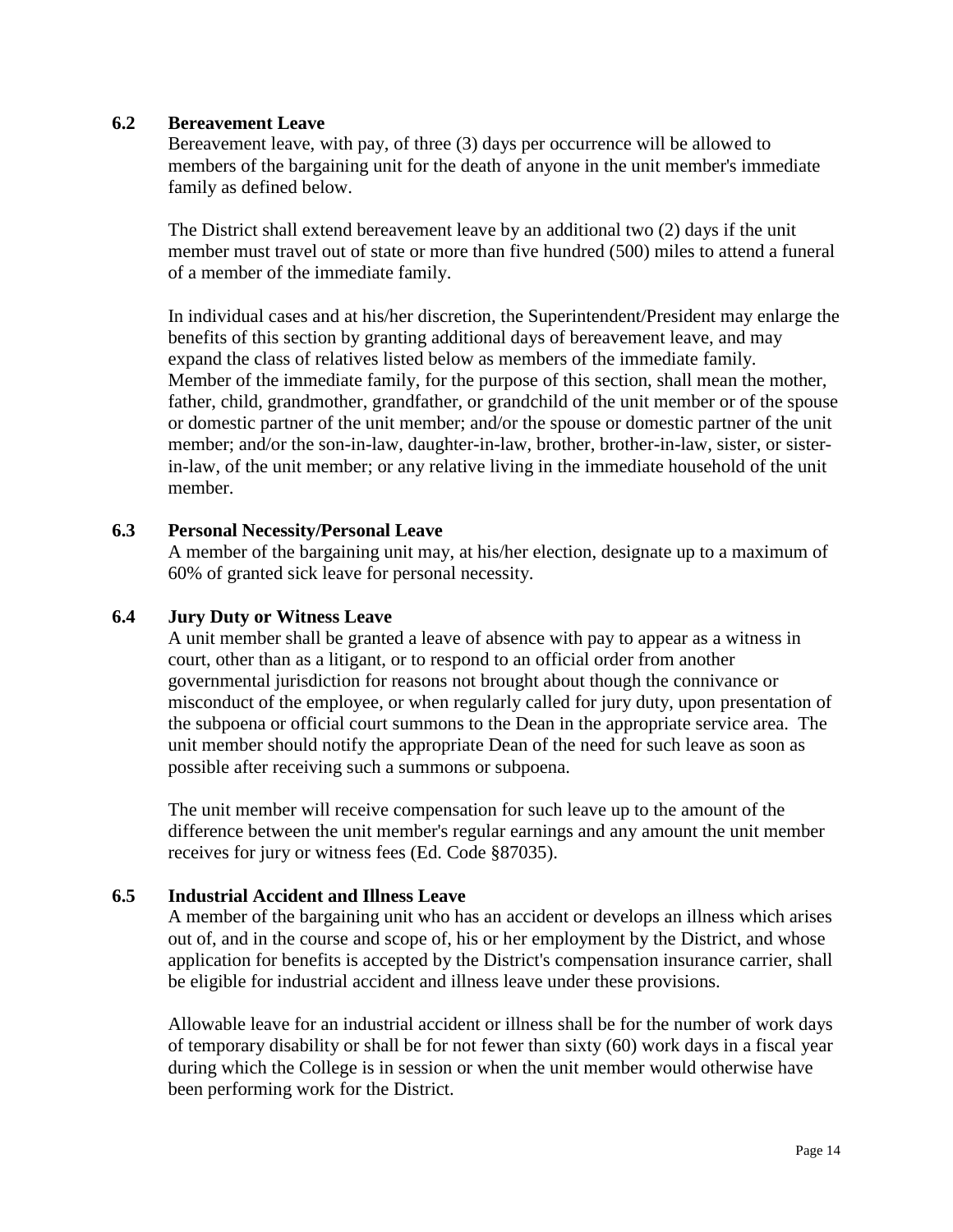Such leave shall commence on the first day of absence and shall not be accumulated from year to year. When the leave overlaps into the next fiscal year, the unit member shall be entitled to only the remaining amount of unused leave originally granted for any one illness or injury.

During such leave the unit member shall endorse over to the District the temporary disability indemnity checks received as a result of the industrial accident or illness. The District, in turn, will issue to the unit member salary warrants for his/her full salary. Upon the termination of such a leave, the unit member will be entitled to sick leave in accordance with such provisions in this Agreement. The first day of sick leave shall be the workday immediately after the termination of the industrial accident or illness leave.

The parties agree to comply and act in accordance with appropriate statutory provisions relative to industrial accidents and illnesses (Ed. Code §87042, §87043, §87787).

#### **6.6 District Authorized Leave**

The Superintendent/President, or his designee, may grant unit members leave from their regular contract assignments to attend to business, or participate in events, deemed to be of interest and value to the District. Such leave may be granted for activities taking place on campus, or for activities away from campus that take a member away from his/her regular duties. A unit member participating in such an event does not incur any deductions to his/her accumulated personal necessity leave; neither is there any reduction in pay, even if a substitute instructor is acquired for the duration of the leave. District Authorized Leave may be granted for any length of time, though it is designed for participation in non-recurring short-term events or activities.

A unit member shall submit a request in writing for District authorized leave, to the Superintendent/President or his designee, at least one month or as soon as practical in advance of the leave, whenever possible. The request should fully explain the nature of the event or activity being attended and why it should be designated as District Authorized Leave. If there are any costs associated with the event or activity, a separate request for reimbursement of costs must be submitted in advance.

#### **6.7 Part-Time Faculty Catastrophic Leave Program**

A member of the bargaining unit may donate accumulated sick leave to another unit member, or to any other eligible employee of the Imperial Valley Community College District in the case of catastrophic illness or injury, according to the following regulations.

For the purpose of this section, catastrophic illness or injury means an illness of injury that is expected to incapacitate the employee for an extended period of time, or that incapacitates a member of the employee's family which incapacity requires the employee to take time off from work for an extended period of time to care for that family member, and taking extended time off work creates a financial hardship for the employee because he or she has exhausted all of his or her sick leave and other paid time off.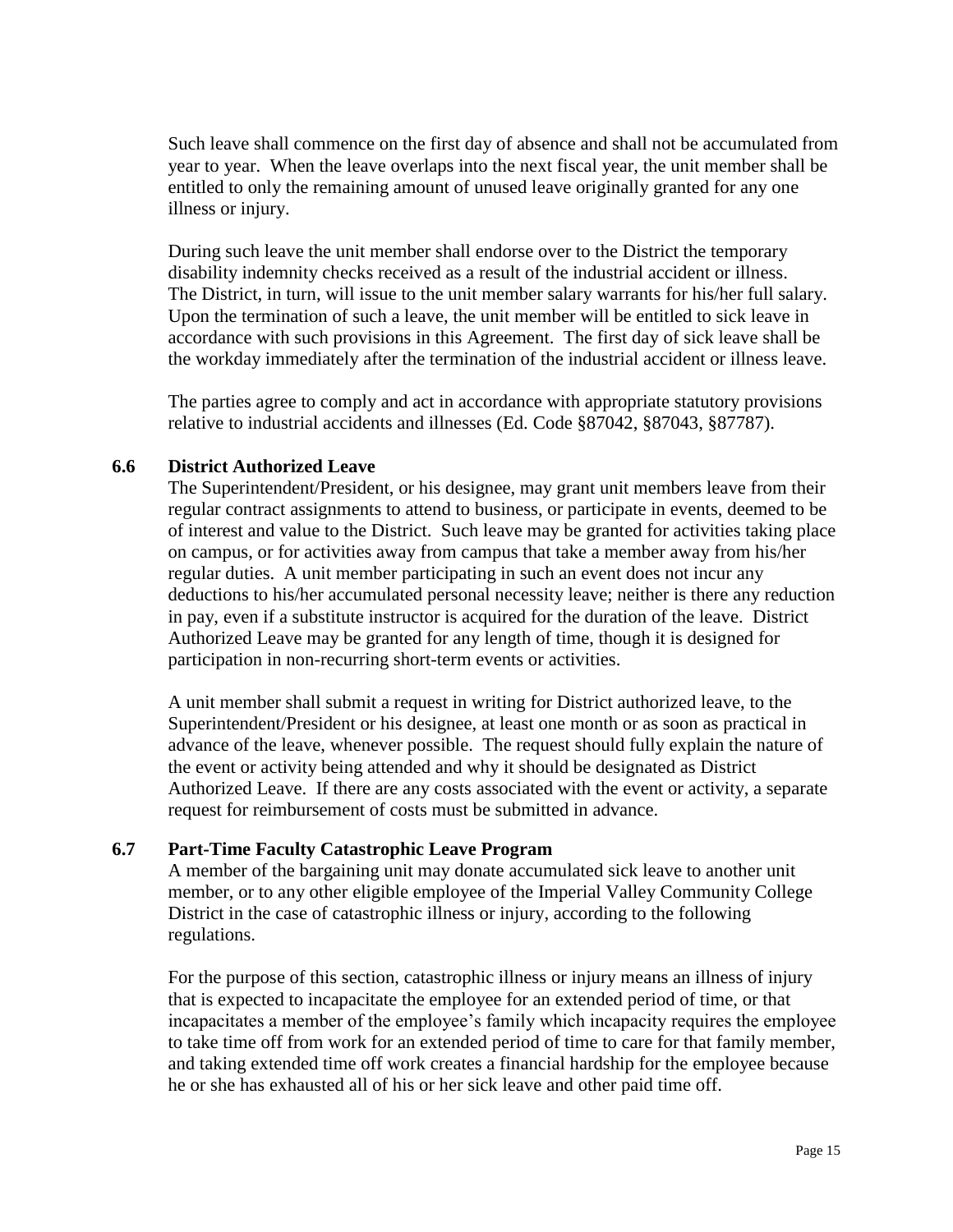Eligible sick leave credits may be donated to another employee for a catastrophic illness or injury if all of the following requirements are met:

- 1. the employee who is, or whose family member is, suffering from a catastrophic illness or injury requests in writing that eligible leave credits be donated and indicates to the District the approximate number of leave credits needed;
- 2. the employee provides verification of catastrophic injury or illness to the District by providing written documentation from the attending medical/health care provider and the District verifies that the employee is unable to work due to the employee's or his or her family member's catastrophic illness or injury;
- 3. the employee has exhausted all accrued paid leave credits.

If these conditions are met, and the District approves the transfer of eligible leave credits, any unit member may, upon giving written notice to the District, donate accumulated contract sick leave credits at a minimum of three (3) hours and in one (1) hour increments thereafter.

The maximum amount of time for which donated leave credits may be used by the receiving unit member is not to exceed the remainder of the current college term.

The employee who receives paid leave pursuant to this section shall use any leave credits that he or she continues to accrue prior to receiving donated leave credits.

All transfers of eligible leave credit are irrevocable.

The District shall establish such policies and create such forms to implement this program; such forms shall explain the full terms of the program and the irrevocable nature of the transfer, and require the signature(s) of the participating unit member(s) (Ed. Code §87045).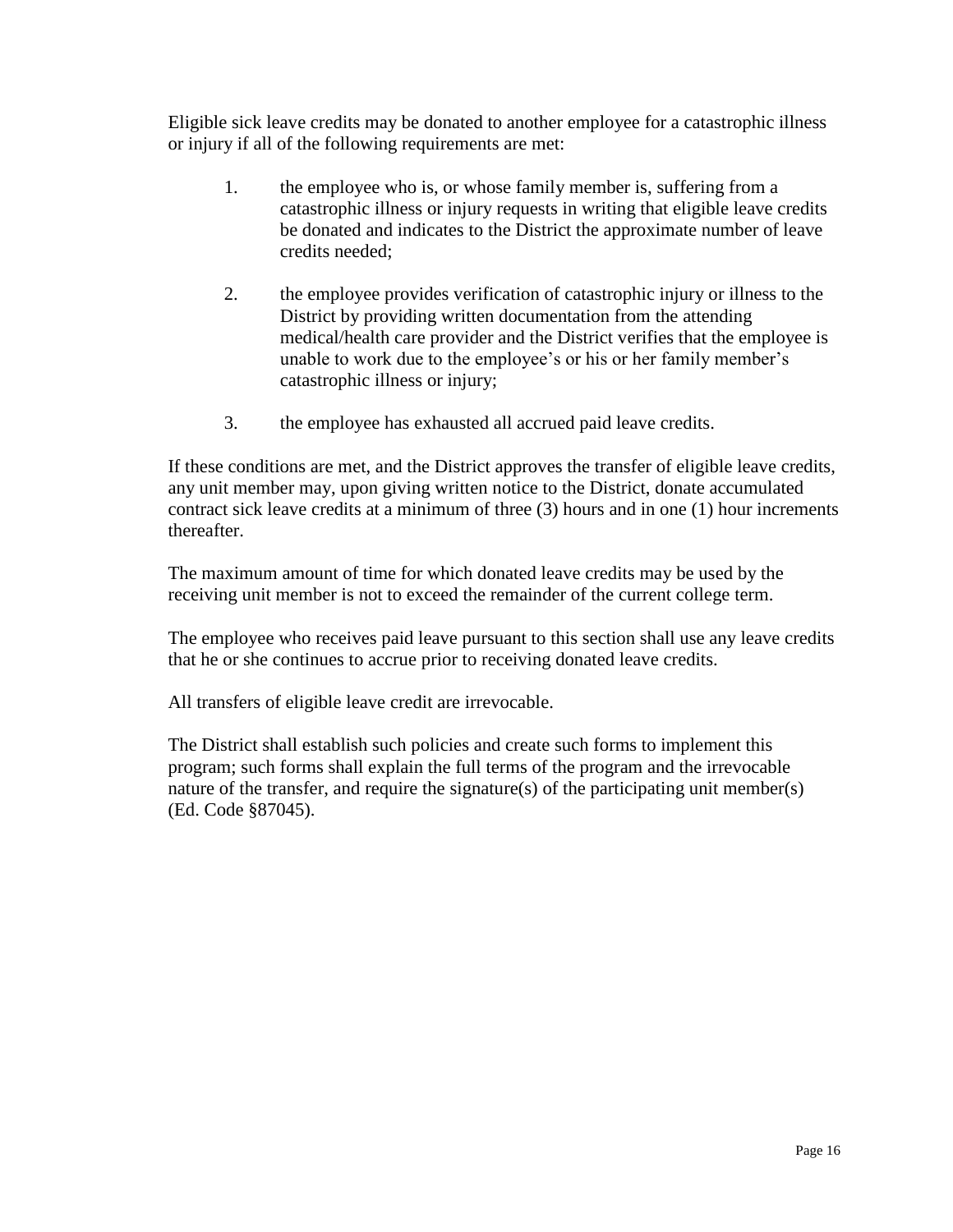# **ARTICLE 7 SAFETY**

#### **7.1 General**

The District agrees to provide safe conditions under which unit members are required to work. The District agrees to comply with standards prescribed by applicable federal, state, and local laws, regulations, and ordinances affecting the safety of unit members.

The District shall communicate in writing the health and safety procedures of the District to unit members once each fiscal year during the Faculty and Staff Orientation in August or whenever substantial changes are made to said procedures during the fiscal year. Unit members agree to follow all health and safety procedures of the District.

Members of the bargaining unit agree to report any unsafe conditions, in writing, as soon as practical after they become aware of said conditions, to the CHRO and to give recommendations for remediation where appropriate.

The District agrees to respond in writing within five (5) working days to any unit member who makes such a written report of an unsafe working condition. Such response shall explain the District's evaluation of the working condition, the intent and plan for remedy of the unsafe working condition if the District has deemed that such remedy is appropriate, and a general timetable for such remedy. In determining said timetable the severity and potential bodily harm of the unsafe condition shall be of paramount importance. There shall be no reprisals by the District on unit members who report safety concerns.

#### **7.2 Emergency Procedures**

The District shall develop policies and procedures for emergency situations. The appropriate procedures for notification and response during emergency conditions shall be communicated to the unit members in written form once each fiscal year during the Faculty and Staff Orientation in August or whenever substantial changes are made to these procedures during the fiscal year.

Members of the bargaining unit agree that in the case of a declared natural disaster emergency which results in the modification of the academic calendar, service days will be adjusted to meet the required student contact hour requirements without additional compensation.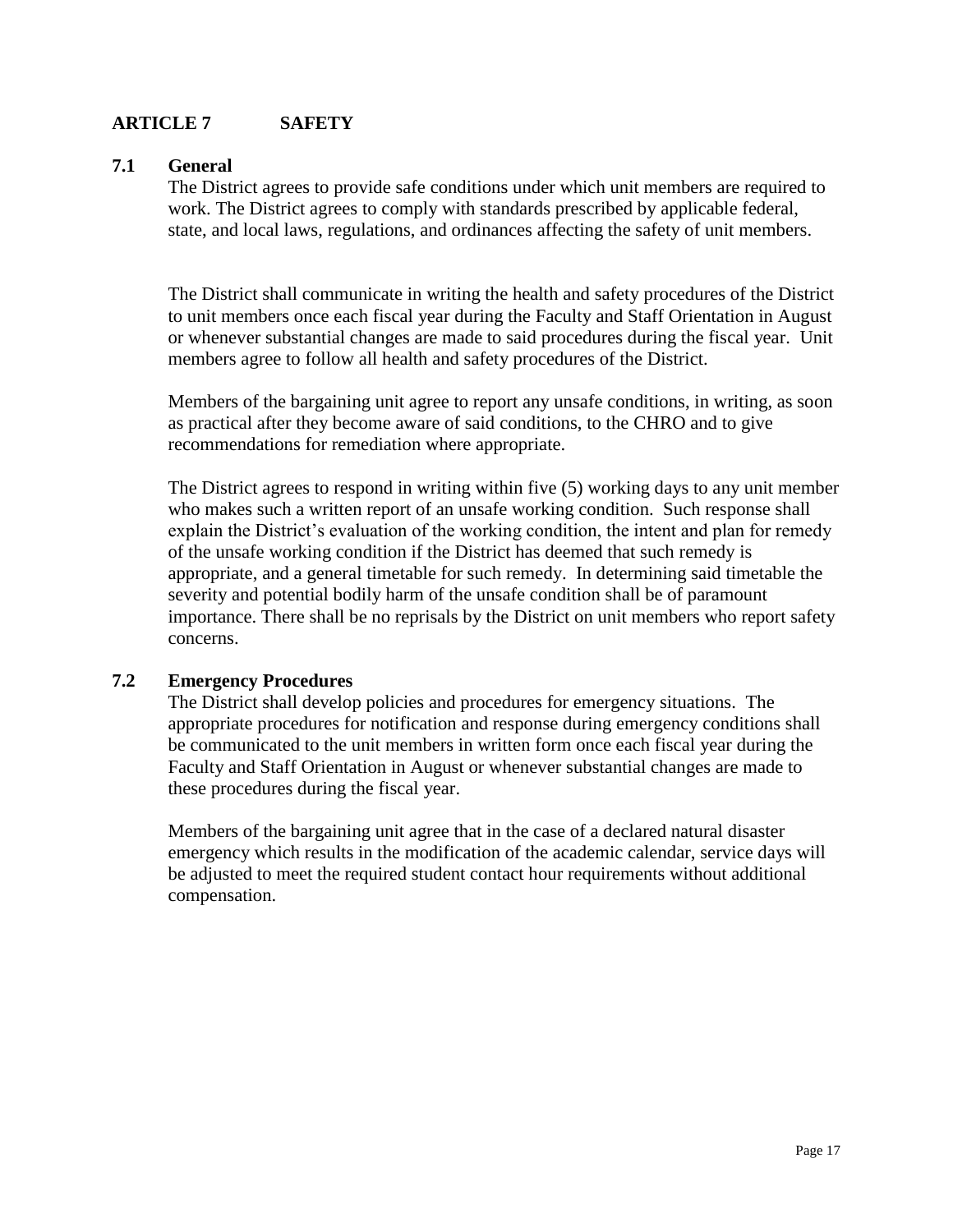# **ARTICLE 8 EVALUATION OF UNIT MEMBERS**

#### **8.1 General**

- **8.1.1** All information is confidential.
- **8.1.2** A pre-evaluation meeting is encouraged but not required.
- **8.1.3** The substance of the evaluation is not subject to grievance, but the evaluation process is.
- **8.1.4** The evaluation team shall consist of two of the three following classifications of employee: appropriate area Vice President, the appropriate Dean, or designated full-time tenured faculty member from the same or a related discipline as the unit member.
- **8.1.5** Each semester the area Dean will forward a list of names of the unit members to be evaluated and the names of the evaluators for each unit member to the office of the area Vice President. Unit members to be evaluated shall be notified at the same time. If one of the evaluators is a full-time faculty member, the unit member shall have one opportunity to reject the selected full timer on the evaluation team.
- **8.1.6** Unit members shall be evaluated during the initial semester of employment and at least once every three years thereafter.
- **8.1.7** If there is a break in service of two academic years, the unit member will be evaluated within the first year of re-employment.

#### **8.2 Evaluation Procedure**

- **8.2.1** The content of the forms to be used in the classroom observations shall be appended to this agreement as Exhibit C. Additional ingredients and objectives of the evaluation and the time for the post-evaluation conference may be set at a preevaluation conference.
- **8.2.2** If the pre-evaluation conference is requested, the unit member and evaluator must fill out a pre-evaluation form (Exhibit C).
- **8.2.3** The classroom observation will take place within 25 days of the pre-evaluation conference or of the mutual agreement referred to in 8.2.1 above.
- **8.2.4** The length of the classroom observation is to be no less than one 50-minute period but may be lengthened at the discretion of the evaluator. Each evaluator shall conduct one classroom observation in the semester of evaluation. There may be two classroom observations in a semester if an additional observation is mutually agreed to by the unit member and the evaluator(s)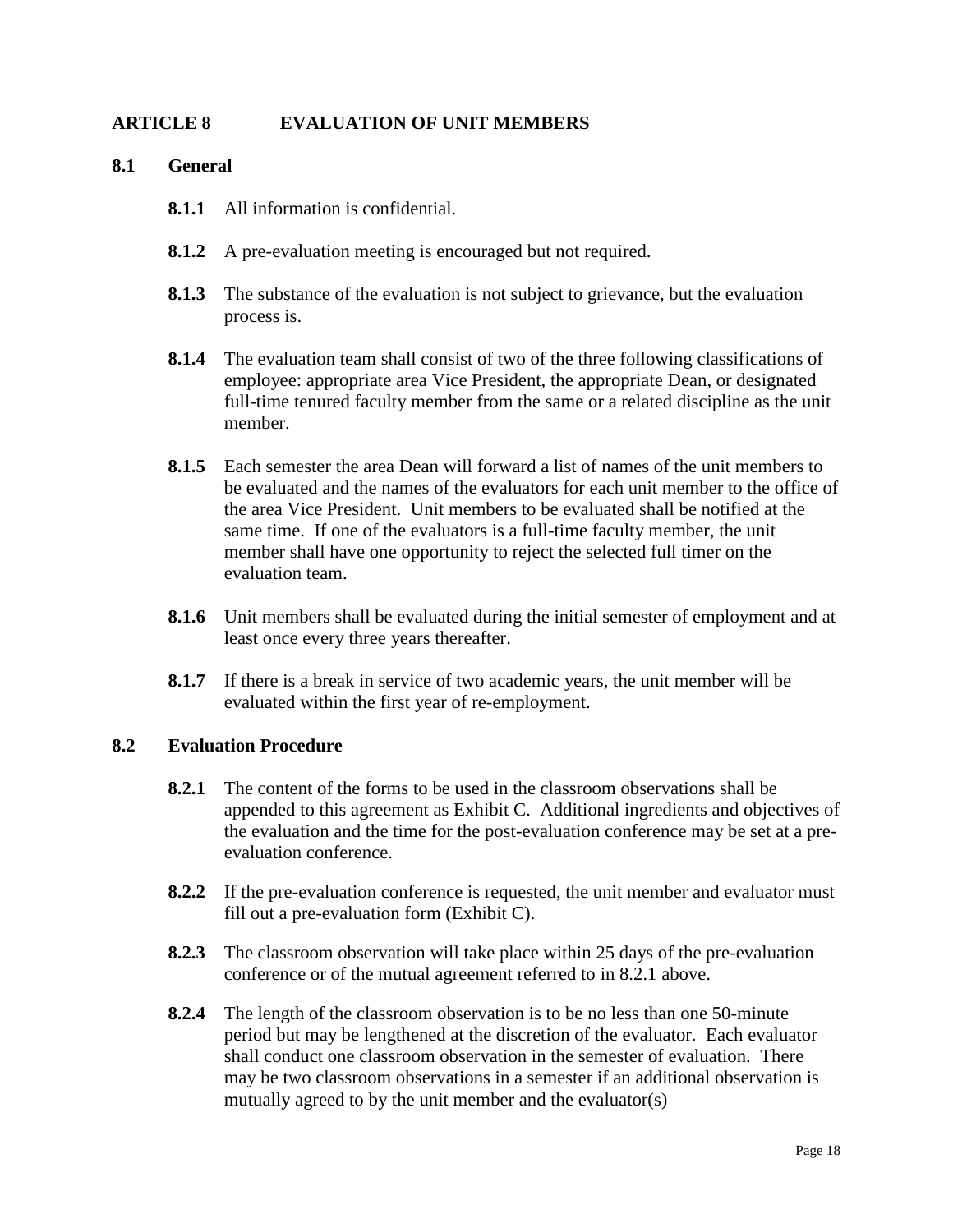- **8.2.5** The evaluator must complete all forms during or immediately following the classroom observation; notes may be taken during the visit.
- **8.2.6** The evaluator must discuss the evaluation results with the unit member at a postevaluation conference, which must be held within twenty (20) workdays of the classroom observation.
- **8.2.7** The purpose of the post-evaluation conference shall be for the evaluators and the unit member to review the results of the observation visit(s), to identify and communicate the strengths and weaknesses of the unit member, and to identify and communicate any areas that may be in need of improvement.
- **8.2.8** A copy of the final, signed evaluation forms shall be given to the (part-time teaching) unit member and the original evaluation form will be placed in the unit member's personnel file by 2 weeks prior to the end of the term. The deadline may be extended by mutual consent of the unit member and the evaluator.
- **8.2.9** The District shall supply the student evaluation forms (the same forms used for full-time faculty) which are available on the District website (Attachment C).
- **8.2.10** Student evaluation procedures shall mirror the full-time faculty collective bargaining agreement.
- **8.2.11** In the event the evaluation recommends improvement, no later than 10 days after the post-evaluation conference, the evaluated unit member shall respond in writing to the recommendations. The response shall be filed with the appropriate administrator and also attached to the evaluation paperwork.
- **8.2.12** The evaluators and the unit member shall develop a written plan specifying the requirements for improvement of performance and follow-up. A follow-up evaluation shall be conducted by the same evaluator(s) in the subsequent semester.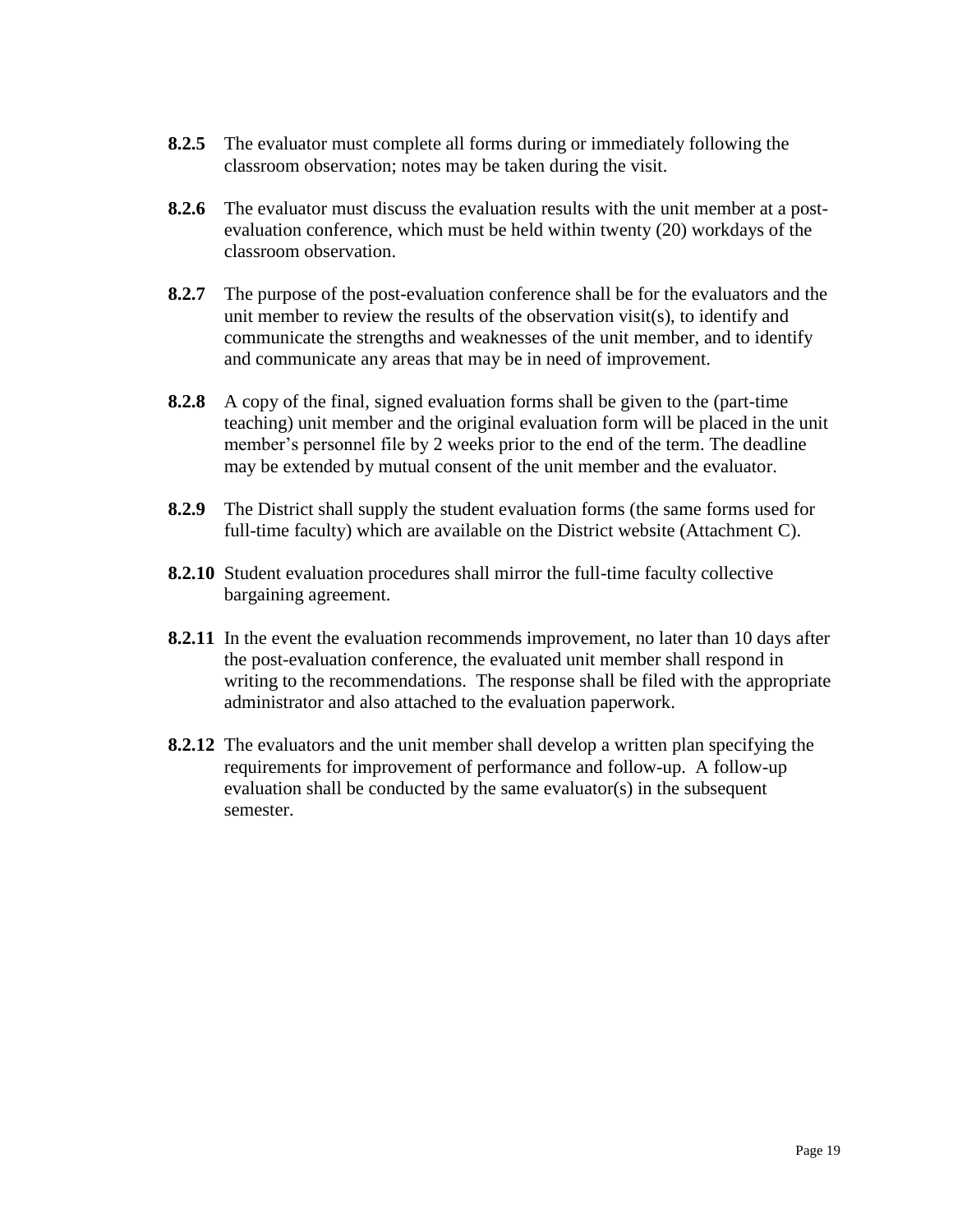# **ARTICLE 9 GRIEVANCE PROCEDURES**

#### **9.1 Purpose**

The purpose of this procedure is to provide an orderly method of resolving grievances, as promptly as possible, that arise under this Agreement.

#### **9.2 Definitions**

A "grievance" is a formal, written allegation by a grievant that he or she has been adversely affected by a violation, misapplication, or misinterpretation of a specific provision of this Agreement.

A "grievant" is (1) a member of the bargaining unit, (2) a group of members, or (3) the Association, any one of which alleges a violation, misapplication, or misinterpretation of this Agreement.

A "workday" is any day during which the administrative offices of the District are open for business.

#### **9.3 Rights**

#### **9.3.1 Informal Resolution**

At any time during this procedure, the parties through mutual agreement may meet informally in an attempt to resolve the grievance.

#### **9.3.2 Representation**

At any and all times throughout the grievance process the grievant shall have the right to representation by the Association or by any other representatives of the grievant's choice. A grievant may choose self-representation or representation by the Association.

#### **9.3.3 Timeliness**

It is mutually agreed that grievances should be processed as rapidly as possible. Time limits shall begin the day following the filing of the grievance. If a grievance is not processed by the grievant in accordance with the time limits set forth herein, the grievance shall be considered settled on the basis of the last decision rendered. Time limits specified herein may be altered by the mutual, written consent of the parties.

#### **9.3.4 Notification**

The Association has the right of notification and participation in all grievances, whether the grievant requests representation by the Association or not, and whether the Association intends to take a stated position with regard to the grievance or not.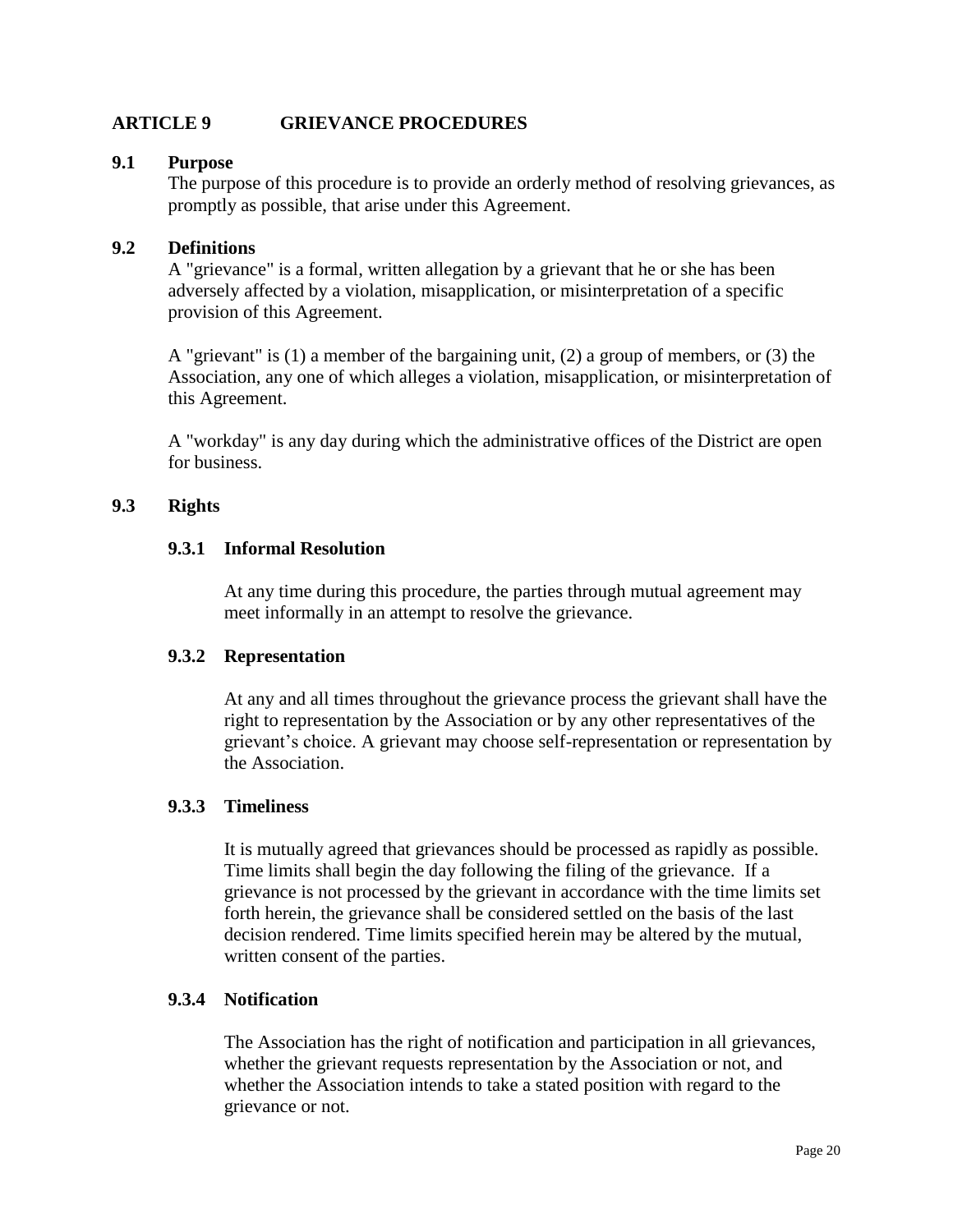When a supervising administrator is notified of the intent by a unit member to resolve a grievable situation at level one, the administrator will contact the Association president and/or grievance officer with information about the grievance and the Association shall be given the opportunity to attend the level one informal meeting.

The Association has the right to participate in all grievance hearings and will be forwarded copies of all documentation generated through the grievance process levels two through four.

# **9.3.5 Grievant Release Time**

The grievant must be present at all times in conferences held for the purpose of resolving the grievance. Efforts shall be made by all parties to schedule grievance conferences at times that do not conflict with teaching faculty members' teaching schedules. However, upon request the grievant and his/her representative(s) shall be granted District Authorized Leave to present his/her grievance during his/her regularly scheduled hours of work without loss of pay if this is the only time mutually available for grievance processes. Association members serving as representatives or participants in a grievance shall also be granted District Authorized Leave upon request.

#### **9.3.6 Grievance Witnesses**

The District shall make available for testimony in connection with the grievance procedure any District employees whose appearance is requested by the grievant. Any employee witnesses required to appear in connection with this article shall be granted District Authorized Leave to present their testimony and shall suffer no loss of pay during the time required for testimony.

#### **9.3.7 Documentation**

Forms for grievance proceedings shall be those attached to this document as Exhibit A.

Decisions rendered in writing shall set forth the decision and the reason(s), and the decision will be transmitted promptly.

Any records pertaining to a grievance shall be kept in a District file separate from the grievant's official personnel file. The grievant may examine his/her file at any off-duty time.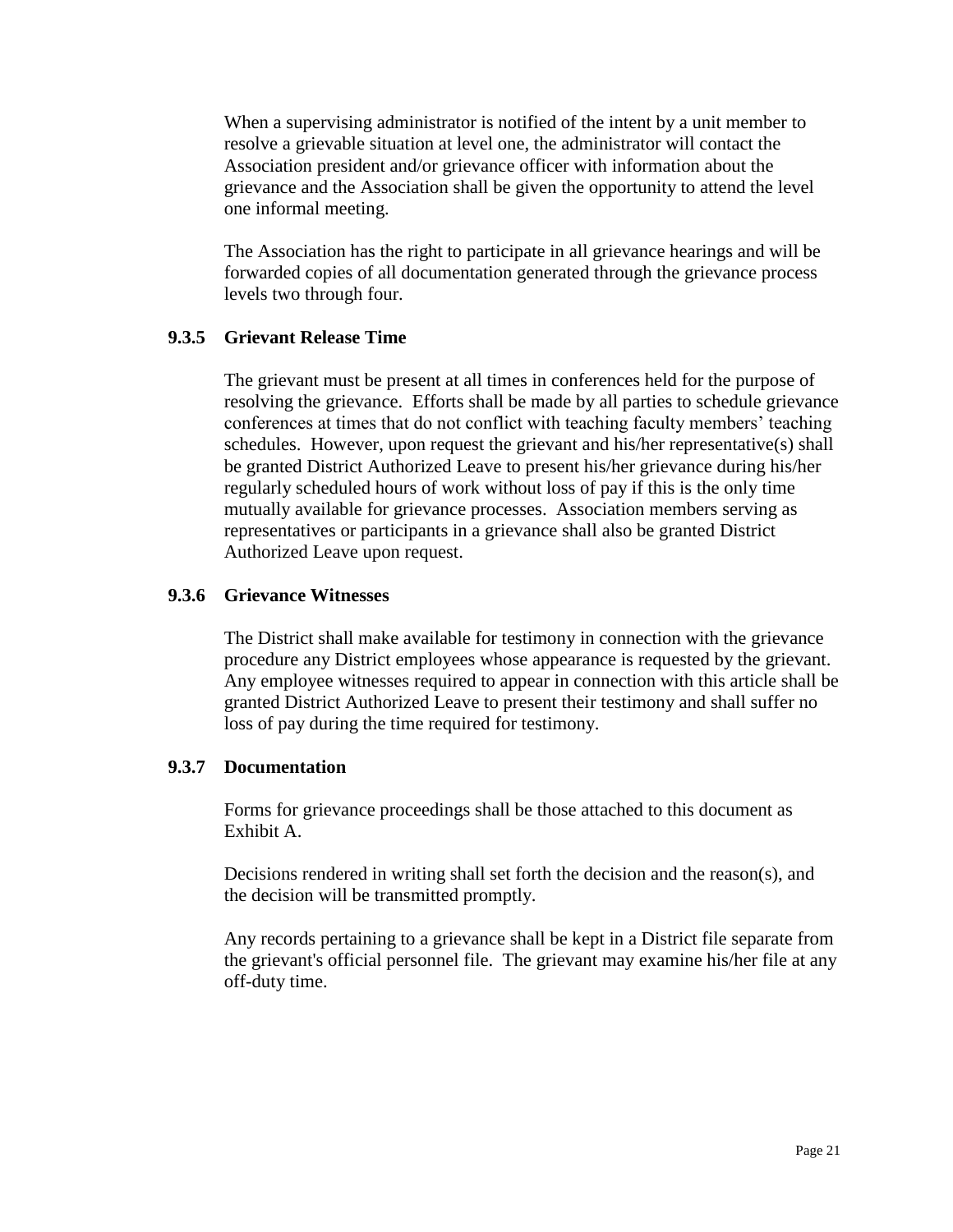#### **9.3.8 No Reprisals**

No reprisals of any kind will be taken by the District or by any member or representative of the administration or the Board against any grievant, any party in interest, any bargaining unit member, the Association, or any other participant in the grievance procedure by reason of such participation.

#### **9.4 General Provisions**

#### **9.4.1 Group Grievance/Policy Grievance**

If the grievance involves employees with different immediate supervisors, or involves District-wide policy, practice misinterpretation of this agreement the grievance may be filed at Level Two.

#### **9.5 Procedure**

#### **9.5.1 Level One-Informal**

Within thirty (30) workdays after the grievant knew or could reasonably have known of the event or condition upon which the alleged grievance is based, the grievant shall meet with the appropriate supervising administrator to attempt to resolve the alleged grievance. There will be no meetings during school recess periods unless mutually agreed upon by the grievant and the District.

#### **9.5.2 Level Two-Formal**

If the alleged grievance is not resolved at the informal level, the grievant may within ten (10) workdays of the informal meeting submit a formal, written grievance to the CHRO.

The written grievance shall set forth in a clear and concise manner the contract provision(s) alleged to have been violated, the circumstances involved, and the specific remedy sought.

Within ten (10) workdays of the filing of the formal, written grievance, the grievant and the CHRO shall meet in an attempt to resolve the alleged grievance. There will be no meetings during school recess periods unless mutually agreed upon by the grievant and the District. The CHRO shall have ten (10) workdays after the formal meeting in which to render a written decision to the grievant.

If the grievance is not resolved at this level, or if the CHRO has not rendered a decision within the ten (10) workday time limit, the grievant may appeal the decision in writing to the Superintendent/President within ten (10) work days of receipt of the written decision or within ten (10) work days of the expiration of the Level Two time limit if no decision has been rendered.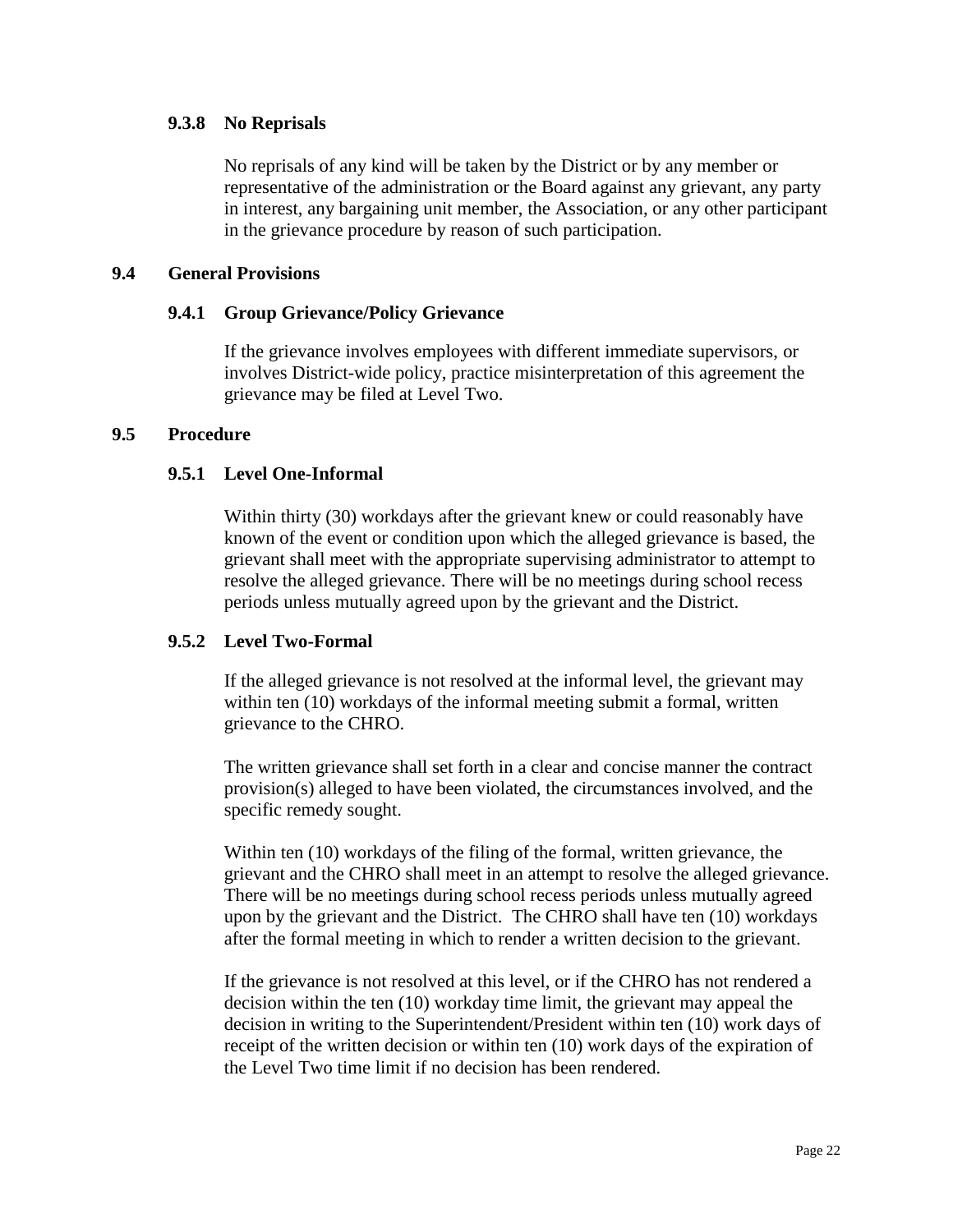The written appeal to Level Three shall include a copy of the original alleged grievance, the decision rendered at Level Two, if any, and the reasons for the appeal.

# **9.5.3 Level Three – Superintendent/President**

Within ten (10) workdays of the filing of the appeal to Level Three, the grievant and the Superintendent/President shall meet in an attempt to resolve the alleged grievance. There will be no meetings during school recess periods unless mutually agreed upon by the grievant and the District.

The Superintendent/President shall have ten (10) workdays after this meeting in which to render a decision to the grievant. If the grievance is not resolved at this level, or if the Superintendent/President has not rendered a decision within the ten (10) workday time limit, the Association may request advisory arbitration in writing to the Superintendent/President within ten (10) workdays of receipt of the decision or of the expiration of the Level Three time limit if no decision has been rendered.

# **9.5.4 Advisory Arbitration**

Within ten (10) days of such notification, representatives of the District and the Association shall attempt to agree upon a mutually acceptable arbitrator and obtain a commitment from said arbitrator to serve. If the parties are unable to agree upon an arbitrator within the specified period, the Association shall request a list of Arbitrators from the State Mediation & Conciliation Service (SMCS). The selection of the arbitrator and the arbitration proceedings shall be conducted under the Voluntary Labor Arbitration Rules of the American Arbitration Association. The Association and District shall each pay one-half (1/2) of any charges required by the SMCS for services rendered.

The arbitrator's decision shall be in writing and shall set forth the findings of fact, reasoning, and conclusions of the issues submitted. The arbitrator shall be without power or authority to make any decision that requires the commission of an act prohibited by law or which is violative of the terms of this Agreement. However, it is agreed that the arbitrator is empowered to recommend any award, financial reimbursement or other remedies as she/he judges to be proper. The decision of the arbitrator shall be submitted to the Association and the District and will be advisory only. If any question arises as to the arbitrability of the grievance, such question will be ruled upon by the arbitrator only after she/he has had an opportunity to hear the merits of the grievance.

All costs for the services of the arbitrator, including but not limited to, per diem expenses, travel and subsistence expenses, and the cost, if any, of a hearing room and court reporter, shall be borne equally by the District and the Association. All other costs, except for released-time for the grievant(s), Association representative(s), and witnesses, shall be borne by the party incurring them.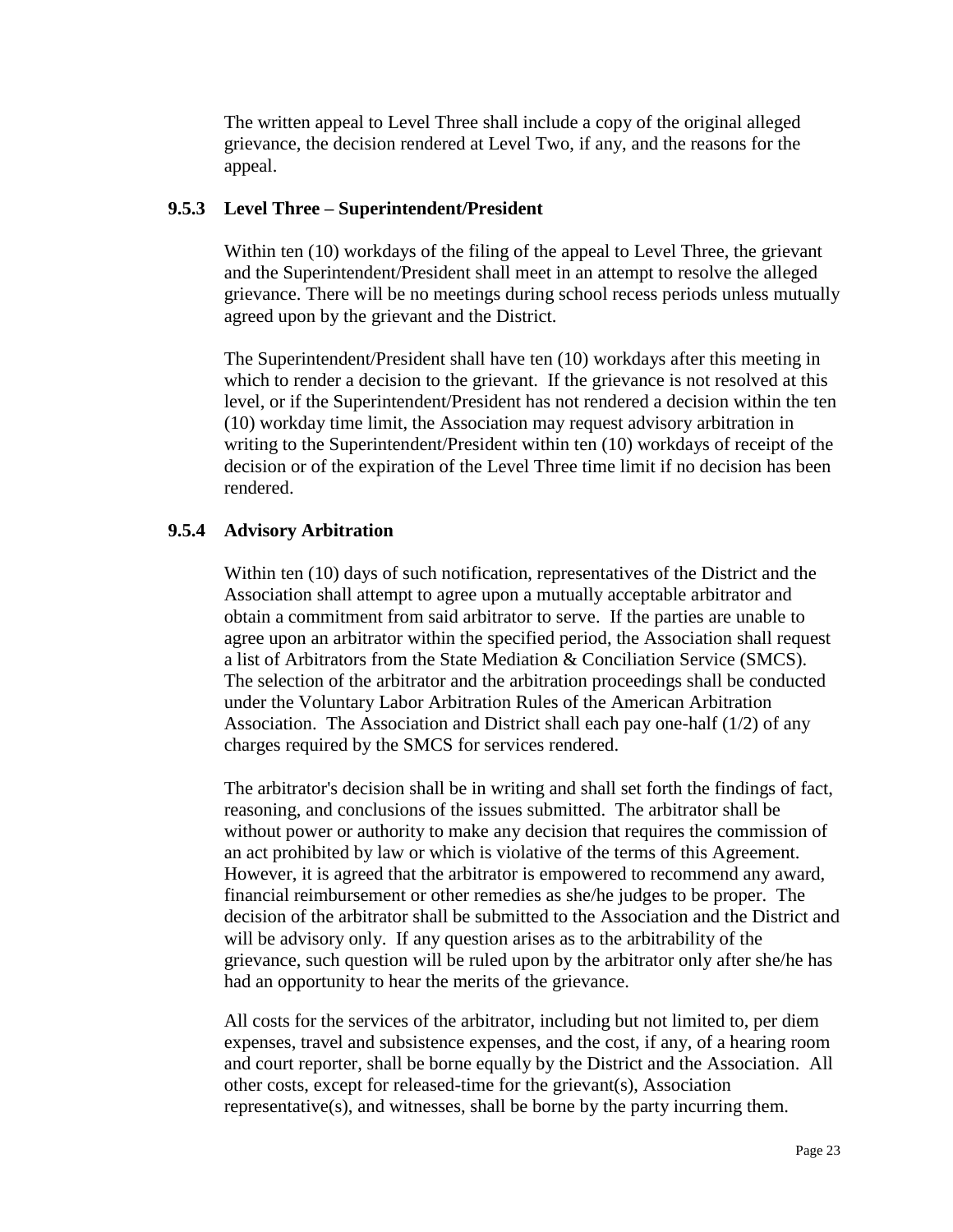#### **9.5.5 Level Four – Board of Trustees**

After receipt of the appeal, the matter will be set for hearing at the next regularly scheduled Board of Trustees meeting for which it can be properly placed on the agenda. There will be no meetings during school recess periods unless mutually agreed upon by the grievant and the District. At the discretion of the grievant, the hearing on the appeal may be held either in public or in closed session. The grievant and any representatives shall have the opportunity to testify and present evidence and witnesses at the hearing.

Within ten (10) workdays of this hearing, the Board of Trustees will deliver to the grievant its written decision in regard to the grievance. The decision of the Board shall be final.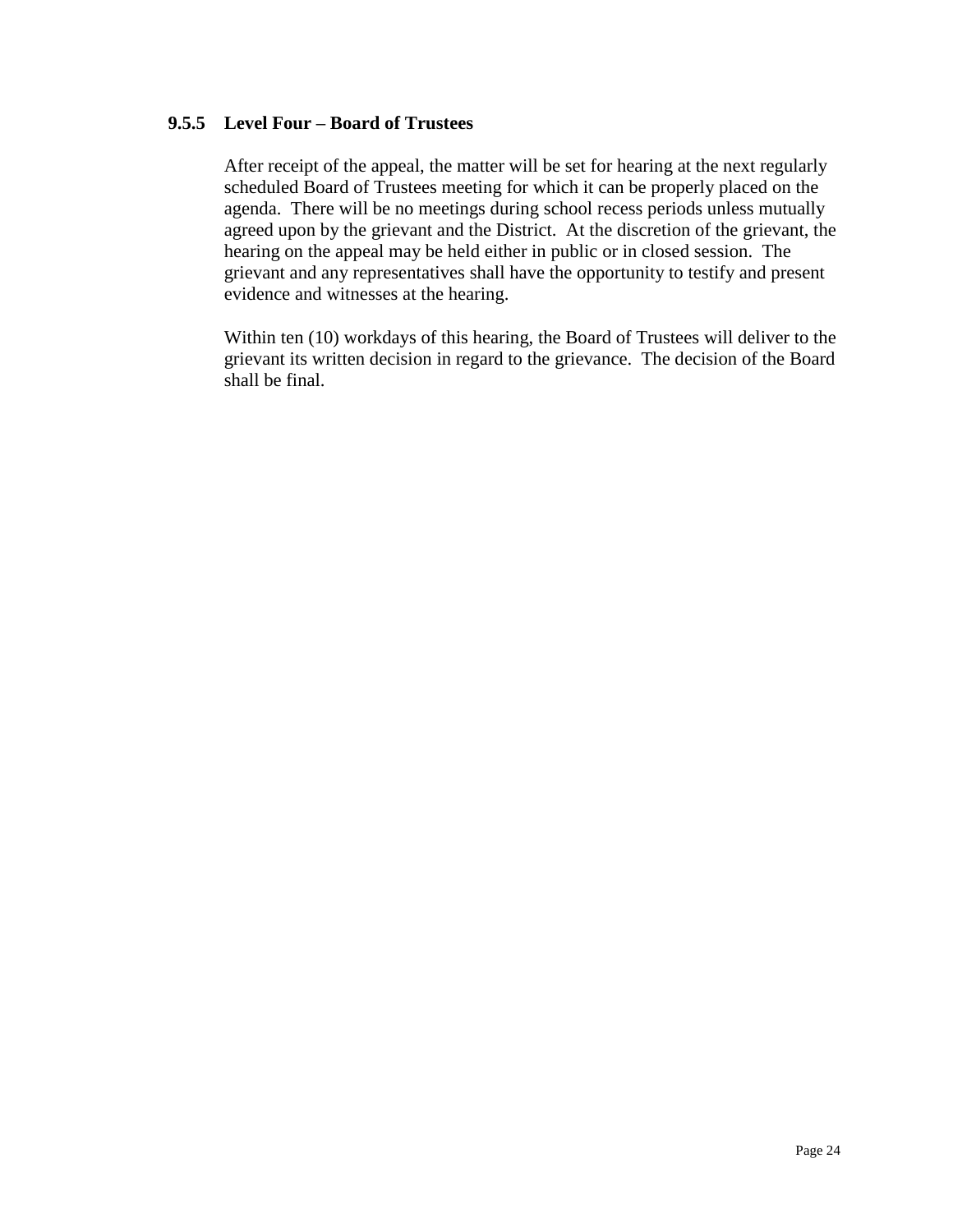# **ARTICLE 10 WORKLOAD**

#### **10.1 Load**

The maximum load for unit members in fall and spring semesters is 67% of a full-time faculty member's annual load. There is no maximum load for unit members in winter or summer intersessions.

#### **10.2 General Assignment Procedure**

Seniority is determined by original date of hire as part-time faculty, not prior service with the District as full-time faculty, administrators, or classified personnel. If two or more unit members have the same hire date, their seniority placement will be determined by the drawing of lots. If a unit member is not employed for twenty-four (24) months, they shall lose their seniority hire date, and if rehired, their new hire date will be their seniority date.

All unit members in a given discipline will be ranked according to seniority, with the most senior person being granted rank 1, the second most senior person being granted rank 2, and so on. If a unit member possesses qualifications to work in multiple disciplines, the unit member shall notify the Human Resources Department of said qualifications and upon verification be added to the seniority list of the additional disciplines.

Unit members shall be entitled to select classes once class(es) and/or hours have been assigned to Full-Time Faculty for the fall, and/or spring semester, winter intersession and summer session, including load and overload. The "assignment" date for full-time faculty shall normally be 12 weeks prior the beginning of the fall or spring semester and winter and summer session respectively.

However, in the event a District initiated action creates the need for a full-time faculty, including new hires, to bump part-time faculty to maintain full-time contract load, the part-time faculty member bumped shall be entitled to bump the least senior part-time unit member. Also, in the event a full-time unit member bumps a part-time to maintain a previously assigned overload due to a District initiated action, the part-time unit member bumped can elect to receive compensation equivalent to that he/she would have received if the unit member had taught the class or bump the least senior part-time unit member who shall, in turn, receive the equivalent compensation for the class from which he/she was bumped.

#### Course Assignment Procedure

For each fall and spring semester and for the winter intersession and the summer session, the Deans and Department Chairpersons, under the direction of the Vice President for Academic Services and with consultation from Student Services, shall develop the list of projected course offerings, including dates, times, locations, and patterns, in each subject area that best fit the needs of the students.

Department Chairpersons will offer to all qualified unit members in their divisions or departments the opportunity to select course assignment(s) according to the following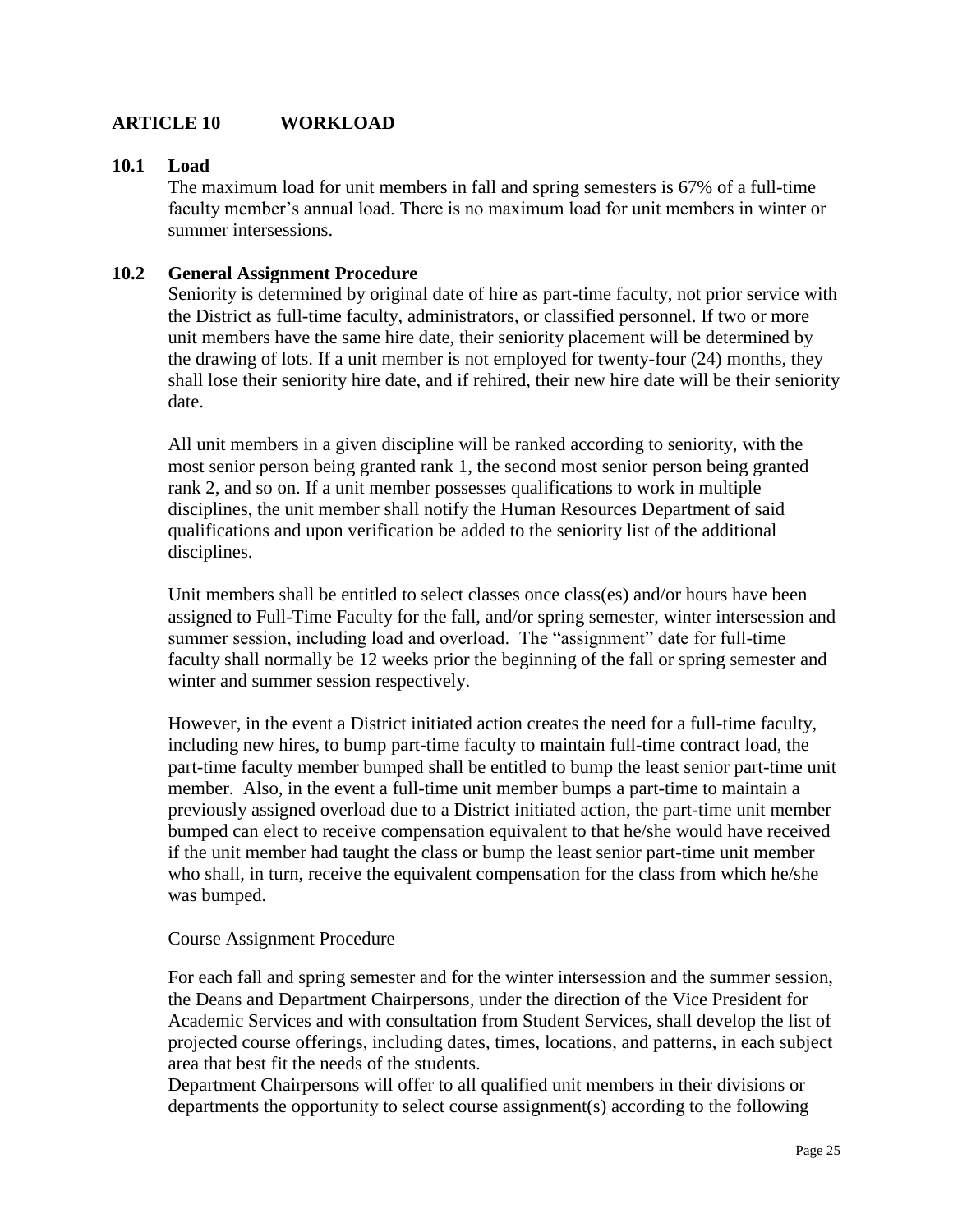procedure after full time unit members have selected their assignments, utilizing a priority selection system based upon seniority.

- 1. The Division Chair or designee shall notify all unit members on their seniority list of the date that the course selection shall begin at least five work days prior to the selection process. The list of courses in the discipline to be offered for that semester or session shall be offered first to the rank 1 member. That member will have the opportunity to select up to the maximum amount of load allowed by law (67% of a full-time faculty load). If the unit member doesn't respond within two business days, they may be skipped for that round of scheduling.
- 2. The list will then be passed on to all the remaining unit members in order, with each selecting courses as outlined above.
- 3. Once all the unit members have selected their course(s), the list, if any courses are remaining, will return to the member ranked 1, who will then select one additional course if desired.
- 4. The rounds will continue in order until all courses are selected or unit members have met the 67% of a full time load legal maximum. If any courses remain unselected, then the Department Chairperson will offer the courses to qualified unit members outside the discipline, if any, and/or new hires.
- 5. Unit members assigned a course may be bumped by another unit member with more seniority if that unit member was bumped because a full time faculty member needed to make load, but not for overload purposes.

# **10.3 Non-Teaching Faculty Assignment Procedure**

Currently employed unit members in non-teaching assignments shall be offered the maximum amount of hours allowable by law in order of seniority prior to hiring additional non-teaching unit members within their program area.

#### **10.4 Class Size**

It is the intent of the parties that present class size quotas for all classes offered within the District shall continue for the duration of this Agreement.

Beginning academic year 2016-2017 and thereafter, the minimum class size quota for traditionally delivered courses shall be thirty (30) students per class except in cases where student safety or government regulations require a smaller class size. The maximum class size quota shall be forty-five (45) students per class. In all cases, class size quotas for individual courses shall be set based upon appropriate academic needs and through the shared governance processes established by and with the consent of the Academic Senate and the Curriculum Committee.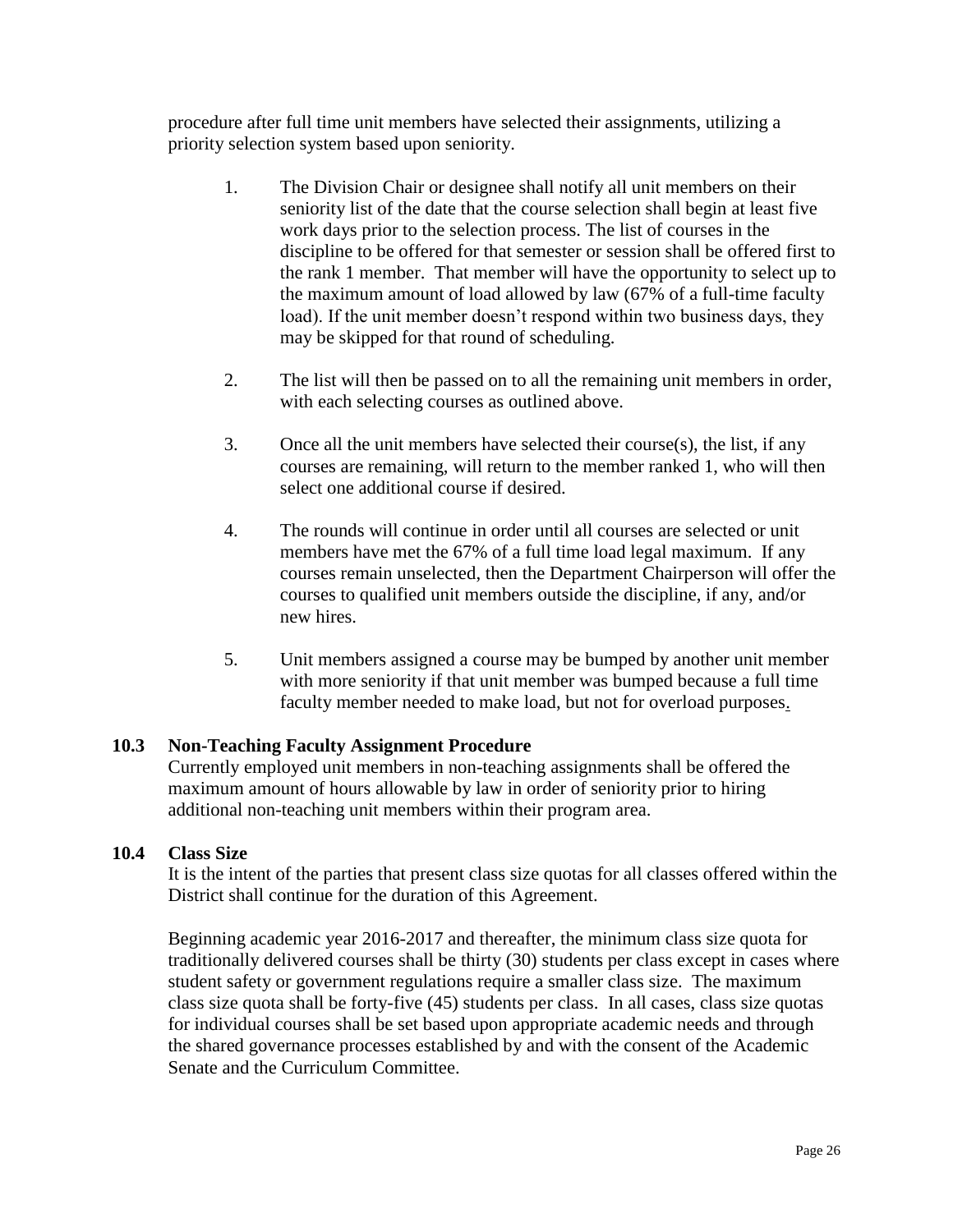The minimum and maximum class size quota for online courses shall be based upon appropriate academic needs and through the shared governance processes established by and with the consent of the Academic Senate and the Curriculum Committee.

In order to avoid the cancellation of a class during a given semester or session, a class must achieve an enrollment equal to at least 60% of class size quota or 18 students, whichever is less. The Vice President for Academic Services can waive this requirement upon his/her discretion for reasons including, but not limited to, the following:

- 1. If a small group of students needs a certain course for graduation or program completion and no substitute course is available;
- 2. If a new course is inaugurated and it is believed that continuing the course with a small number of students will enhance the potential growth of the course;
- 3. If a course is offered that is an important part of the curriculum (e.g. part of a Program Pathway) and the instructor's class sizes in other assigned courses are above average;
- 4. If it is deemed wise to offer special studies, individual studies, and honors courses which naturally have a small class size.

Unit members whose classes are below the maximum class size quota shall add any additional students who apply to add or "crash" the course through the end of the late registration process. Individual unit members may choose to exceed the class size quota in any or all of their classes through the process of adding or "crashing" additional students into the class after the start date of a given semester or session, provided all district procedures and deadlines are followed. Only the instructor of the class can initiate such over-quota adds. Under no circumstances should a unit member add additional students to the course so that the course size at census exceeds 25% over class quota as defined in the course outline of record.

#### **10.5 Large Quota Classes**

Upon the approval of the Vice President for Academic Services, certain courses may be designated as large quota classes, and the course enrollment limits during the computer pre-registration period shall reflect such large quota designation.

Divisions and departments will determine which, if any, courses within their curriculum are appropriate for potential large quota enrollment based upon academic, practical, and/or legal considerations. They will indicate the appropriateness of a given course for large quota enrollment on the official course outline of record. The approval of this change to the official course outline of record must follow the established practices and procedures of the Curriculum Committee. The Vice President for Academic Services, along with the appropriate Department Chairpersons and Deans, shall be responsible for ensuring that the individual classes designated in any given semester for large quota enrollment are those that have been approved as such on the official course outline of record.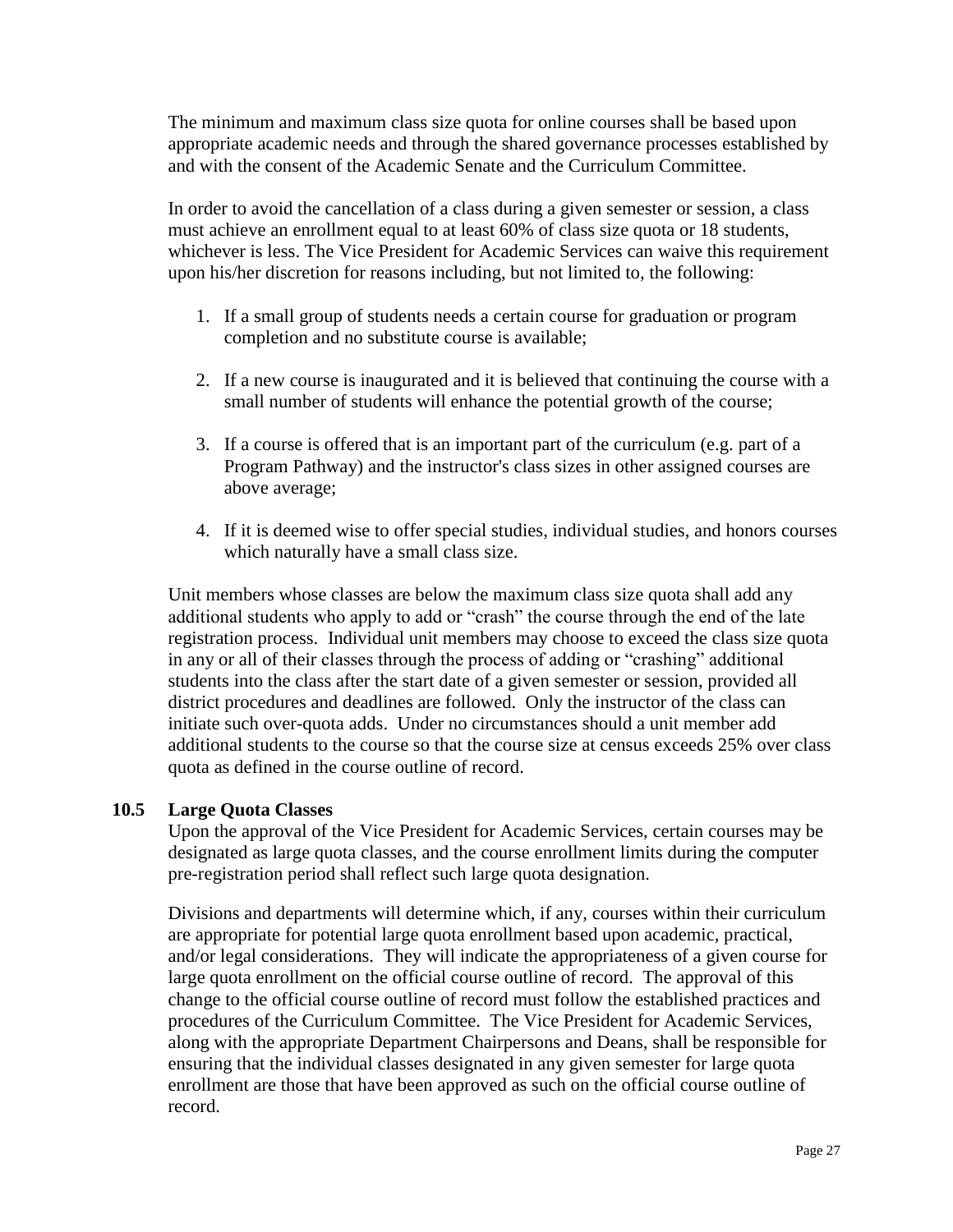Instructors who agree to teach a large quota class will be entitled to extra financial compensation based upon the following formula:

| Quota to 25% over quota  | No additional compensation                                                       |
|--------------------------|----------------------------------------------------------------------------------|
| 26\% to 50\% over quota  | Additional compensation equal to one-third<br>of the hourly rate for the course  |
| 51\% to 75 \% over quota | Additional compensation equal to two-thirds<br>of the hourly rate for the course |
| 76% to 100% over quota   | Additional compensation equal to the full<br>hourly rate for the course          |

Under no circumstances will an instructor be allowed to enroll a class at greater than 100% over, or double quota.

The compensation formula will be based upon the verified total enrollment in the course as per the official census count. Any instructor who is found to have intentionally inflated the census count by not eliminating non-attending students will receive no additional compensation.

On or after the first day of the semester, if sufficient student need exists, the Vice President for Academic Services in consultation with the appropriate deans or department chairs and affected unit members, may designate additional courses as large quota classes, and instructors may then initiate over-quota adds to achieve additional compensation.

Under no circumstances will an instructor add students to a course if there is insufficient physical space to accommodate the students, the increased enrollment exceeds the maximum allowable occupancy of the room as established by the appropriate governmental agency, there are insufficient student desks to accommodate all the students, or adding additional students would create an unsafe condition for the students.

All unit members who are qualified to teach a class that has been approved for large quota must be given the opportunity to do so upon their request and if sufficient classroom space is available. Priority for approval of requests to teach large quota courses will be given based upon a revolving seniority system, where the most senior qualified member will have the first priority, but will move to the bottom of the priority list for the subsequent semester and will only come back up to first priority after all other qualified members have had the opportunity, whether they exercised it or not, to teach a large quota class.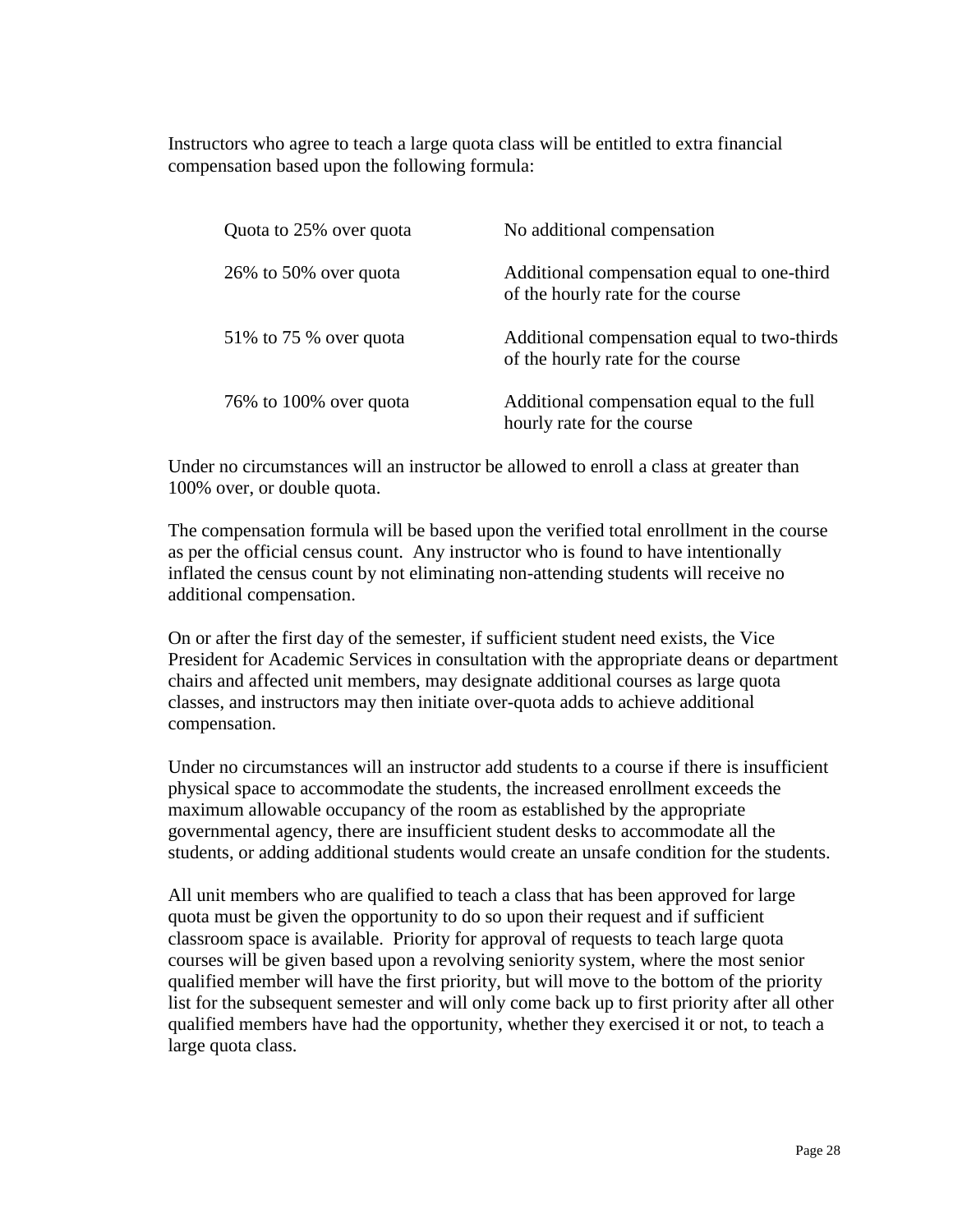#### **10.6 Combined Course Sections**

Upon the approval of the Vice President for Academic Services, or designee, multiple sections of the same course may be assigned for lecture purposes in the large lecture halls (aka Combined Course Sections). Unit members teaching these combined sections will receive the same compensation as they would have had the sections been offered in separate classrooms. If the second or third section does not meet at least the minimum of eighteen (18) students as of census, that additional section will be cancelled and the instructor will receive a stipend using the compensation formula in Article 10.5. Under no circumstance shall an instructor teach in excess of 67% of a full-time faculty load.

#### **10.7 Final Grades**

Unit members are required to submit final grades and all accompanying documentation for each semester and session in a timely and accurate manner following the procedures established by the Vice President for Academic Services. Unit members must submit all grades by 5:00 p.m. on the fourth workday excluding weekends and holidays, following the last day of the semester, short-term class, session, or course, whichever occurs sooner, unless the member has been granted an extension by the Vice President for Academic Services or the grade submission deadline is extended by the Vice President for Academic Services.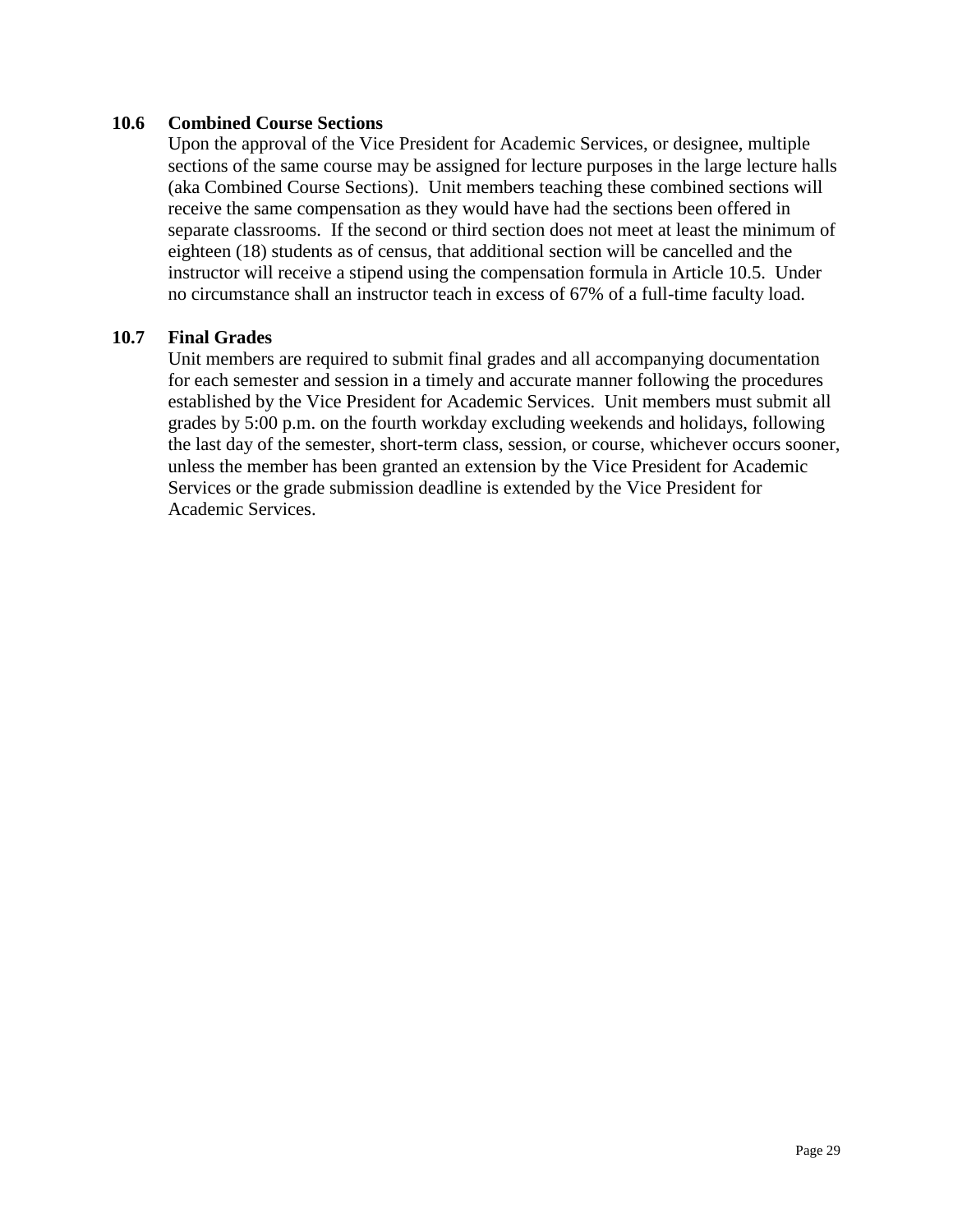# **ARTICLE 11 DISCIPLINE**

#### **11.1 General**

The parties recognize that unit members do not accrue permanency under California law. Unit members not hired at the start of a semester shall not be considered to have been dismissed.

Unit members may receive disciplinary notice, at various levels, for any reason that the supervisor and District find appropriate. However, dismissal after the start of a semester or session should occur for one of the following causes:

Immoral or unprofessional conduct.

Dishonesty.

Unsatisfactory performance.

Evident unfitness for service.

Physical or mental condition that makes him or her unfit to instruct or associate with students.

Persistent violation of, or refusal to obey, the school laws of the state or reasonable regulations prescribed for the government of the community colleges by the board of governors or by the governing board of the community college district employing him or her.

Conviction of a felony or of any crime involving moral turpitude.

Conduct specified in Section 1028 of Government Code.

#### **11.2 Progressive Discipline**

Although any of the following may be issued based on the type of issue(s) and determined severity, disciplinary action generally follows the process below:

Step 1: Written Warning Step 2: Suspension (either with or without pay) Step 3: Dismissal

At any step during a disciplinary action meeting, the unit member may request that a representative of the Association be present or the unit member may choose to employ legal counsel on his/her behalf, at his/her own cost.

At steps 2 or 3 the unit member may choose to respond in writing to the accusation and have such response attached to the District's paperwork.

Unit member shall be provided copies of all relevant information/paperwork upon which the decision to suspend or dismiss was reached in order to prepare a response in his/her defense. A unit member may request (in writing) to meet with the CHRO to present their defense (including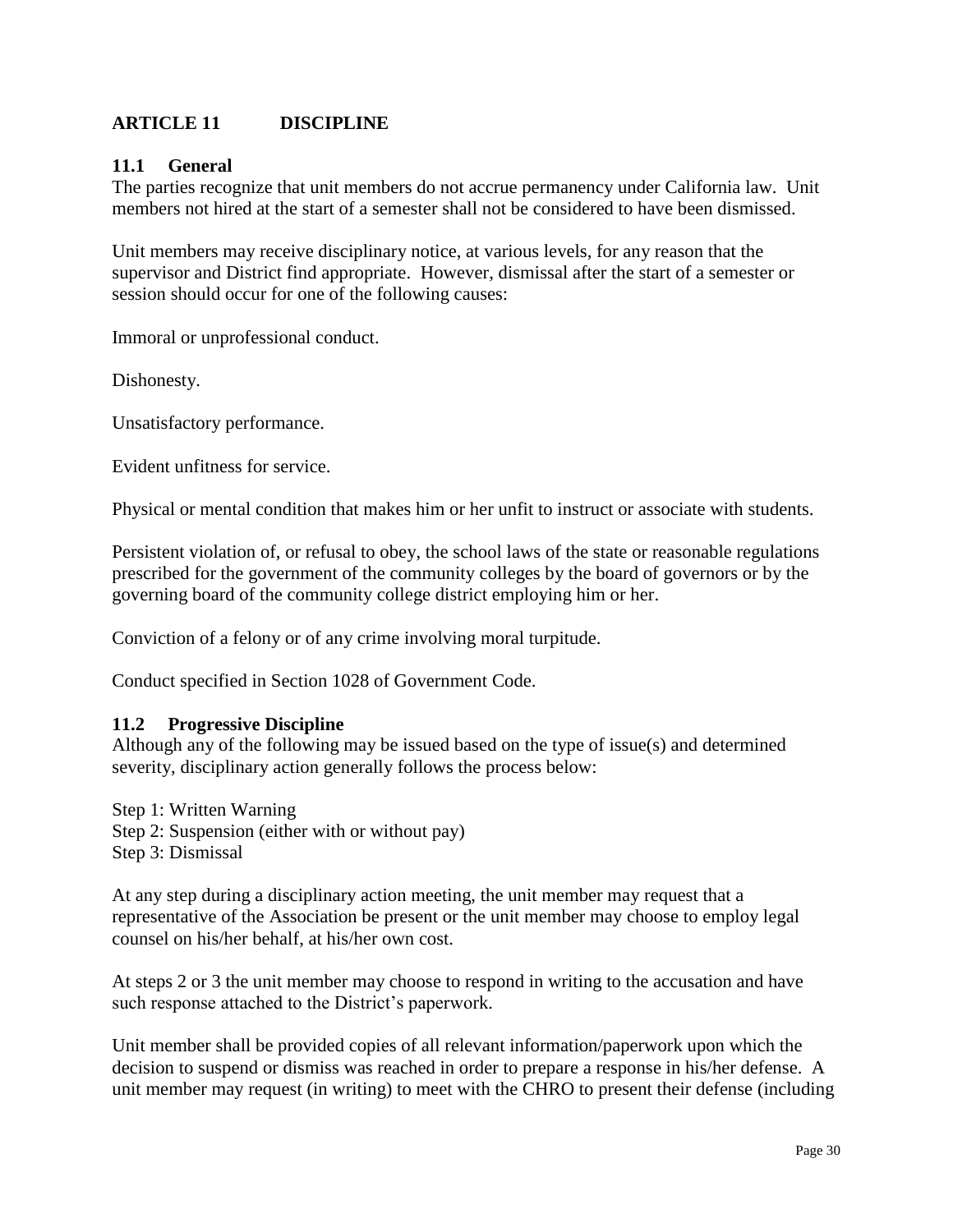evidence), who shall arrange for a meeting within fifteen (15) work days of the disciplinary issuance. The CHRO shall make a final written determination based on all evidence provided and notify the unit member of that determination with five (5) work days

At steps 2 or 3 the unit member may choose to respond in writing to the accusation and have such response attached to the District's paperwork.

Unit member shall be provided copies all relevant information/paperwork upon which the decision to suspend or dismiss was reached in order to prepare a response in his/her defense. A unit member may request (in writing) to meet with the CHRO to present their defense (including evidence), who shall arrange for a meeting within fifteen (15) work days of the disciplinary issuance. The CHRO shall make a final written determination based on all evidence provided and notify the unit member of that determination with five (5) work days of such meeting. If the unit member believes that the process has been violated, they may pursue a grievance.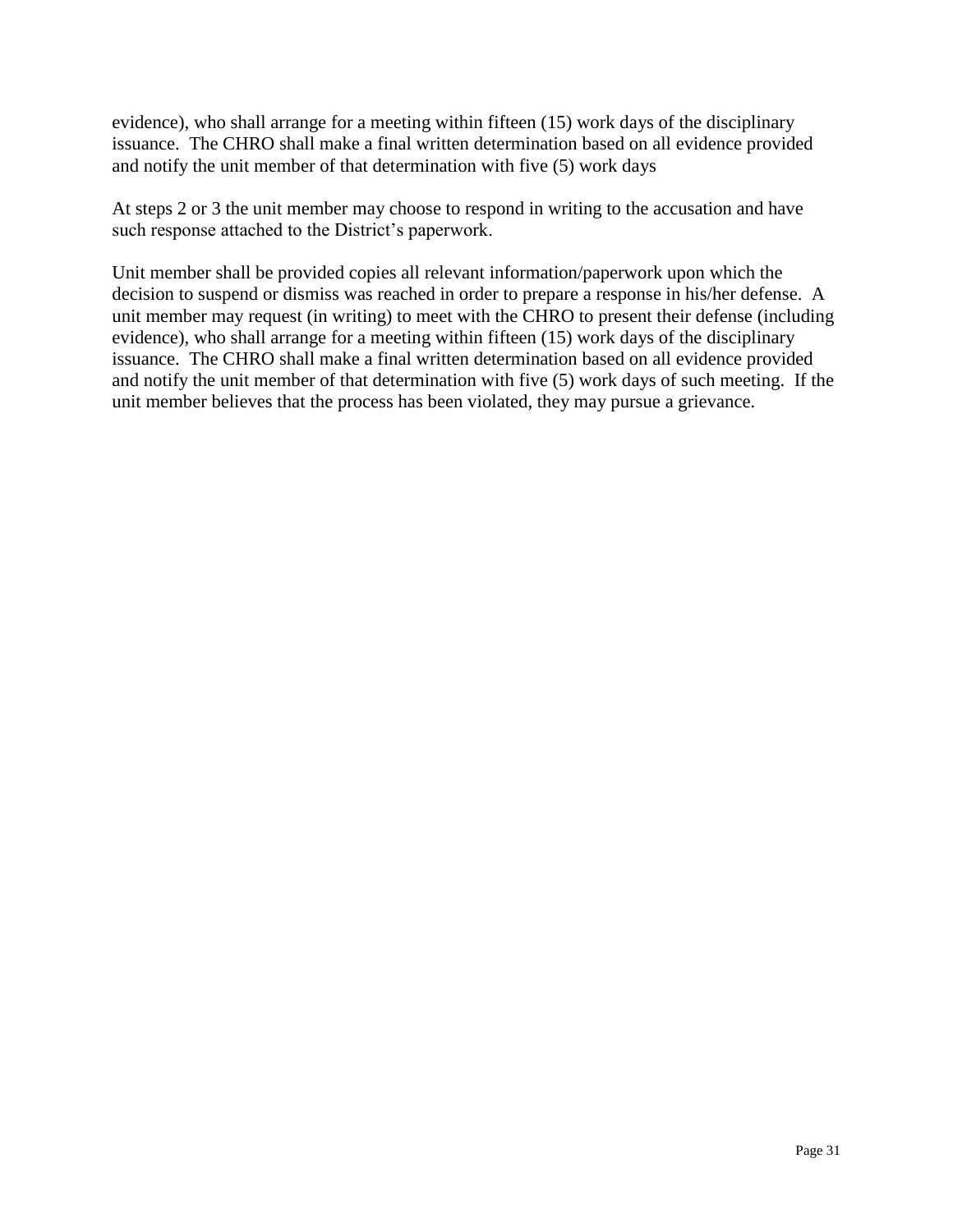# **ARTICLE 12 COMPLAINTS**

Complaints involving charges of harassment, crime (whether misdemeanor or felony), or charges of discrimination are explicitly excluded from consideration under this Article. Such charges shall be pursued under appropriate laws, policies and procedures.

If a unit member has a complaint about another unit member or another employee of the District, they shall use the Employee Conflict Resolution process outlined on the District website. An example of an Employee Conflict Resolution Form is attached as Exhibit B.

If a student files a written complaint against a unit member as outlined in the General Catalog under "Imperial Valley College Student Complaint Policy" the unit member shall be given a copy of the written complaint by the District prior to any interview or discussion about the complaint with the unit member.

Complaints which are withdrawn or shown to be false shall neither be placed in the complainedagainst unit member's personnel file nor utilized in any evaluation, assignment, or disciplinary or dismissal action against the unit member. Unit members who knowingly make false complaints may be subjected to disciplinary action by the District.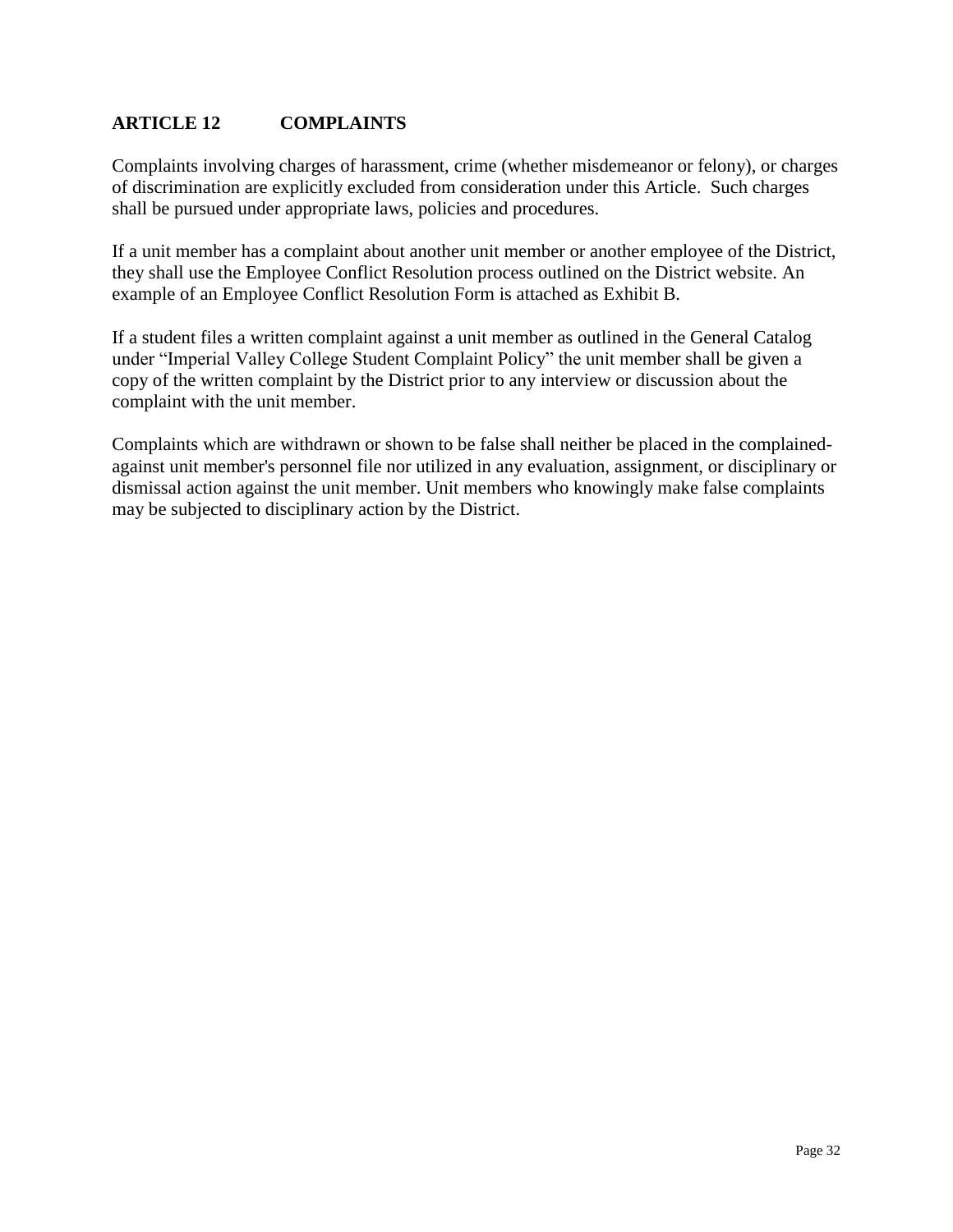# **ARTICLE 13 SALARY**

**13.1** For academic year 2015-2016, unit members shall be entitled to a 3% one-time off schedule payment for each semester taught or in which services are rendered. The off schedule payment shall not include teaching or services rendered during winter intersession or summer session and/or any extra duty agreements.

Starting Fall 2016, unit members shall be paid \$65 per hour.

Unit members teaching non-credit shall be paid the above rates effective Fall 2016.

Unit members who are assigned tasks directly related to their primary position responsibilities shall be compensated at their regular hourly rate (e.g. development of SLOs /SAOs,)

**13.2** Unit members who participate in other pre-approved activities which are not a part of their normal primary position duties (e.g. attending the annual convocation, training sessions, meetings, screening/interview committees, etc.) shall be paid a rate of 50% of their regular hourly rate (e.g. for example, for 2015:  $$60.00 \text{ X} 50\% = $30.00$ ; Pre-approval may only be granted by the appropriate Area Dean or Vice President. Reported time for these types of activities shall also be rounded to the nearest 15 minute (quarter hour) interval.

**13.3** Stipend amounts and stipend job descriptions which are offered to unit members shall conform to the current full-time faculty collective bargaining agreement.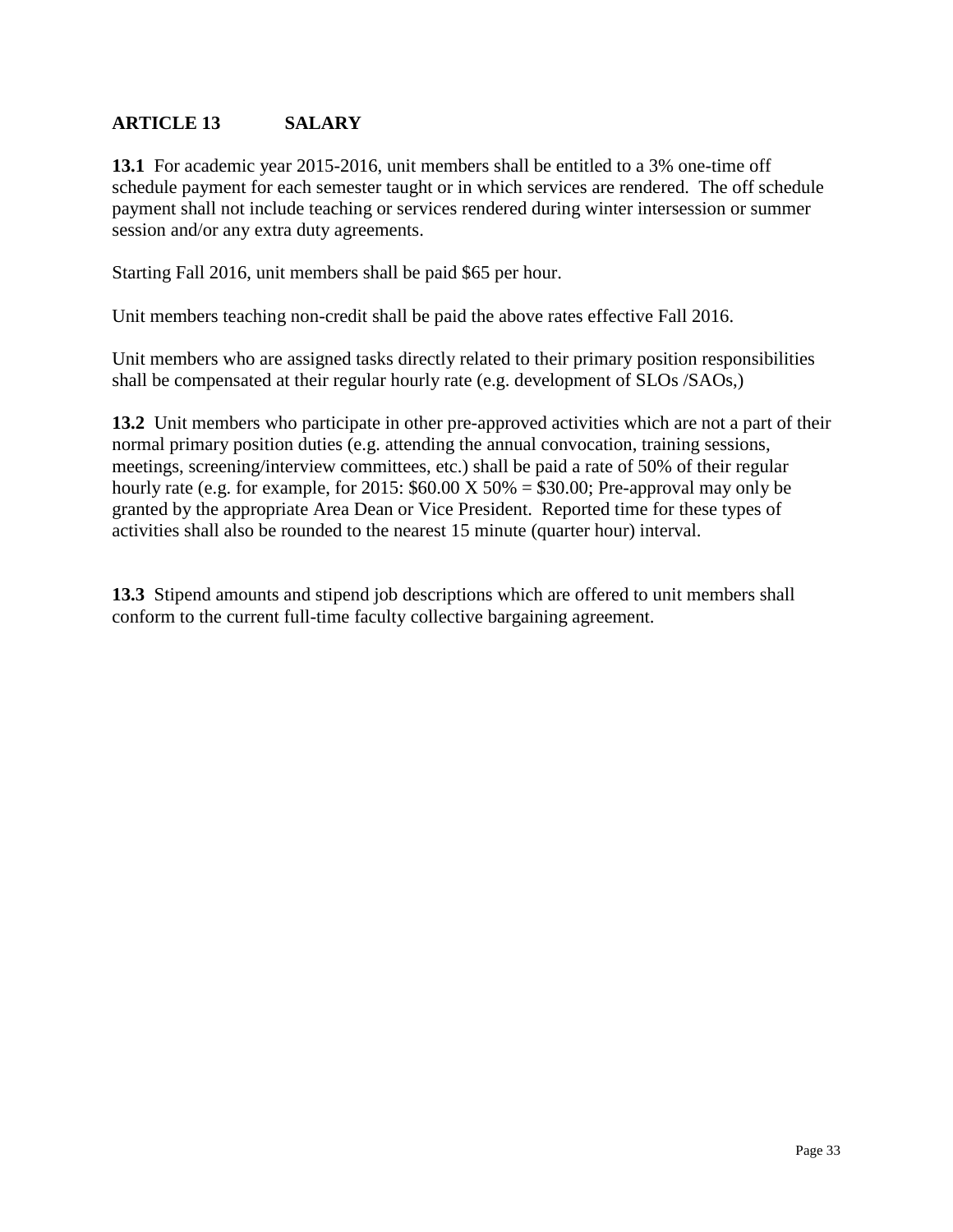# **ARTICLE 14 RETIREMENT**

Unit members may elect the STRS Defined Benefit (DB), STRS Cash Balance (CB) plan, or Social Security at the time of employment with the District. Unit members who elect the CB option may elect enrollment in the DB plan at any time by completing the required permissive election form which can be obtained from the Human Resources Office. Once a member elects the DB plan with the District, the election is irrevocable.

The District shall report 525 hours to STRS as one year of service credit.

Unit members may voluntarily contribute to a 403b or 457 plan via pre-tax payroll deduction.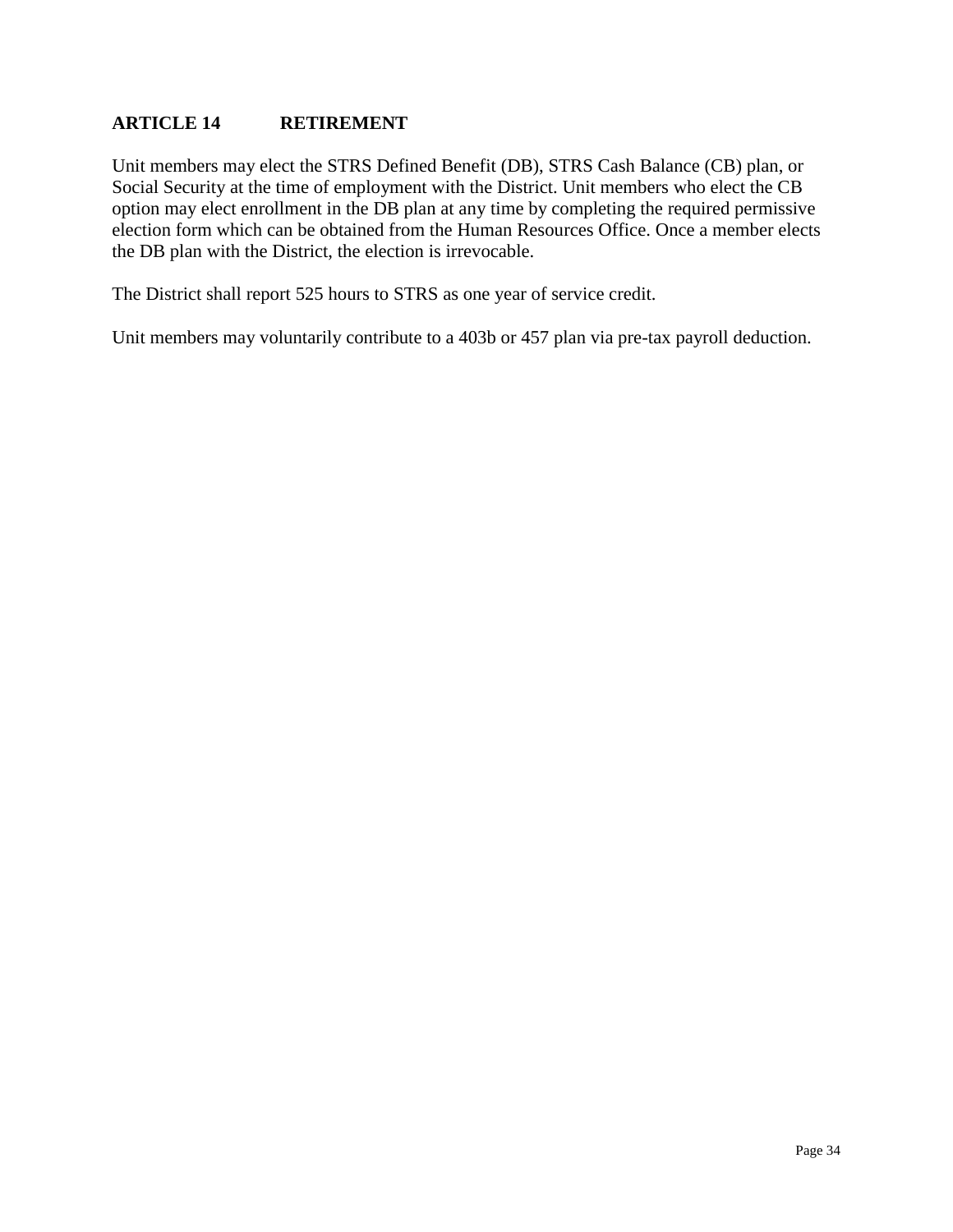# **ARTICLE 15 MAINTENANCE OF STANDARDS**

The District shall not reduce or eliminate any benefits or professional advantages which were enjoyed by unit members as of the effective date of this Agreement unless otherwise provided by the express terms of this Agreement.

This Agreement shall supersede any rules, regulations, or practices of the District, except as provided above, which are, or may in the future be, contrary to or inconsistent with the express terms of this Agreement.

The parties to this Agreement shall not interpret or apply this Agreement, any of its terms, or the work rules, which implement this Agreement in a manner that is arbitrary, capricious, or discriminatory.

The parties shall administer this Agreement, all its terms, and the work rules which implement this Agreement with uniform application and effect. The parties shall treat all bargaining unit members equitably in the interpretation of this Agreement, its terms, and the work rules which implement this Agreement.

The parties represent that they know and understand that California law deems an implied covenant of good faith and fair dealing, to be a term and condition of this Agreement.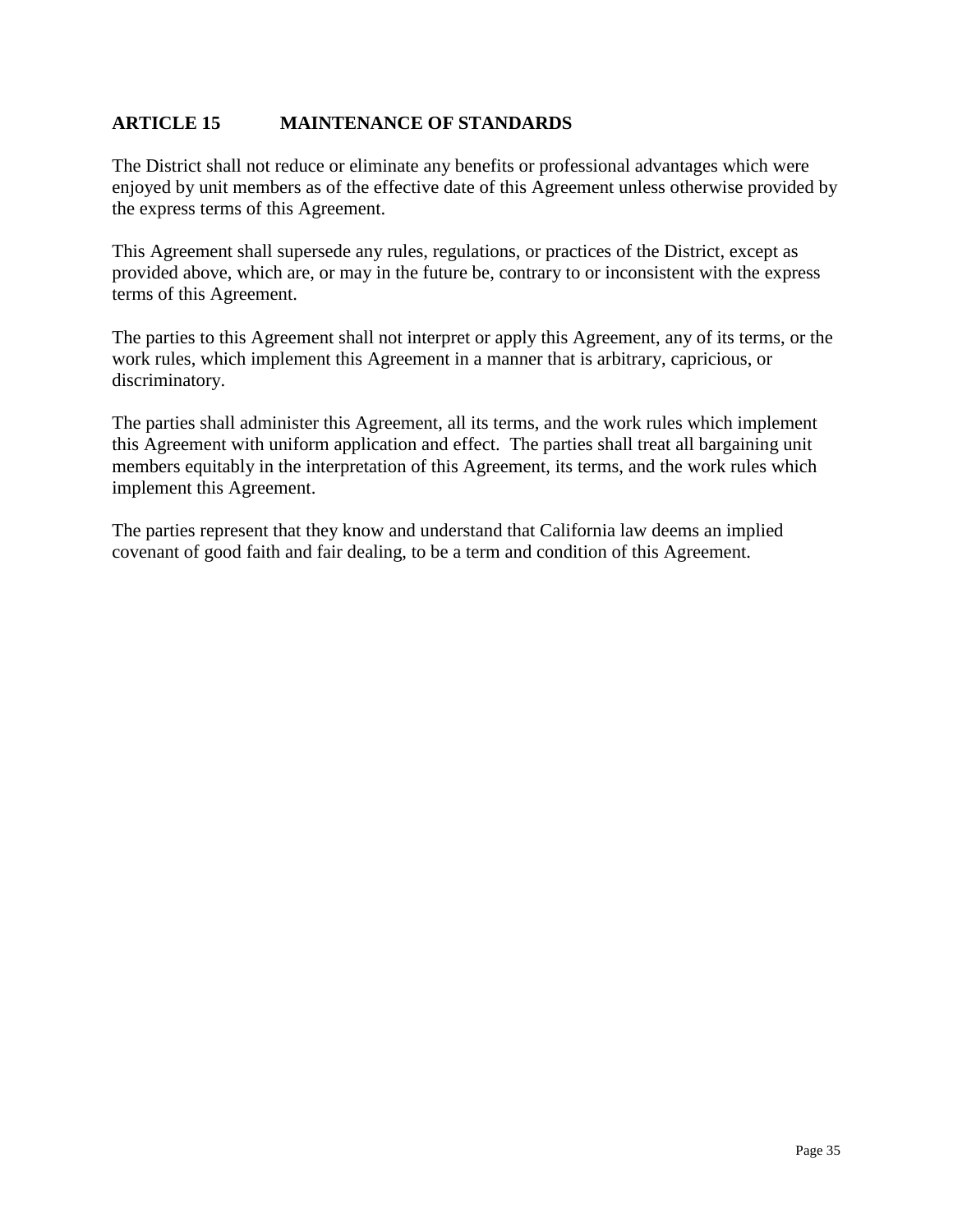# **ARTICLE 16 SAVINGS AND STATUTORY CHANGES**

If any provision of this Agreement or any application of this Agreement to any unit member or group of unit members is held to be contrary to law by a court of competent jurisdiction, then such provision or application shall not be deemed valid and subsisting, except to the extent permitted by law; but all other provisions or applications shall continue in full force and effect. It is further agreed that within ten (10) days of receipt of notification of the court's decision, negotiations shall commence regarding matters related to such provision.

Improvements, reductions, and/or eliminations in benefits included in this Agreement which are brought about by the amendment or addition of statutory guarantees now provided in California or federal law shall be incorporated into this Agreement.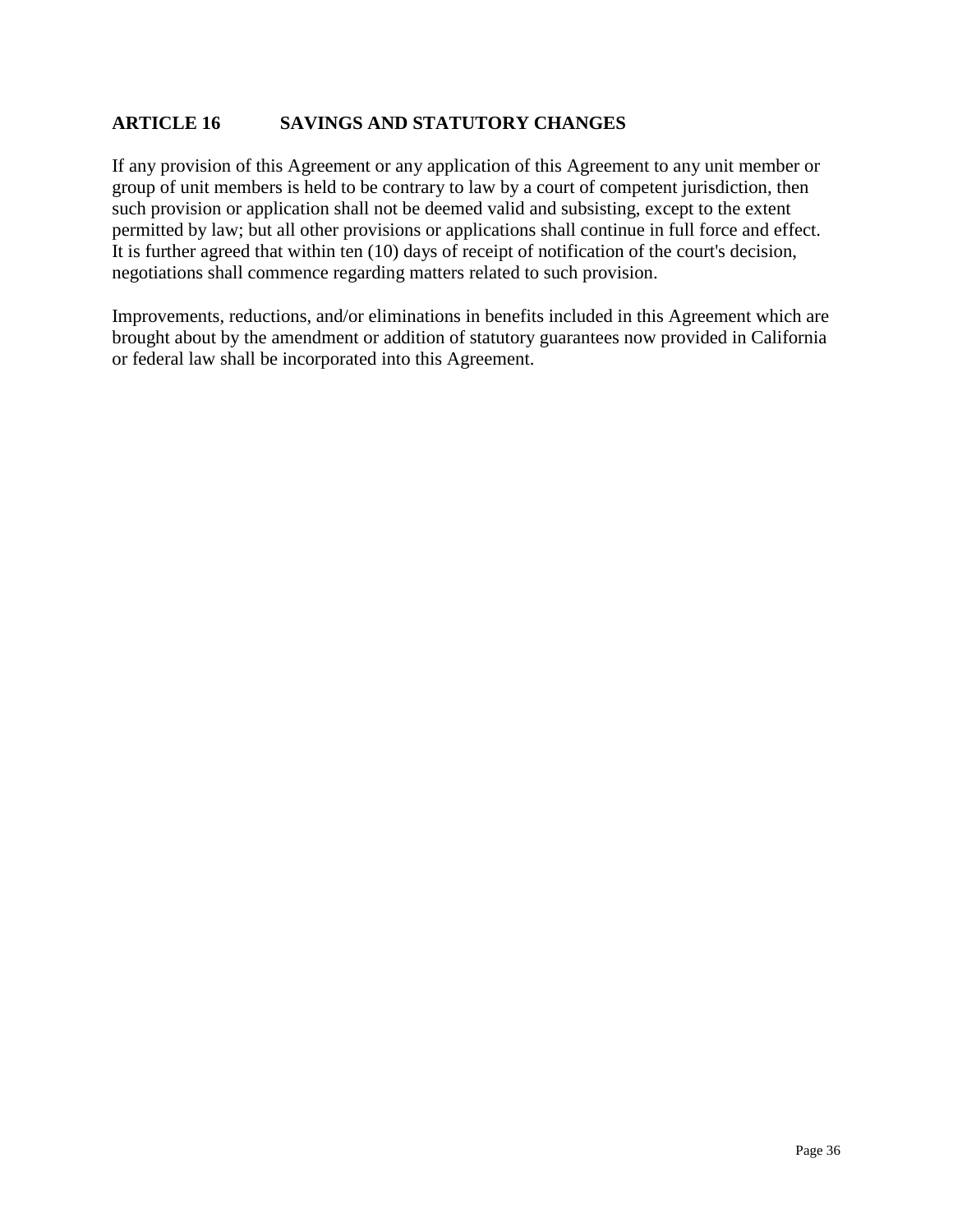# **ARTICLE 17**

Unit members may teach online courses as part of their normal part-time contract load. In order to teach online courses, the instructor must complete three online courses in instructional technology as prescribed by Imperial Valley College. Distance Education courses shall be paid in exactly the same fashion as traditionally delivered courses.

For all unit members teaching online courses, the District shall ensure that the necessary technology and equipment is identified and in place, that the District shall provide appropriate training for part-time faculty members, and that the District shall ensure that faculty members have access to technical support personnel. If the District changes to a new course management system for delivery of online courses, the District will provide training to part-time faculty members teaching or interested in teaching online courses. The Association will have the right to consult with the District on the training to be provided and the transition time needed for implementation of any new course management system.

# **17.1 Distance Education Additional Training and/or Course Management System Transition Compensation**

#### **17.1.1 District Mandated Additional DE Training Courses**

The cost of any District mandated (approved at the VP level) additional coursework or training of current online instructors after they have been teaching online courses for Imperial Valley College will be paid for by the District. "Cost" is limited to tuition only.

# **17.1.2 Online Instructor Compensation for Transitioning an Existing IVC Online Course to a New Course Management System**

If the District changes the course management system in use at Imperial Valley College, current IVC online instructors will be compensated \$200 for each current IVC online course to be transitioned. Stipend will be paid once the course transition is completed, approved by the DE Coordinator, and is being offered in the course schedule for students.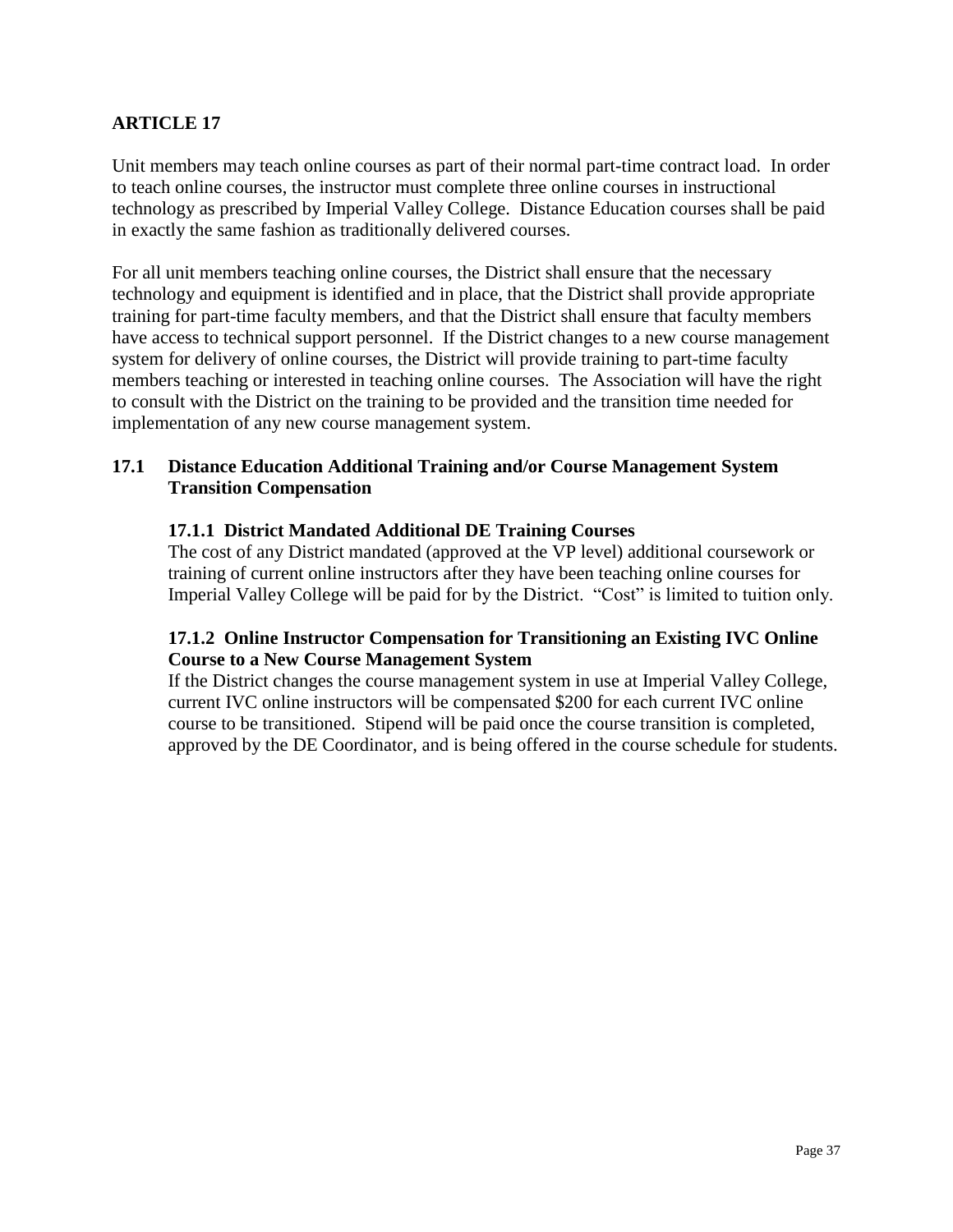# **ARTICLE 18 RIGHT OF FIRST REFUSAL FOR NEW COURSE DEVELOPMENT**

Unit members who develop new courses (traditional and/or online) shall have the right of first refusal to teach the course, regardless of the unit member's seniority status, for a period of two (2) consecutive academic years, including winter and summer sessions. Regardless of when a course was developed, the two-year right of first refusal commences the first semester the new course is taught.

Unit members must notify the appropriate Dean of their intent to exercise this right of first refusal prior to the start of the following academic year. Failure to make such notification on or before March  $1<sup>st</sup>$  shall be deemed as a waiver of this right.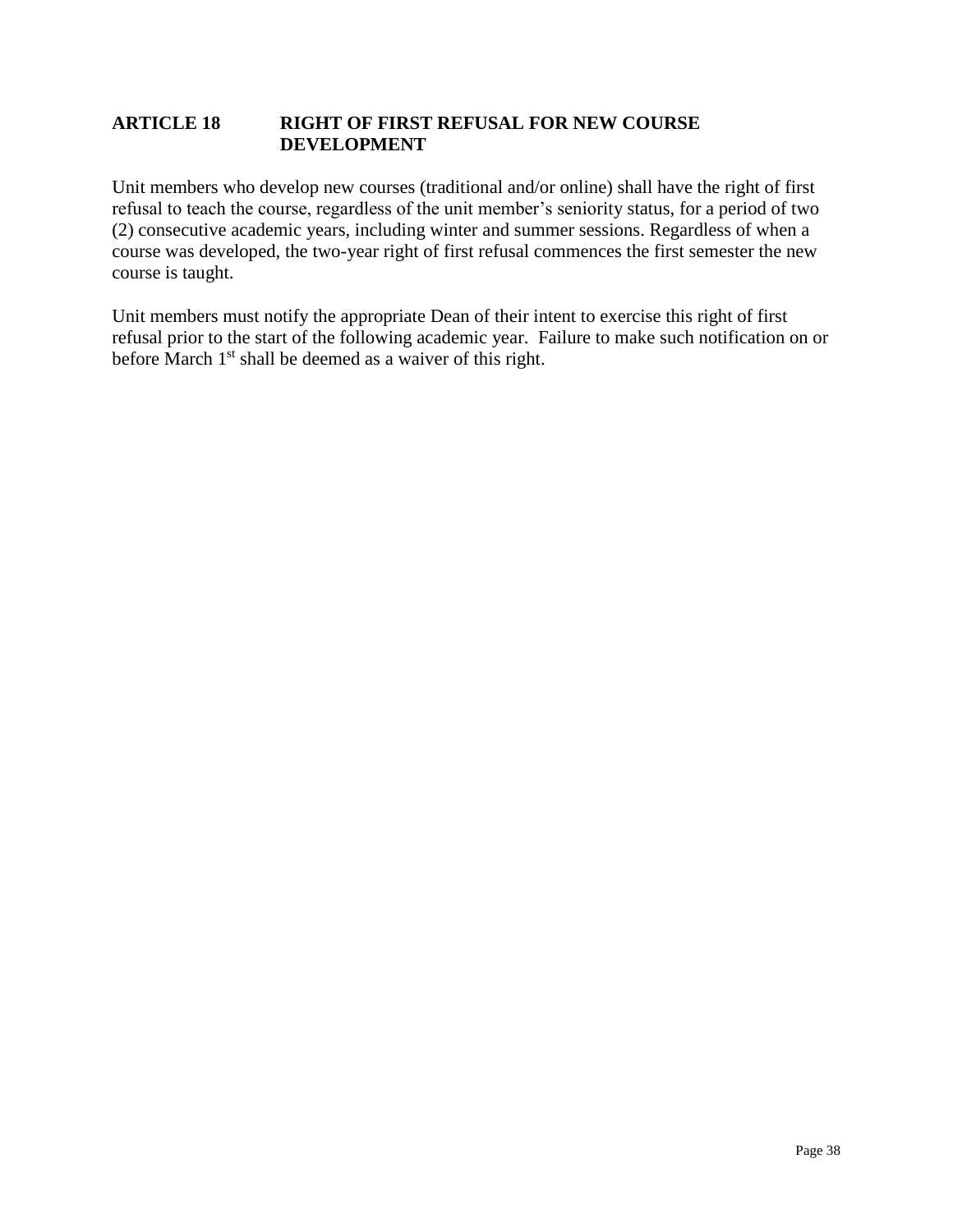#### **ARTICLE 19 EFFECT AND TERMS OF AGREEMENT**

This Agreement shall constitute the full and complete commitment between the parties and shall supersede any District rules, regulations, or practices contrary to or inconsistent with, its terms.

In the event the District intends to modify any rules, regulations, or practices that directly relate to matters within the scope of this Agreement, the District shall notify the Association prior to implementation and shall meet and negotiate with the Association upon the written request of the Association.

This Agreement shall become effective upon ratification and shall continue in effect up to and including June 30, 2017.

The contract term is for 2015-2017, with no re-openers.

If the parties do not amend this Agreement, it shall continue in effect year by year.

The District and Association agree with the aforementioned changes to the collective bargaining agreement only pending ratification by the Association membership and the **Board of Trustees.** 

bciation

PTFA President, Negotiator Michael Capeci,

Mike Palacio Jr., PTFA Vice President, Negotiator

Michael Swearingen, PTFA Negotiator

**District** 

John Lau, Distriet Negotiator

Frank Oswalt, District Negotiator

Dr. Victor Jaime, Superintendent/President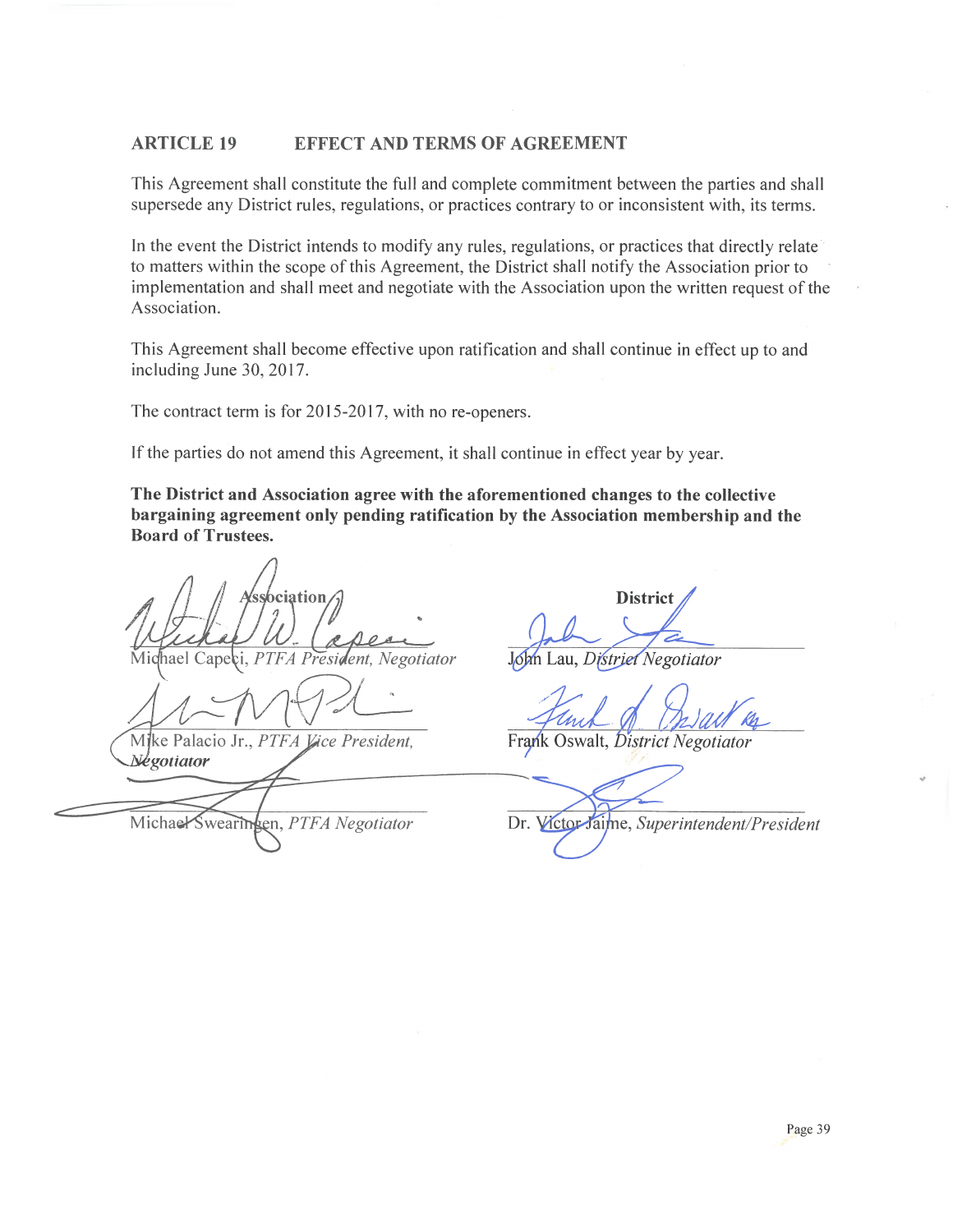# **IMPERIAL VALLEY COLLEGE GRIEVANCE FORM**

As per Article 9 of the Agreement between the Imperial Community College District and the IVC PTFA/ CCA/CTA/NEA, a grievance is a formal, written allegation by a grievant that he or she has been adversely affected by a violation, misapplication, or misinterpretation of a specific provision of the contract.

Within twenty (20) workdays after the grievant knew or could reasonably have known of the event or condition upon which the alleged grievance is based, the grievant shall meet with the appropriate supervising administrator to attempt to resolve the alleged grievance. There will be no meetings during school recess periods unless mutually agreed upon by the grievant and the District.

|        | Name of Grievant Name of Grievant                                                                                                                                                                           |        |        |
|--------|-------------------------------------------------------------------------------------------------------------------------------------------------------------------------------------------------------------|--------|--------|
|        |                                                                                                                                                                                                             |        |        |
|        | Date and Time of Incident Giving Rise to the Grievance _________________________                                                                                                                            | (Date) | (Time) |
|        | LEVEL ONE: Informal Meeting with Appropriate Supervising Administrator                                                                                                                                      |        |        |
| (Date) | (Name of Supervising Administrator)                                                                                                                                                                         |        |        |
|        | I, the grievant attest that I met with the above named administrator on the above date, and my grievance<br>was not resolved to my satisfaction. I wish to proceed to Level Two of the grievance procedure. |        |        |

**\_\_\_\_\_\_\_\_\_\_\_\_\_\_ \_\_\_\_\_\_\_\_\_\_\_\_\_\_\_\_\_\_\_\_\_\_\_\_\_\_\_\_\_ \_\_\_\_\_\_\_\_\_\_\_\_\_\_\_\_\_\_\_\_\_\_\_\_\_\_\_\_\_**

**(Date) (Signature of Grievant) (Name of Grievant)**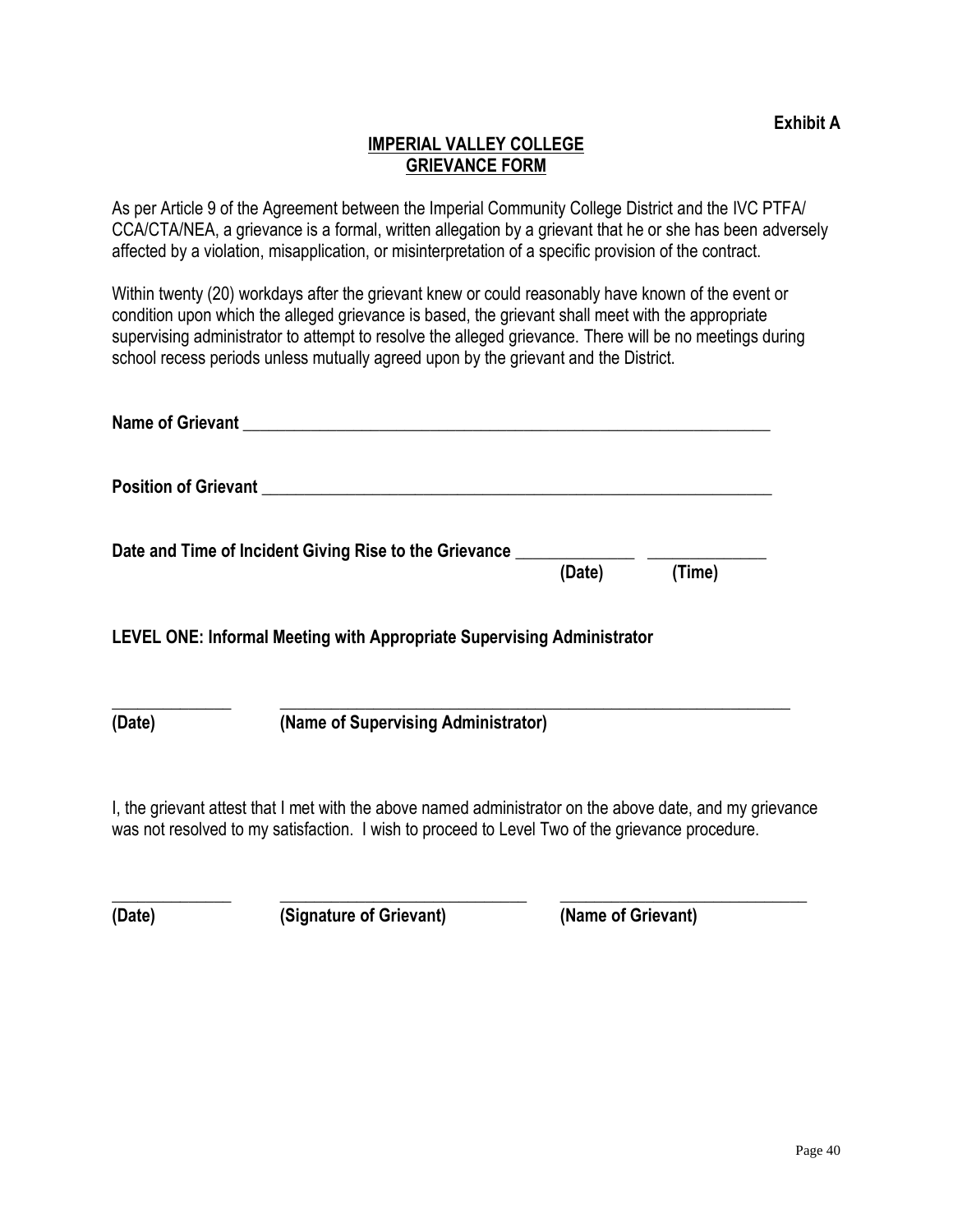# **GRIEVANCE LEVEL TWO: Appeal to Chief Human Resources Officer (CHRO)**

If the alleged grievance is not resolved at the informal level, the grievant may within ten (10) workdays of the informal meeting submit a formal, written grievance to the CHRO.

Within ten (10) workdays of the filing of the formal, written grievance, the grievant and the CHRO shall meet in an attempt to resolve the alleged grievance. There will be no meetings during school recess periods unless mutually agreed upon by the grievant and the District.

# **Article(s) and Section(s) of Contract Allegedly Violated:**

**Statement of Facts:** (please include as much specific and detailed information as possible)

**Relief Requested:** (please include specific relief (financial or other) requested)

| (Date)             | (Signature of Grievant)                               | (Name of Grievant) |  |
|--------------------|-------------------------------------------------------|--------------------|--|
|                    | Delivered to the Chief Human Resources Officer (CHRO) |                    |  |
| <b>Received By</b> |                                                       | Date               |  |

The CHRO shall have five (5) workdays after the formal meeting in which to render a written decision to the grievant.

**Decision of CHRO:** Attached separately (to include date delivered to Grievant and IVC PTFA Representative).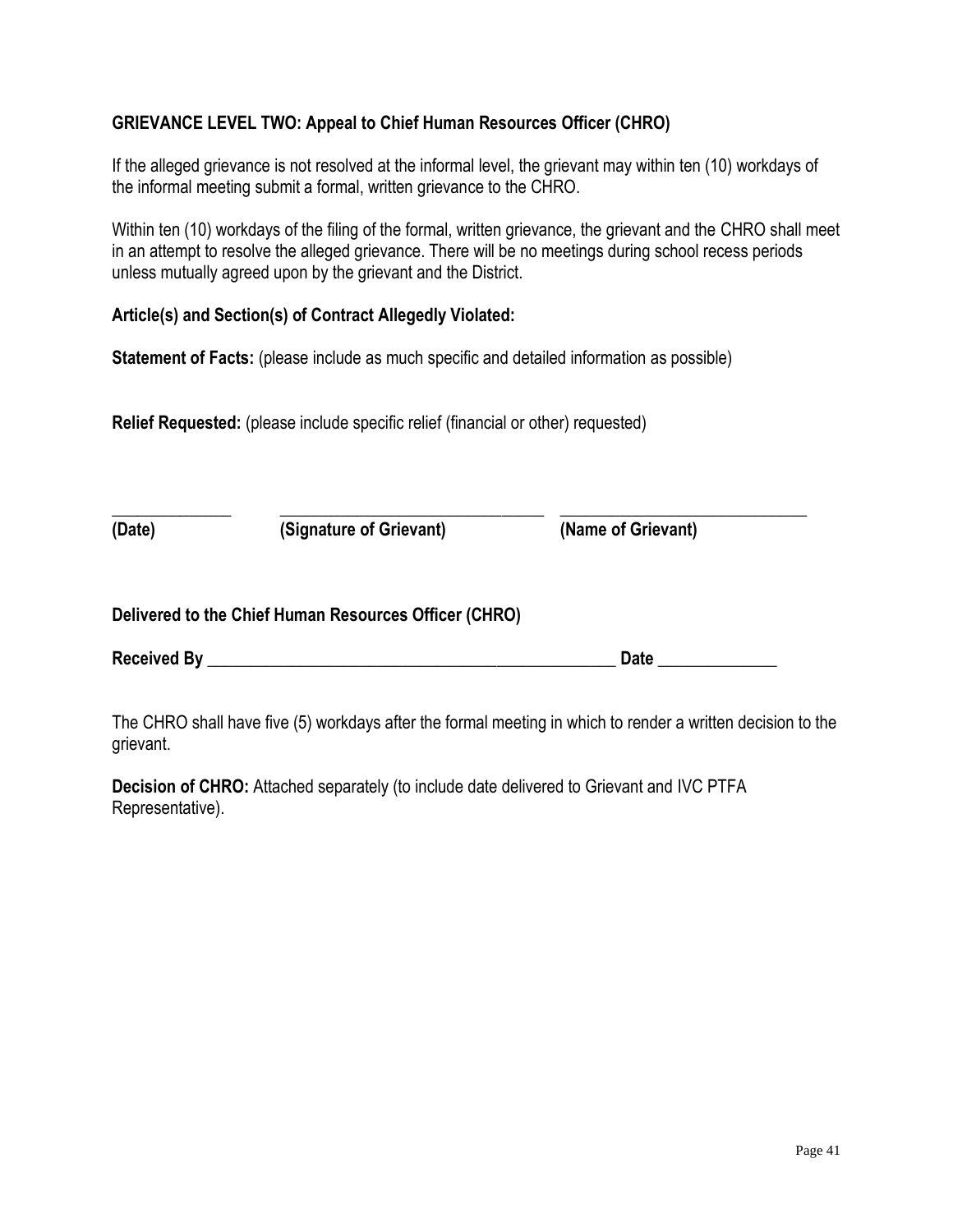# **GRIEVANCE LEVEL THREE: Appeal to Superintendent/President**

If the grievance is not resolved at level two, or if the CHRO has not rendered a decision within the five (5) workday time limit, the grievant may appeal the decision in writing to the Superintendent/President within ten (10) work days of receipt of the written decision or within ten (10) work days of the expiration of the Level Two time limit if no decision has been rendered.

Within ten (10) workdays of the filing of the appeal to Level Three, the grievant and the Superintendent/President shall meet in an attempt to resolve the alleged grievance. There will be no meetings during school recess periods unless mutually agreed upon by the grievant and the District.

Please include all documentation submitted in Level Two and include the decision of the CHRO

#### **Delivered to Superintendent/President**

**Received By** \_\_\_\_\_\_\_\_\_\_\_\_\_\_\_\_\_\_\_\_\_\_\_\_\_\_\_\_\_\_\_\_\_\_\_\_\_\_\_\_\_\_\_\_\_\_\_\_ **Date** \_\_\_\_\_\_\_\_\_\_\_\_\_\_

**Reason for Appeal:** (describe here in as much detail as possible why you believe the Level Two decision was incorrect and should be reversed)

# Signature of Grievant or IVC PTFA Representative

The Superintendent/President shall have five (5) workdays after the meeting in which to render a decision to the grievant.

**Decision of Superintendent/President:** Attached separately (to include date delivered to Grievant and IVC PTFA Representative).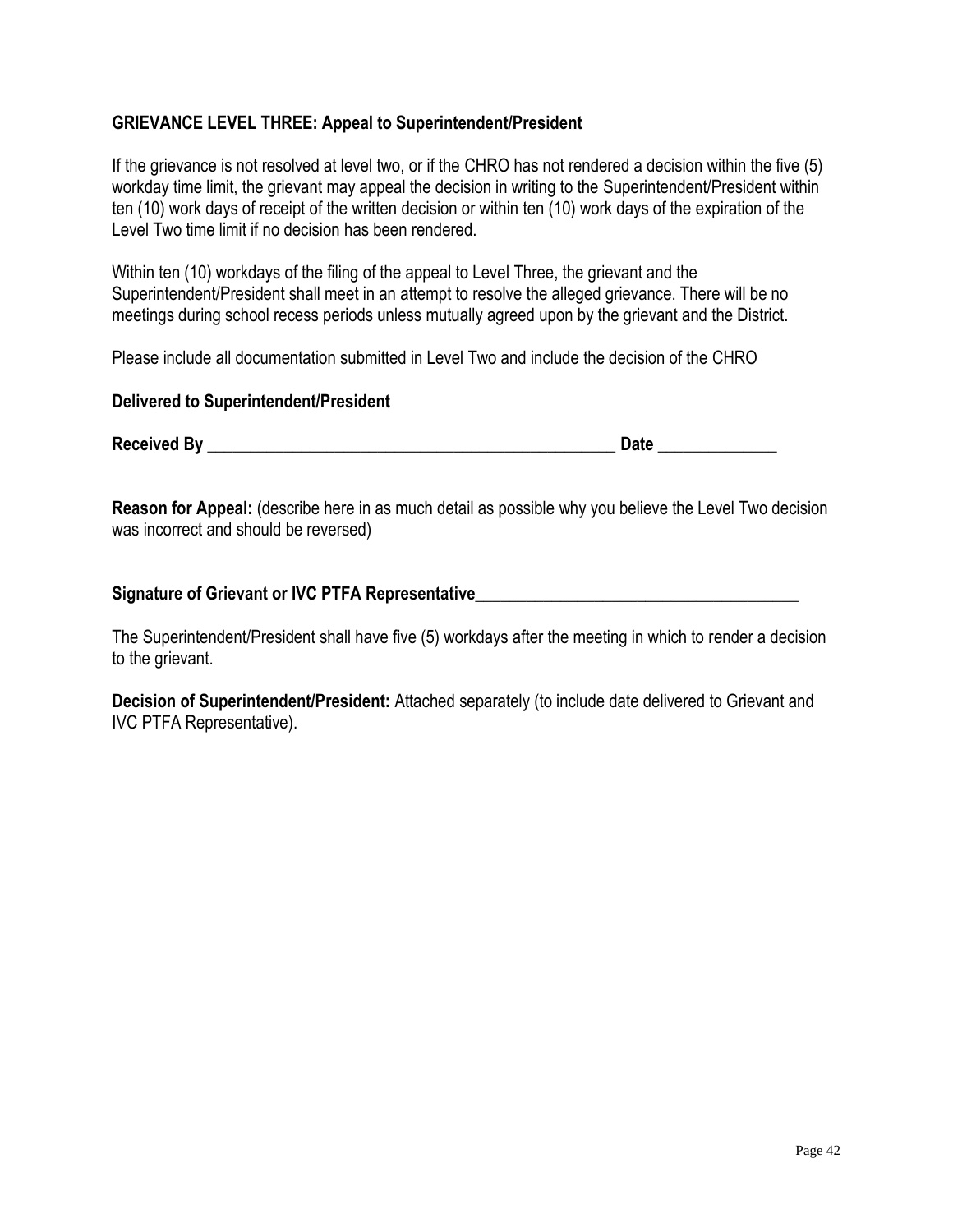# **GRIEVANCE LEVEL FOUR: Appeal to Board of Trustees**

If the grievance is not resolved at level three, or if the Superintendent/President has not rendered a decision within the five (5) workday time limit, the grievant may appeal the decision in writing to the Board of Trustees within ten (10) workdays of receipt of the decision or of the expiration of the Level Three time limit if no decision has been rendered.

After receipt of the appeal, the matter will be set for hearing at the next regularly scheduled Board of Trustees meeting for which it can be properly placed on the agenda. There will be no meetings during school recess periods unless mutually agreed upon by the grievant and the District. At the discretion of the grievant, the hearing on the appeal may be held either in public or in closed session. The grievant and any representatives shall have the opportunity to testify and present evidence and witnesses at the hearing.

Please include all documentation submitted in Levels Two and Three and include the decisions of the CHRO and of the Superintendent/President

**Delivered to Board of Trustees (by delivery to the Executive Secretary of the Superintendent/President):**

Received By **Exercise By Date Date Date Date Date Date Date Date Date Date Date Date Date Date Date D** 

**Reason for Appeal:** (describe here in as much detail as possible why you believe the Level Three decision was incorrect and should be reversed)

#### **Signature of Grievant or IVC PTFA Representative**

Within five (5) workdays of this hearing, the Board of Trustees will deliver to the grievant its written decision in regard to the grievance.

#### **The decision by the Board of Trustees is final.**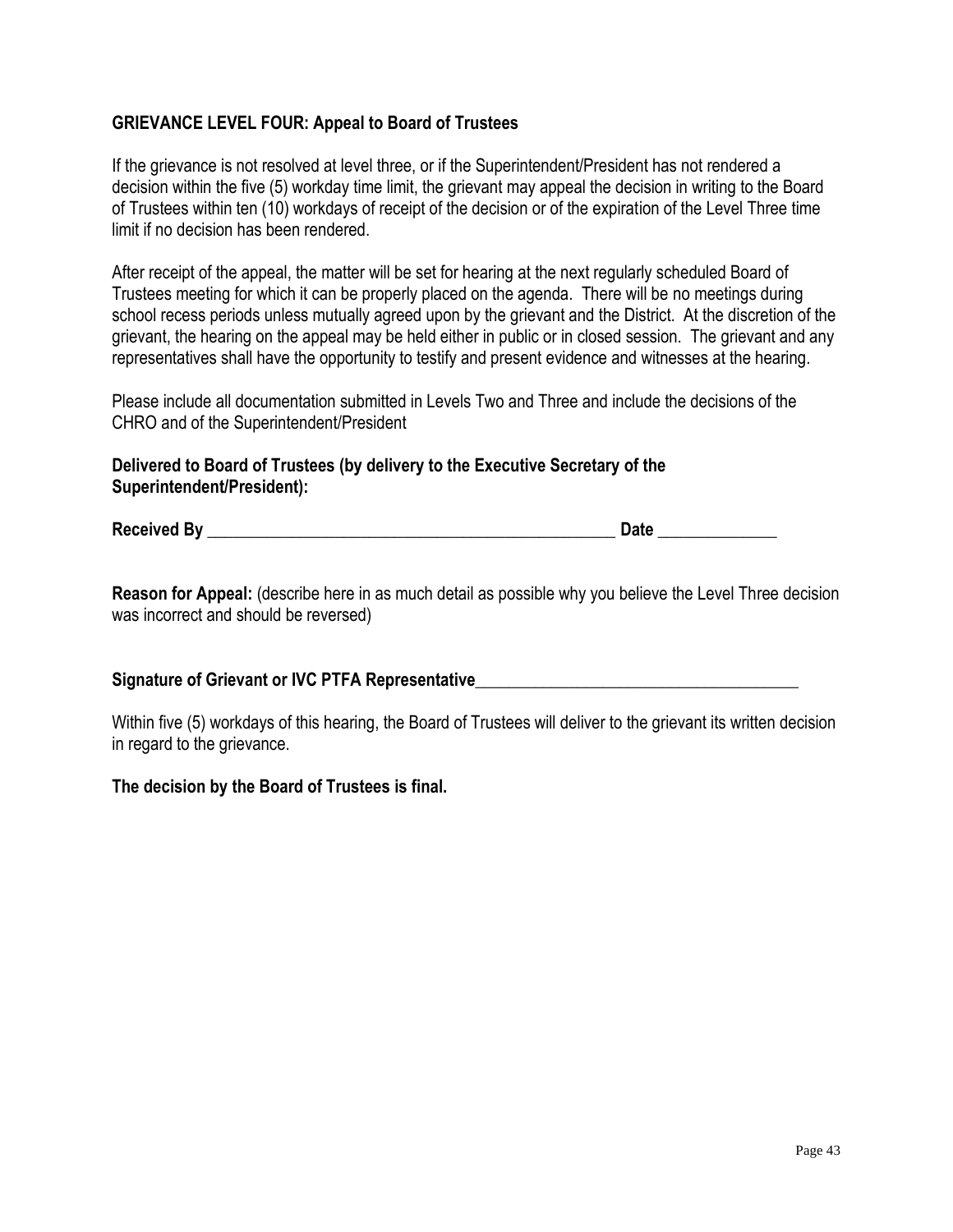# **EMPLOYEE CONFLICT RESOLUTION FORM**

This form is meant to serve as an optional way to allow employees to help informally resolve conflicts that don't rise to the level of discrimination, sexual harassment, or contract grievances. Those types of complaints have specific procedures, mandated by law, and you should contact the Human Resources office for assistance.

| . .<br>Name:<br>. | $5 - 1 -$<br>$\sim$ |
|-------------------|---------------------|
|                   |                     |

Position: example are the supervisor of the line of the supervisor:  $\blacksquare$ 

Please outline the concern(s), which resulted in your decision to initiate this process. Specific examples / dates detailing your concern(s) are encouraged. Ensure to include the impact it has on the work environment. Feel free to attach additional pages if more space is necessary.

What specific remedies would help resolve this issue?

| Employee's Signature: | Jate |
|-----------------------|------|
|                       |      |

**Upon completion, submit to Human Resources. The form will then be forwarded through your chain of command. Within 15 working days the supervisor /administrator will respond to you in writing and will ask you to indicate if the issue has been resolved to your satisfaction (simply circle "Yes" or "No" below).** 

| Date received in Human Resources           | Received by                               |                  |
|--------------------------------------------|-------------------------------------------|------------------|
| Date submitted to Immediate Supervisor     | Received by<br>$\mathbf{w} = \frac{1}{2}$ | Resolved: Yes No |
| Date submitted to area Administrator       | Received by                               | Resolved: Yes No |
| Date submitted to area Vice President      | Received by                               | Resolved: Yes No |
| Date submitted to President/Superintendent | Received by                               | Resolved: Yes No |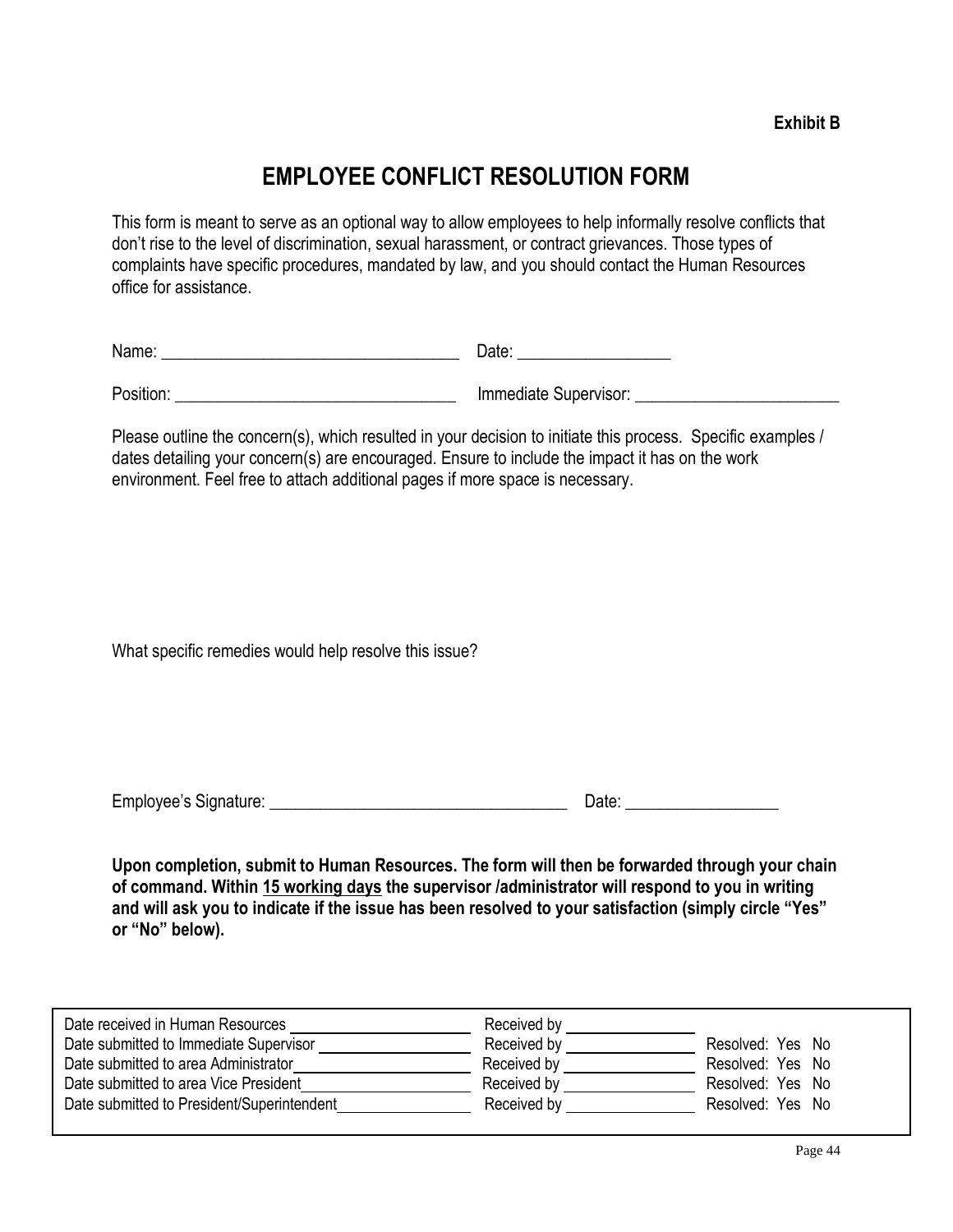**EXHIBIT C**

# Faculty Evaluation Forms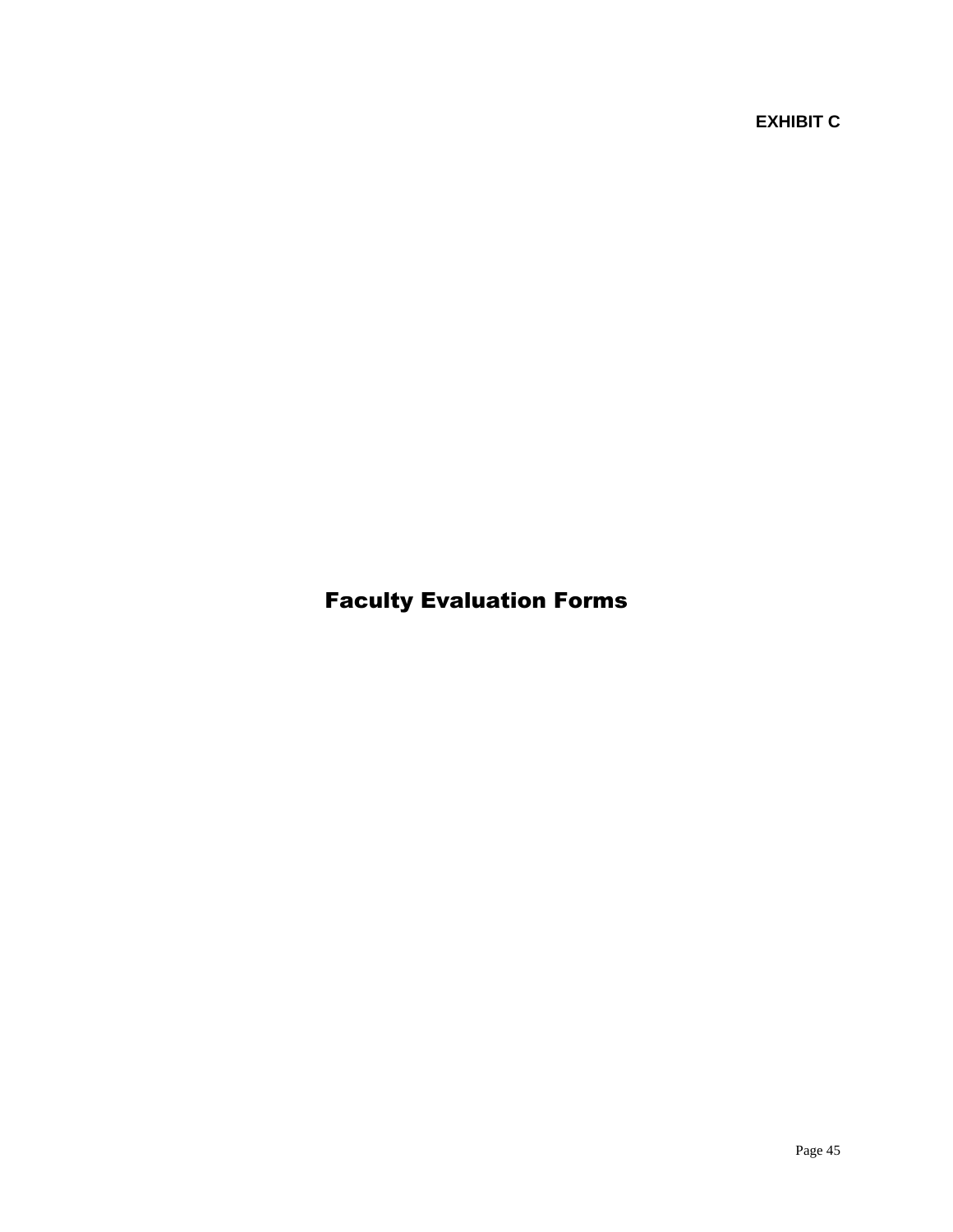# IMPERIAL VALLEY COLLEGE **FACULTY SELF-ASSESSMENT**

#### **1. Effect on Students**

Describe the effects that you believe your instruction/counseling/librarianship has on students.

#### **2. Planned efforts for improving professional competency**

Comments may include but are not limited to such areas as classes taken, conferences, workshops, seminars, professional training, or informal learning experiences such as concerts, exhibits, performances, and site visits.

#### **3. State the degree to which you successfully completed the planned efforts stated in the previous self-assessment (if applicable).**

#### **4. College Activities**

List the college committee(s) on which you now serve or have recently served. Include your level of participation, including offices held, sub-committees, and special assignments. List any other activities you have participated in.

#### **5. Contribution to the Profession**

Comments may include but are not limited to the following: special assignments, performances given, exhibits presented, professional positions held, honors earned, educational materials or curriculum developed, or educational methods improved.

#### **6. Future Professional Objectives**

List any plans you have for your future development as a professional. How might the college facilitate these plans?

*Faculty Self-Assessments should include the Candidate's name, date of self-assessment, updated Vitae if applicable and contract year of self-assessment.*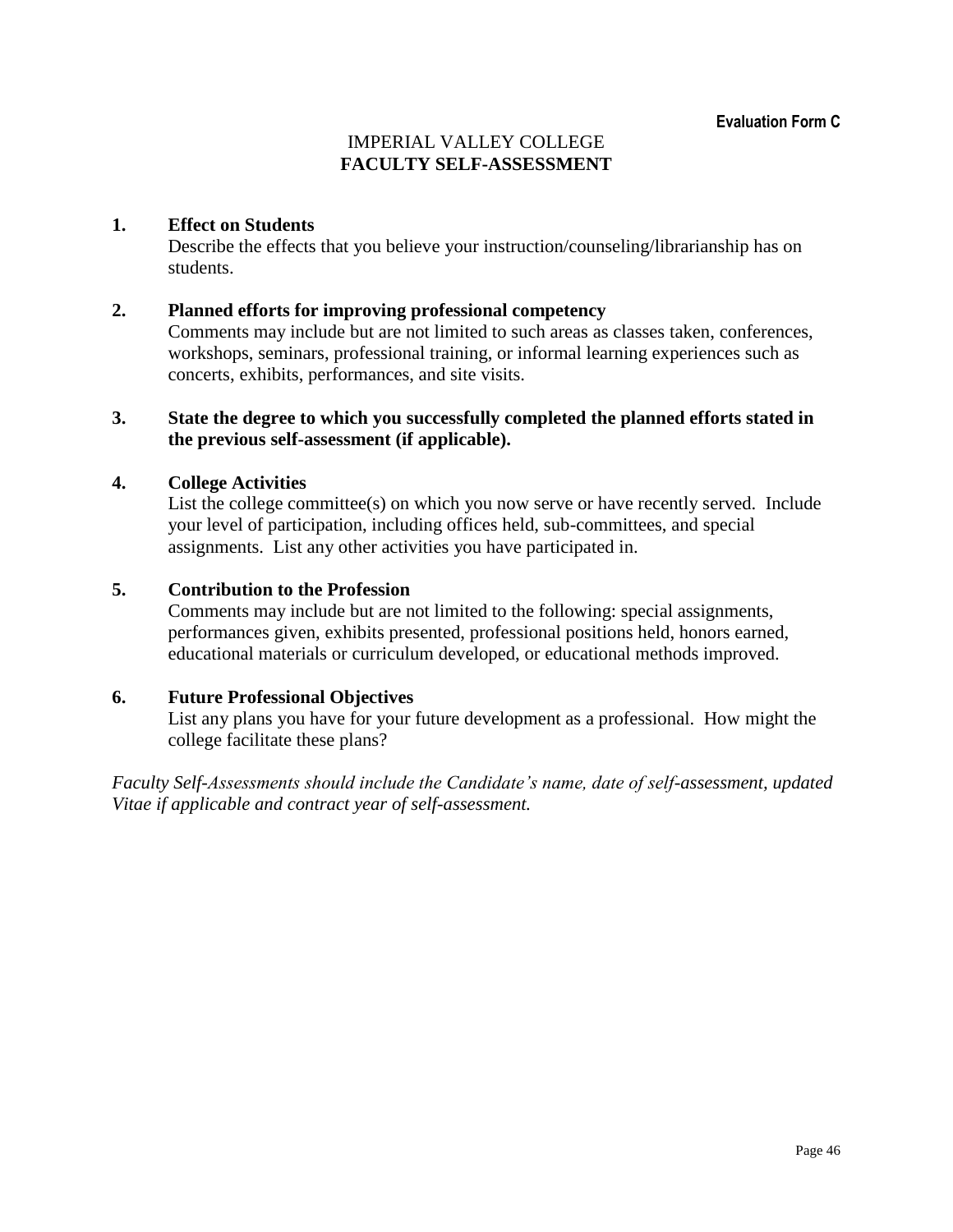# IMPERIAL VALLEY COLLEGE **EVALUATION PRE-OBSERVATION MEETING**

|                  | Date of Observation: University of the same state of the same state of the same state of the same state of the same state of the same state of the same state of the same state of the same state of the same state of the sam |  |  |  |
|------------------|--------------------------------------------------------------------------------------------------------------------------------------------------------------------------------------------------------------------------------|--|--|--|
|                  |                                                                                                                                                                                                                                |  |  |  |
|                  |                                                                                                                                                                                                                                |  |  |  |
| 1.               |                                                                                                                                                                                                                                |  |  |  |
| 2.               |                                                                                                                                                                                                                                |  |  |  |
| 3.               | What is the objective of this observational period?                                                                                                                                                                            |  |  |  |
| $\overline{4}$ . | How will the faculty member determine if the objective was achieved?                                                                                                                                                           |  |  |  |
| 5.               | What methods and/or materials will be used to achieve the objective?                                                                                                                                                           |  |  |  |
| 6.               | The evaluator will be observing the following:<br>Interaction with students;<br>1.<br>2.<br>Organization and preparation;<br>3.<br>Techniques and methods;<br>Effectiveness.<br>4.                                             |  |  |  |

The evaluator will also be looking at relevant documentation such as the course syllabus, outline, assignment sheet, work objectives, to determine that the activity observed is appropriate to the environment.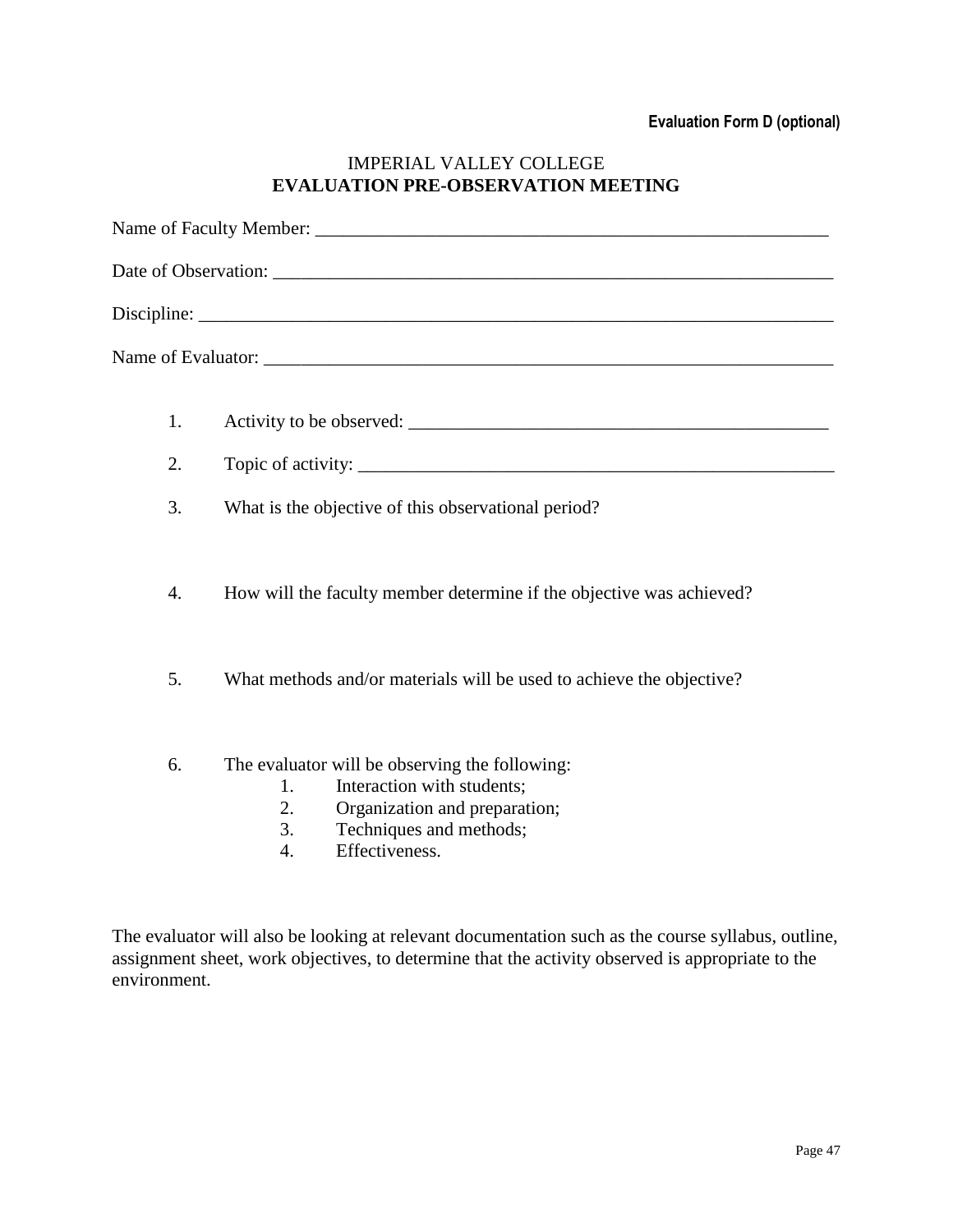**Evaluation Form E**

# **IMPERIAL VALLEY COLLEGE CLASSROOM OBSERVATION FORM**

|                |                                                                                                                                                           |   | Years of Teaching Experience at Imperial Valley College: ________________________ |
|----------------|-----------------------------------------------------------------------------------------------------------------------------------------------------------|---|-----------------------------------------------------------------------------------|
|                |                                                                                                                                                           |   |                                                                                   |
|                |                                                                                                                                                           |   |                                                                                   |
| I.             |                                                                                                                                                           |   |                                                                                   |
| Ш.             | Instructional Techniques Being Used (check all that apply):                                                                                               |   |                                                                                   |
|                | lecture<br>group activity and the settlement of the settlement of the settlement of the settlement of the settl<br>individual student assistance __ other |   | ___ discussion ___ audiovisual<br>combination                                     |
|                |                                                                                                                                                           |   |                                                                                   |
|                | your numeric assignment.<br>$5$ = Exceeds Expectation<br>$4 =$ Strong/Above Average<br>$3 =$ Competent                                                    |   | $2 = Marginal$<br>$1 = Unsatisfactory$                                            |
| Ⅲ.             | <b>Organization and Preparation for Teaching:</b>                                                                                                         |   |                                                                                   |
| А.             | Goals<br>[Clearly Stated or Written; relevant to larger goals; connected to other planned activities]                                                     |   | 2 3 4 5                                                                           |
| 1.<br>3.<br>5. | No apparent goal for the session<br>Some recognizable goals detected<br>Clearly defined goals                                                             |   |                                                                                   |
| Comments:      |                                                                                                                                                           |   |                                                                                   |
|                |                                                                                                                                                           |   |                                                                                   |
| В.             | Organization of Lesson<br>[Organized progression from each activity to the next]                                                                          | 1 | $2^{\circ}$<br>$\mathbf{3}$<br>4<br>5                                             |
| 1.             | No evidence of prior preparation                                                                                                                          |   |                                                                                   |

- 3. Evidence of some preparation
- 5. Creative planning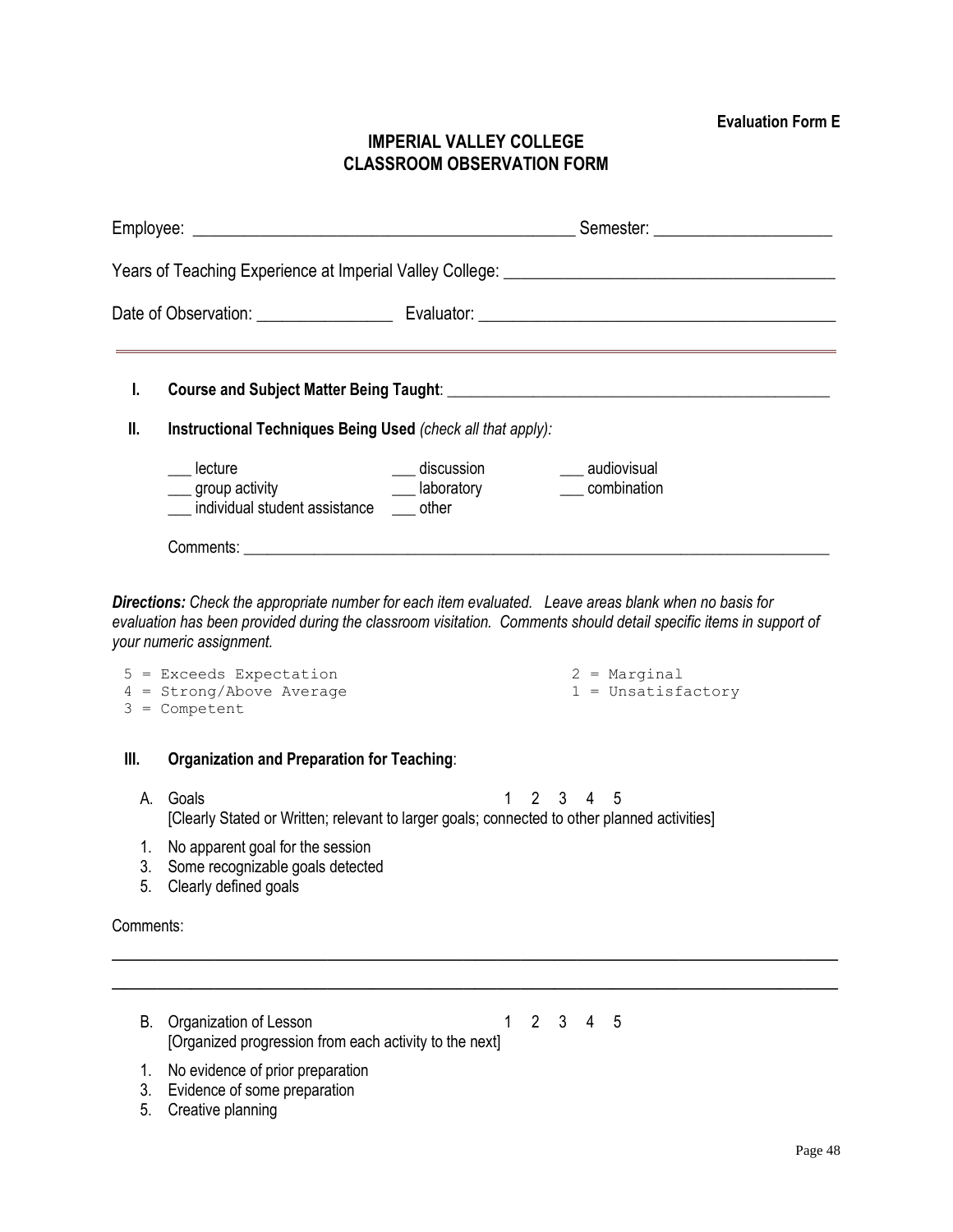Comments:

| C.        | <b>Classroom Management</b><br>$\overline{2}$<br>3<br>4<br>5<br>1                                                                 |
|-----------|-----------------------------------------------------------------------------------------------------------------------------------|
|           | [Use of classroom time; Punctuality and use of time and control of classroom]                                                     |
| 1.        | The faculty member struggles to gain control of the class                                                                         |
| 3.<br>5.  | Activities and order require effort by instructor<br>Class activities begin on time in an orderly matter                          |
|           |                                                                                                                                   |
| Comments: |                                                                                                                                   |
|           |                                                                                                                                   |
|           |                                                                                                                                   |
|           |                                                                                                                                   |
| D.        | $\overline{2}$<br>3<br><b>Organization of Materials</b><br>$\mathbf{1}$<br>$\overline{4}$<br>5<br>[Materials support instruction] |
| 1.        | Rambling and confusing                                                                                                            |
| 3.        | Discernible organizational pattern                                                                                                |
| 5.        | Clearly organized, easy to follow pattern                                                                                         |
| Comments: |                                                                                                                                   |
|           |                                                                                                                                   |
| IV.       | <b>Teaching Effectiveness:</b>                                                                                                    |
| А.        | $\overline{2}$<br>3 4 5<br><b>Subject Matter Expertise</b><br>1.                                                                  |
|           | [Mastery of and currency in the subject being covered]                                                                            |
| 1.        | Instructor appears to be unprepared in the subject being covered                                                                  |
| 3.        | Instructor demonstrates an adequate understanding of the subject                                                                  |
| 5.        | Instructor demonstrates a broad mastery (knowledge) of the field                                                                  |
| Comments: |                                                                                                                                   |
|           |                                                                                                                                   |
|           |                                                                                                                                   |

\_\_\_\_\_\_\_\_\_\_\_\_\_\_\_\_\_\_\_\_\_\_\_\_\_\_\_\_\_\_\_\_\_\_\_\_\_\_\_\_\_\_\_\_\_\_\_\_\_\_\_\_\_\_\_\_\_\_\_\_\_\_\_\_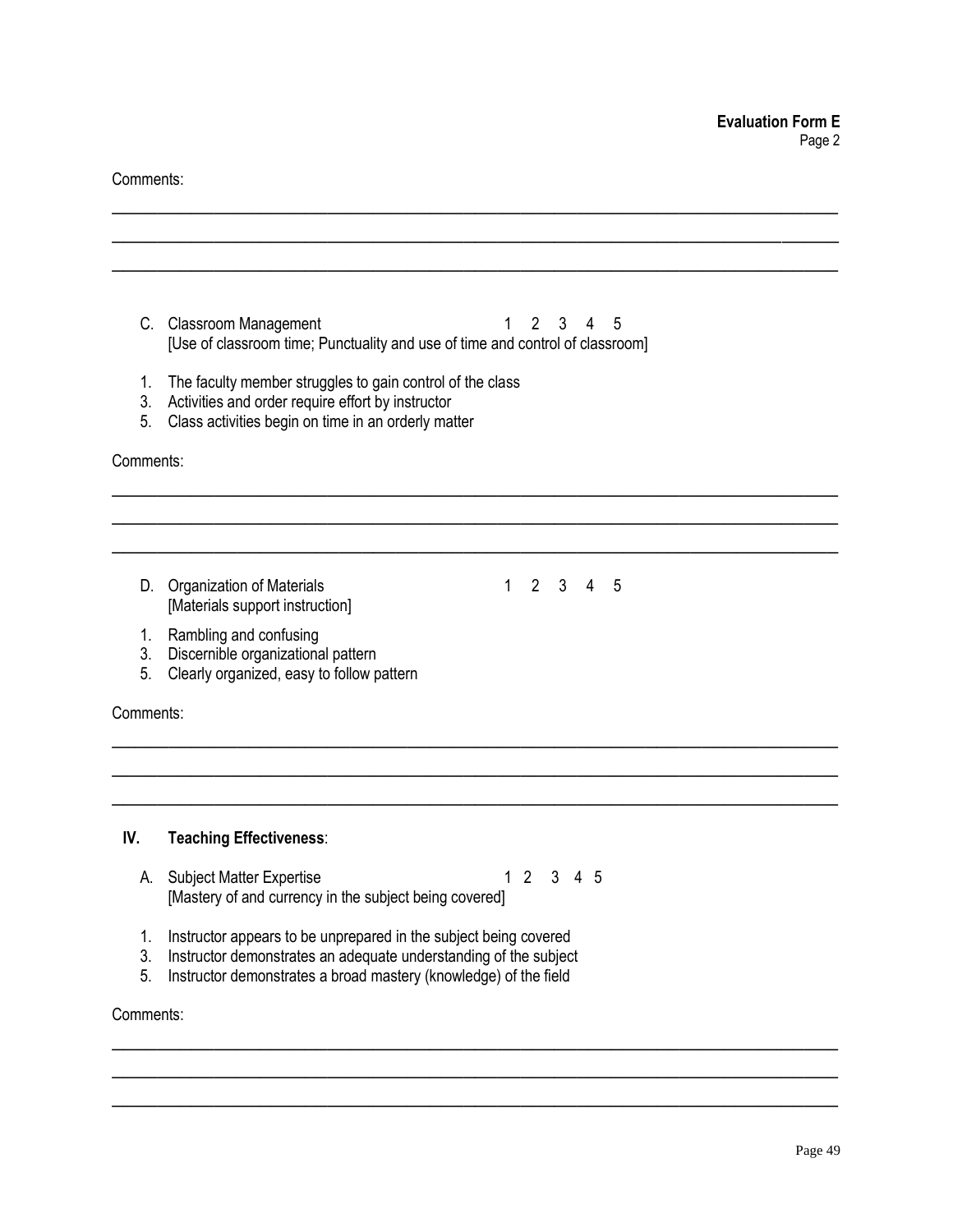Page 3

B. Subject Matter 1 2 3 4 5 [Master of teaching skills and strategies]

- 1. Techniques detract from accomplishing the class objectives
- 3. Techniques do not detract from accomplishing the class objectives
- 5. Techniques are appropriate to the objectives of the class.

Comments:

C. Presentation and Delivery 1 2 3 4 5 [Awareness of demeanor, vocabulary and articulation]

 $\overline{\phantom{a}}$  , and the contribution of the contribution of the contribution of the contribution of the contribution of the contribution of the contribution of the contribution of the contribution of the contribution of the  $\overline{\phantom{a}}$  , and the contribution of the contribution of the contribution of the contribution of the contribution of the contribution of the contribution of the contribution of the contribution of the contribution of the  $\overline{\phantom{a}}$  , and the contribution of the contribution of the contribution of the contribution of the contribution of the contribution of the contribution of the contribution of the contribution of the contribution of the

 $\overline{\phantom{a}}$  , and the contribution of the contribution of the contribution of the contribution of the contribution of the contribution of the contribution of the contribution of the contribution of the contribution of the  $\overline{\phantom{a}}$  , and the contribution of the contribution of the contribution of the contribution of the contribution of the contribution of the contribution of the contribution of the contribution of the contribution of the  $\overline{\phantom{a}}$  , and the contribution of the contribution of the contribution of the contribution of the contribution of the contribution of the contribution of the contribution of the contribution of the contribution of the

 $\overline{\phantom{a}}$  , and the contribution of the contribution of the contribution of the contribution of the contribution of the contribution of the contribution of the contribution of the contribution of the contribution of the  $\overline{\phantom{a}}$  , and the contribution of the contribution of the contribution of the contribution of the contribution of the contribution of the contribution of the contribution of the contribution of the contribution of the  $\overline{\phantom{a}}$  , and the contribution of the contribution of the contribution of the contribution of the contribution of the contribution of the contribution of the contribution of the contribution of the contribution of the

- 1. Inaudible, lacks enthusiasm, relies too heavily upon notes
- 3. Generally clear and understandable, good vocabulary and voice
- 5. Clear, enthusiastic, well poised and direct, suitable vocabulary and voice

#### Comments:

#### **V. Student Relationship**:

- A. Student Attention and Involvement 1 2 3 4 5 [Evidence of active engagement and participation by students]
- 1. Little student involvement evident
- 3. Some student involvement evident
- 5. Meaningful and active student involvement

#### Comments: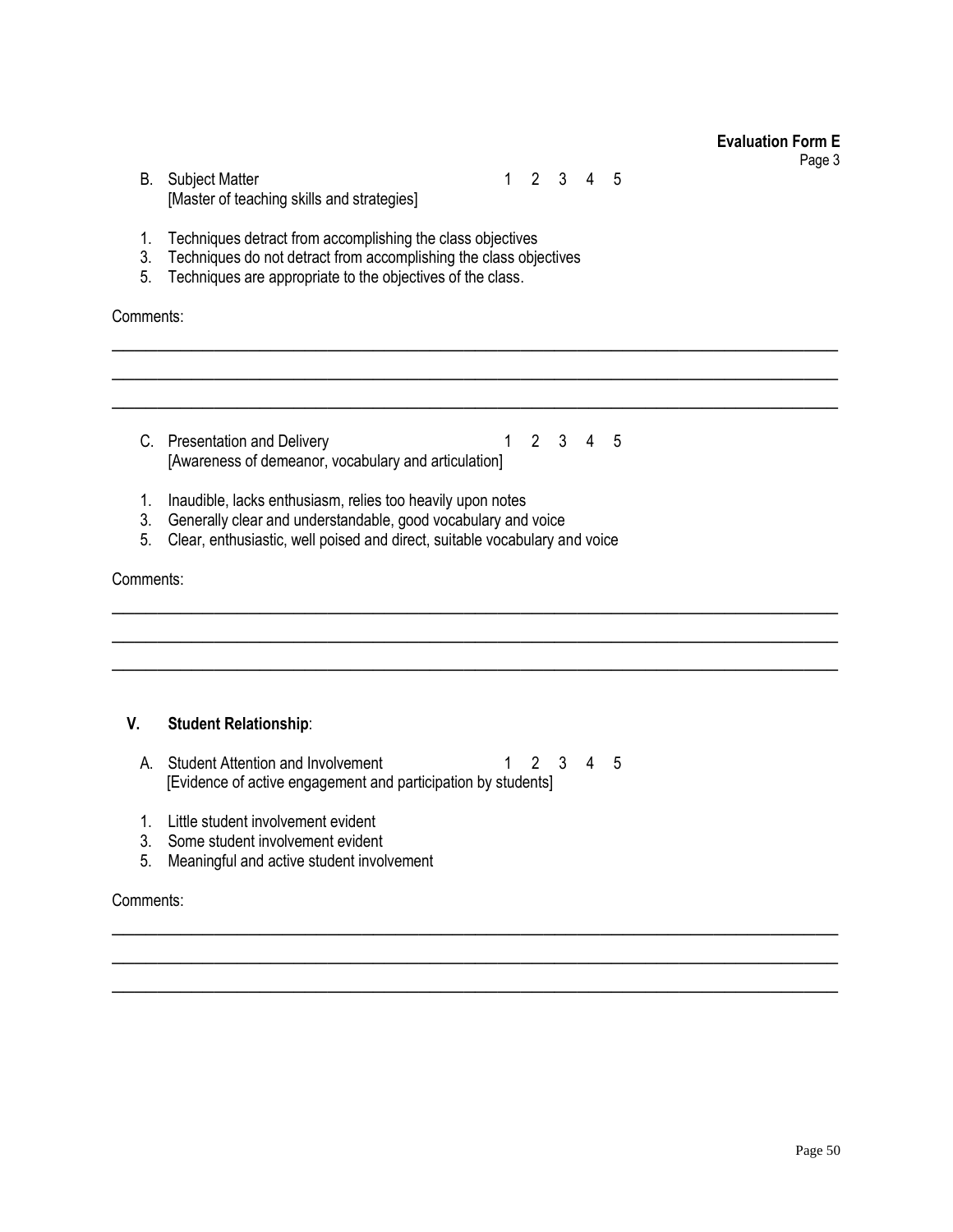| <b>B.</b> Learning Environment                  |
|-------------------------------------------------|
| [Creates an environment conductive to Learning] |

- 1. Apparent negative attitude toward students<br>3. Is helpful to students when called upon
- 
- 5. Seeks ways to be of assistance to students

Comments:

**Evaluation Summary:** 

| Candidate                | Signature | Date |
|--------------------------|-----------|------|
| Evaluator                | Signature | Date |
| Dean or Designee         | Signature | Date |
| VP for Academic Services | Signature | Date |

 $1 2 3 4 5$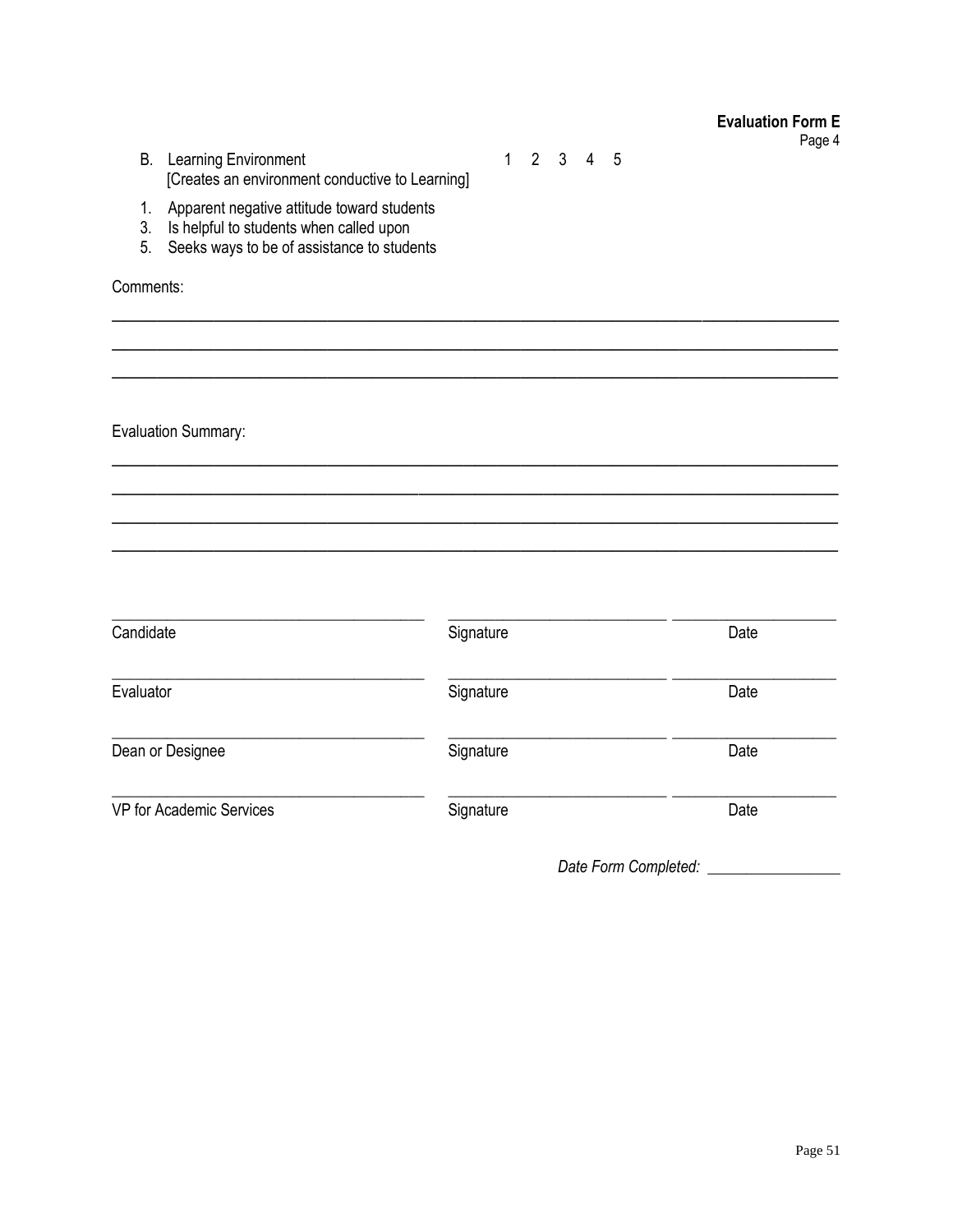**Evaluation Form F**

# **IMPERIAL VALLEY COLLEGE COUNSELING OBSERVATION FORM**

Counselor: \_\_\_\_\_\_\_\_\_\_\_\_\_\_\_\_\_\_\_\_\_\_\_\_\_\_\_\_\_\_\_\_\_\_\_\_\_\_\_\_\_\_\_\_\_ Semester: \_\_\_\_\_\_\_\_\_\_\_\_\_\_\_\_\_\_\_\_\_

Years of Counseling Experience at Imperial Valley College:

Date of Observation: \_\_\_\_\_\_\_\_\_\_\_\_\_\_\_\_ Evaluator: \_\_\_\_\_\_\_\_\_\_\_\_\_\_\_\_\_\_\_\_\_\_\_\_\_\_\_\_\_\_\_\_\_\_\_\_\_\_\_\_\_\_ **Scoring:** NA = Not Applicable 2 = Fair 4 = Good 1 = Needs Development 3 = Competent 5 = Exceeds Standards | NA | 1 | 2 | 3 | 4 | 5 Is prepared with appropriate materials for counseling session. Makes effective use of time in counseling session (e.g., logical flow, finishes within time allotted, etc.) Eliminates distractions during session (e.g., phone, interruptions, etc.) Demonstrates rapport building efforts (e.g., non-verbal behaviors, greeting students, providing privacy, awareness of and sensitivity to issues pertaining to cultural diversity) Demonstrates effective communications skills (e.g., active listening, accurate feedback, etc.) Assists students in the process of making decisions regarding academic and career goals. Determines student needs in terms of information (what do they know, what do they need to know, etc.) Demonstrates ability to meet student needs in a crisis situation (e.g., has ability to remain calm, assesses immediacy of the situation and responds appropriately, etc.) Interviews students to assess personal and academic strengths and weaknesses. Solicits student feedback regarding effectiveness of session. Reviews and interprets testing scores to facilitate advisement (e.g., determines appropriate placement, determines career options, etc.) Reviews and evaluates academic records to (1) determine status and/or (2) to determine course equivalencies. Actively listens and checks for understanding. Acknowledges feedback, then responds accordingly. Provides feedback. Demonstrates knowledge of academic counseling as it pertains to transfer or occupational programs.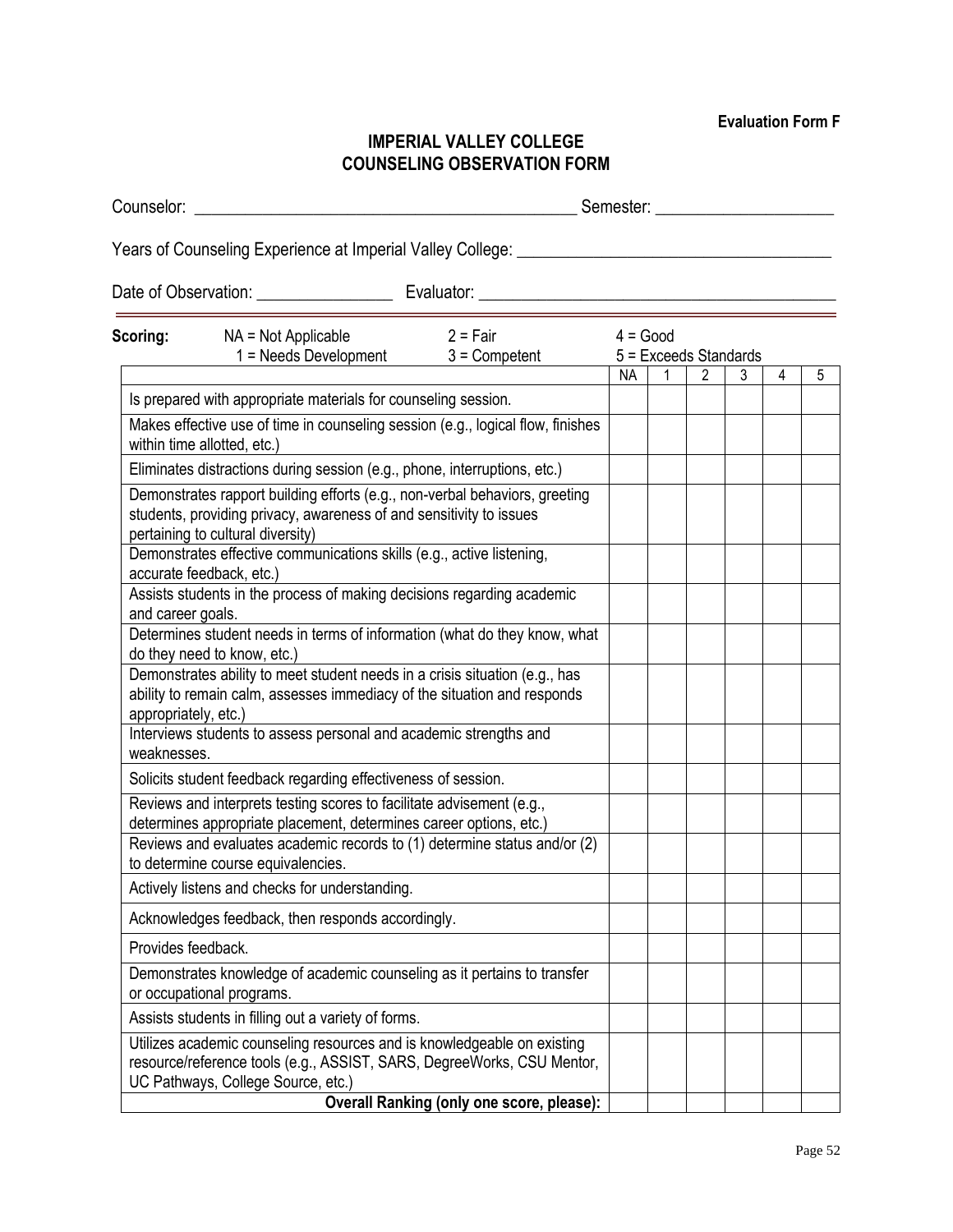| Candidate               | Signature | Date |
|-------------------------|-----------|------|
| Evaluator               | Signature | Date |
| Dean or Designee        | Signature | Date |
| VP for Student Services | Signature | Date |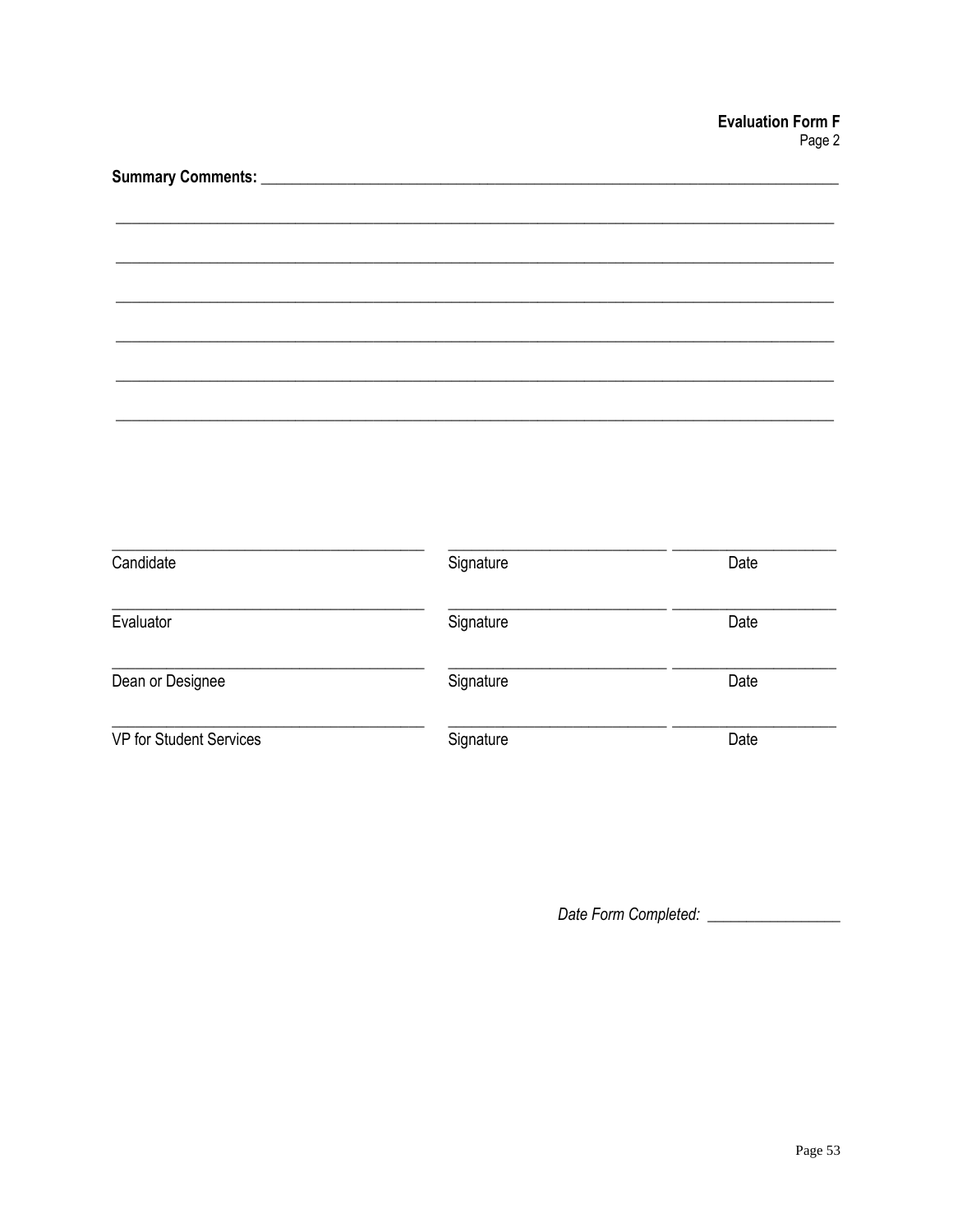#### **Evaluation Form G**

# **IMPERIAL VALLEY COLLEGE EVALUATION OF DUTIES AND RESPONSIBILITIES LIBRARIANS**

| Scoring:  | $NA = Not Applicable$<br>1 = Needs Development                                                                                       | $2 = Fair$<br>$3 =$ Competent | $4 = Good$<br>$5 =$ Exceeds Standards |     |   |                           |   |   |
|-----------|--------------------------------------------------------------------------------------------------------------------------------------|-------------------------------|---------------------------------------|-----|---|---------------------------|---|---|
|           | Employee: __________________________                                                                                                 | Semester:                     |                                       |     |   |                           |   |   |
|           |                                                                                                                                      |                               |                                       |     |   | Mark Appropriate Response |   |   |
| ı.        | Performance of professional responsibilities:                                                                                        |                               |                                       | NA. | 2 | 3                         | 4 | 5 |
|           | A. Performs specific duties as directed                                                                                              |                               |                                       |     |   |                           |   |   |
|           | B. Participates in regular improvement of area                                                                                       |                               |                                       |     |   |                           |   |   |
|           | C. Posts and maintains regular office hours                                                                                          |                               |                                       |     |   |                           |   |   |
|           | D. Conducts workshops or training                                                                                                    |                               |                                       |     |   |                           |   |   |
|           | E. Participates in the development, assessment, and evaluation of<br>student learning outcomes/services area outcomes as appropriate |                               |                                       |     |   |                           |   |   |
|           | F. Attends optional professional organization activities                                                                             |                               |                                       |     |   |                           |   |   |
| Comments: |                                                                                                                                      |                               |                                       |     |   |                           |   |   |
|           |                                                                                                                                      |                               |                                       |     |   |                           |   |   |
|           |                                                                                                                                      |                               |                                       |     |   |                           |   |   |
|           |                                                                                                                                      |                               |                                       |     |   |                           |   |   |

|           |                                                                    | Mark Appropriate Response |  |   |   |   |   |
|-----------|--------------------------------------------------------------------|---------------------------|--|---|---|---|---|
| Ш.        | Performance of departmental and campus duties:                     | <b>NA</b>                 |  | 2 | 3 | 4 | 5 |
|           | Attends appropriate division, department, or office meetings<br>А. |                           |  |   |   |   |   |
|           | Serves on campus committee(s)<br>В.                                |                           |  |   |   |   |   |
|           | Other departmental or campus duties<br>C.                          |                           |  |   |   |   |   |
| Comments: |                                                                    |                           |  |   |   |   |   |
|           |                                                                    |                           |  |   |   |   |   |
|           |                                                                    |                           |  |   |   |   |   |

# Evaluator Date **Date**

\_\_\_\_\_\_\_\_\_\_\_\_\_\_\_\_\_\_\_\_\_\_\_\_\_\_\_\_\_\_\_\_\_\_\_\_\_\_\_\_ \_\_\_\_\_\_\_\_\_\_\_\_\_\_\_\_\_\_\_\_\_\_\_\_\_\_\_\_ \_\_\_\_\_\_\_\_\_\_\_\_\_\_\_\_\_\_\_\_\_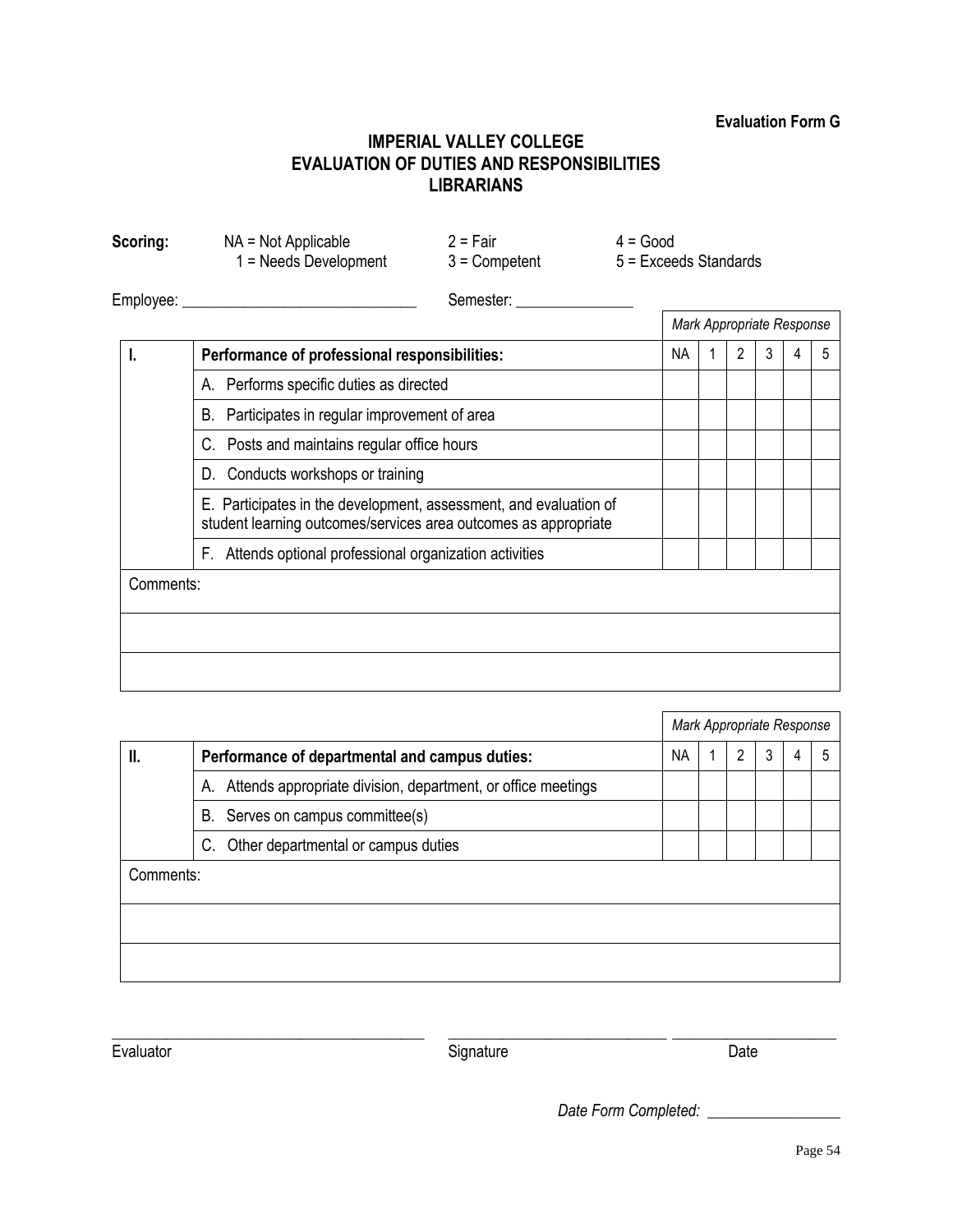# **Evaluation Form H**

# **IMPERIAL VALLEY COLLEGE EVALUATION OF DUTIES AND RESPONSIBILITIES NON-CLASSROOM FACULTY**

**Scoring:** NA = Not Applicable 2 = Fair 4 = Good 1 = Needs Development 3 = Competent 5 = Exceeds Standards Employee: \_\_\_\_\_\_\_\_\_\_\_\_\_\_\_\_\_\_\_\_\_\_\_\_\_\_\_\_\_\_ Semester: \_\_\_\_\_\_\_\_\_\_\_\_\_\_\_

|           |                                                                                                                                        | Mark Appropriate Response |   |   |   |
|-----------|----------------------------------------------------------------------------------------------------------------------------------------|---------------------------|---|---|---|
|           | Performance of professional responsibilities:                                                                                          | NA                        | 2 | 3 | 5 |
|           | Performs specific duties as directed<br>А.                                                                                             |                           |   |   |   |
|           | Participates in regular improvement of area<br>В.                                                                                      |                           |   |   |   |
|           | C. Posts and maintains regular office hours                                                                                            |                           |   |   |   |
|           | Conducts workshops or training<br>D.                                                                                                   |                           |   |   |   |
|           | Participates in the development, assessment, and evaluation of<br>Е.<br>student learning outcomes/service area outcomes as appropriate |                           |   |   |   |
|           | Attends optional professional organization activities<br>F.                                                                            |                           |   |   |   |
| Comments: |                                                                                                                                        |                           |   |   |   |
|           |                                                                                                                                        |                           |   |   |   |
|           |                                                                                                                                        |                           |   |   |   |
|           |                                                                                                                                        |                           |   |   |   |

|           |                                                                    | Mark Appropriate Response |  |   |  |  |  |
|-----------|--------------------------------------------------------------------|---------------------------|--|---|--|--|--|
| II.       | Performance of departmental and campus duties:                     | <b>NA</b>                 |  | 2 |  |  |  |
|           | Attends appropriate division, department, or office meetings<br>А. |                           |  |   |  |  |  |
|           | Serves on campus committee(s)<br>В.                                |                           |  |   |  |  |  |
|           | Other departmental or campus duties<br>C.                          |                           |  |   |  |  |  |
| Comments: |                                                                    |                           |  |   |  |  |  |
|           |                                                                    |                           |  |   |  |  |  |
|           |                                                                    |                           |  |   |  |  |  |
|           |                                                                    |                           |  |   |  |  |  |

| Evaluator |
|-----------|
|-----------|

\_\_\_\_\_\_\_\_\_\_\_\_\_\_\_\_\_\_\_\_\_\_\_\_\_\_\_\_\_\_\_\_\_\_\_\_\_\_\_\_ \_\_\_\_\_\_\_\_\_\_\_\_\_\_\_\_\_\_\_\_\_\_\_\_\_\_\_\_ \_\_\_\_\_\_\_\_\_\_\_\_\_\_\_\_\_\_\_\_\_ Signature Date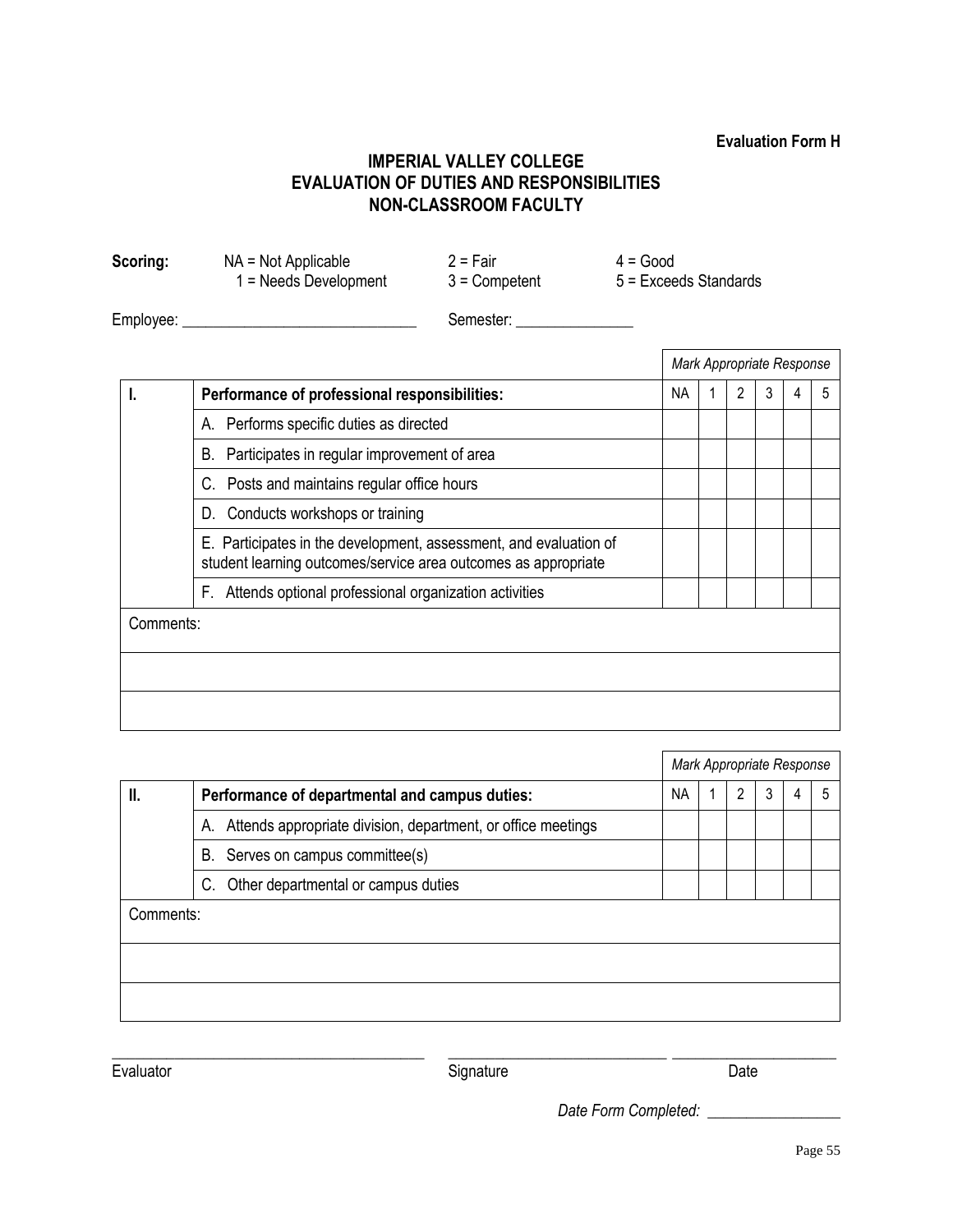# **Evaluation Form I**

# **IMPERIAL VALLEY COLLEGE EVALUATION OF DUTIES AND RESPONSIBILITIES TEACHING FACULTY**

| Scoring:  | $NA = Not Applicable$<br>1 = Needs Development                                                                | $2 = Fair$<br>$3 =$ Competent | $4 = Good$<br>$5 =$ Exceeds Standards |                           |   |   |   |
|-----------|---------------------------------------------------------------------------------------------------------------|-------------------------------|---------------------------------------|---------------------------|---|---|---|
|           | Employee: ____________________                                                                                | Semester:                     |                                       |                           |   |   |   |
|           |                                                                                                               |                               |                                       | Mark Appropriate Response |   |   |   |
| I.        | Performance of professional responsibilities:                                                                 |                               | <b>NA</b>                             | $\mathcal{P}$             | 3 | 4 | 5 |
|           | A. Holds class consistently as scheduled                                                                      |                               |                                       |                           |   |   |   |
|           | B. Maintains and submits appropriate records                                                                  |                               |                                       |                           |   |   |   |
|           | C. Posts and maintains regular office hours                                                                   |                               |                                       |                           |   |   |   |
|           | D. Participates in the development, assessment, and evaluation of<br>student learning outcomes as appropriate |                               |                                       |                           |   |   |   |
|           | E. Other professional responsibilities                                                                        |                               |                                       |                           |   |   |   |
| Comments: |                                                                                                               |                               |                                       |                           |   |   |   |
|           |                                                                                                               |                               |                                       |                           |   |   |   |
|           |                                                                                                               |                               |                                       |                           |   |   |   |

|           |                                                                    | Mark Appropriate Response |   |   |  |
|-----------|--------------------------------------------------------------------|---------------------------|---|---|--|
| II.       | Performance of departmental and campus duties:                     | <b>NA</b>                 | 2 | 4 |  |
|           | Attends appropriate division, department, or office meetings<br>А. |                           |   |   |  |
|           | B. Serves on campus committee(s)                                   |                           |   |   |  |
|           | Other departmental or campus duties<br>C.                          |                           |   |   |  |
| Comments: |                                                                    |                           |   |   |  |
|           |                                                                    |                           |   |   |  |
|           |                                                                    |                           |   |   |  |

| Evaluator |  |
|-----------|--|
|-----------|--|

\_\_\_\_\_\_\_\_\_\_\_\_\_\_\_\_\_\_\_\_\_\_\_\_\_\_\_\_\_\_\_\_\_\_\_\_\_\_\_\_ \_\_\_\_\_\_\_\_\_\_\_\_\_\_\_\_\_\_\_\_\_\_\_\_\_\_\_\_ \_\_\_\_\_\_\_\_\_\_\_\_\_\_\_\_\_\_\_\_\_ Signature Date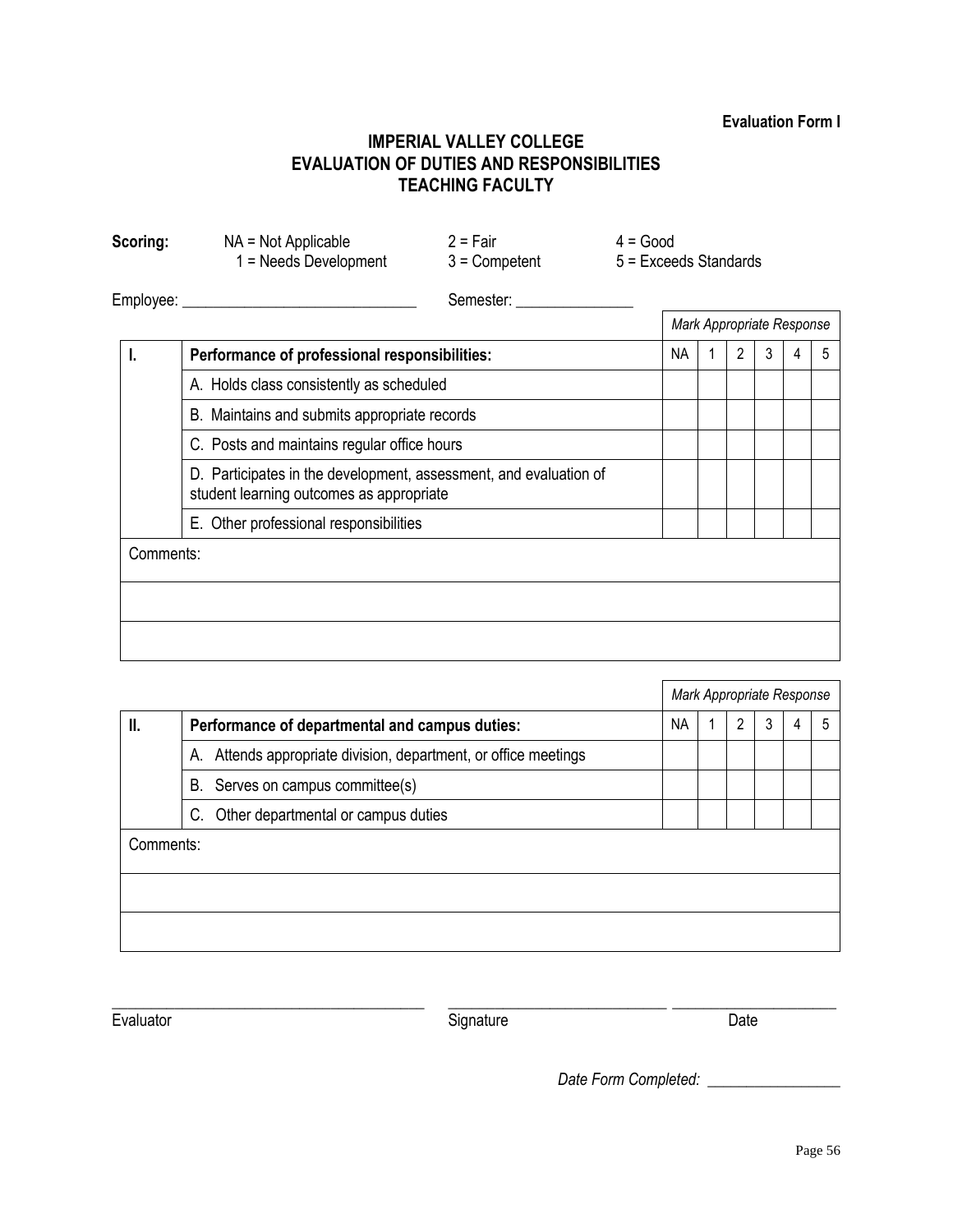#### **Evaluation Form J**

# **IMPERIAL VALLEY COLLEGE EVALUATION OF DUTIES AND RESPONSIBILITIES COUNSELORS**

**Scoring:** NA = Not Applicable 2 = Fair 4 = Good 1 = Needs Development 3 = Competent 5 = Exceeds Standards

Employee: \_\_\_\_\_\_\_\_\_\_\_\_\_\_\_\_\_\_\_\_\_\_\_\_\_\_\_\_\_\_ Semester: \_\_\_\_\_\_\_\_\_\_\_\_\_\_\_

|           |                                                                                                                                     | Mark Appropriate Response |  |   |   |   |   |
|-----------|-------------------------------------------------------------------------------------------------------------------------------------|---------------------------|--|---|---|---|---|
|           | Performance of professional responsibilities:                                                                                       | <b>NA</b>                 |  | 2 | 3 | 4 | 5 |
|           | A. Maintains appropriate records and documentation                                                                                  |                           |  |   |   |   |   |
|           | B. Maintains accurate and appropriate data entry                                                                                    |                           |  |   |   |   |   |
|           | C. Posts and maintains regular office hours                                                                                         |                           |  |   |   |   |   |
|           | D. Participates in the development, assessment, and evaluation of<br>student learning outcomes/service area outcomes as appropriate |                           |  |   |   |   |   |
|           | E. Other professional responsibilities                                                                                              |                           |  |   |   |   |   |
| Comments: |                                                                                                                                     |                           |  |   |   |   |   |
|           |                                                                                                                                     |                           |  |   |   |   |   |
|           |                                                                                                                                     |                           |  |   |   |   |   |
|           |                                                                                                                                     |                           |  |   |   |   |   |

|           |                                                                 | Mark Appropriate Response |  |   |  |  |
|-----------|-----------------------------------------------------------------|---------------------------|--|---|--|--|
| II.       | Performance of departmental and campus duties:                  | <b>NA</b>                 |  | 2 |  |  |
|           | A. Attends appropriate division, department, or office meetings |                           |  |   |  |  |
|           | B. Serves on campus committee(s)                                |                           |  |   |  |  |
|           | Other departmental or campus duties<br>C.                       |                           |  |   |  |  |
| Comments: |                                                                 |                           |  |   |  |  |
|           |                                                                 |                           |  |   |  |  |
|           |                                                                 |                           |  |   |  |  |

Evaluator Date **Contract Contract Contract Contract Contract Contract Contract Contract Contract Contract Contract Contract Contract Contract Contract Contract Contract Contract Contract Contract Contract Contract Contract** 

\_\_\_\_\_\_\_\_\_\_\_\_\_\_\_\_\_\_\_\_\_\_\_\_\_\_\_\_\_\_\_\_\_\_\_\_\_\_\_\_ \_\_\_\_\_\_\_\_\_\_\_\_\_\_\_\_\_\_\_\_\_\_\_\_\_\_\_\_ \_\_\_\_\_\_\_\_\_\_\_\_\_\_\_\_\_\_\_\_\_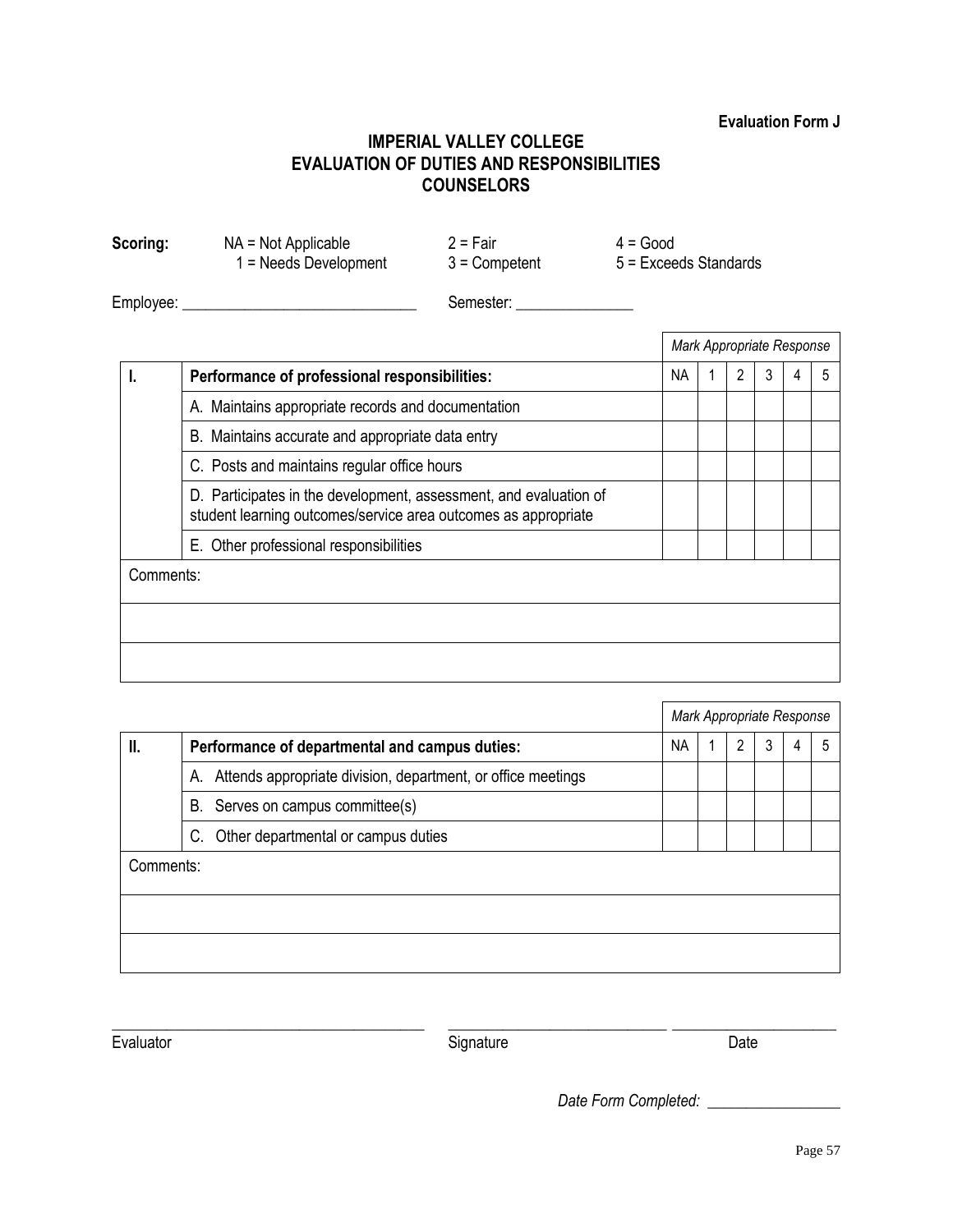# **IMPERIAL VALLEY COLLEGE LIBRARIAN OBSERVATION FORM**

| 1. Conducts reference interview and follow-up                                                                     |  |  |   | $1 \quad 2 \quad 3 \quad 4 \quad 5$ |             |  |  |  |
|-------------------------------------------------------------------------------------------------------------------|--|--|---|-------------------------------------|-------------|--|--|--|
| Comments:                                                                                                         |  |  |   |                                     |             |  |  |  |
|                                                                                                                   |  |  |   |                                     |             |  |  |  |
|                                                                                                                   |  |  |   |                                     |             |  |  |  |
| 2. Knows and follows Reference Desk and Library policies 1 2 3 4<br>Comments:                                     |  |  |   |                                     | -5          |  |  |  |
|                                                                                                                   |  |  |   |                                     |             |  |  |  |
|                                                                                                                   |  |  |   |                                     |             |  |  |  |
| 3. Acts in a manner that encourages patrons to ask questions 12 3 4 5                                             |  |  |   |                                     |             |  |  |  |
| Comments:                                                                                                         |  |  |   |                                     |             |  |  |  |
|                                                                                                                   |  |  |   |                                     |             |  |  |  |
|                                                                                                                   |  |  |   |                                     |             |  |  |  |
| 4. Exhibits knowledge of reference sources, continues to develop knowledge of collections and resources 1 2 3 4 5 |  |  |   |                                     |             |  |  |  |
| Comments:                                                                                                         |  |  |   |                                     |             |  |  |  |
|                                                                                                                   |  |  |   |                                     |             |  |  |  |
| 5. Exhibits teamwork regarding reference requests and library operations                                          |  |  | 1 | $\overline{2}$                      | 5<br>3<br>4 |  |  |  |
| Comments:                                                                                                         |  |  |   |                                     |             |  |  |  |
|                                                                                                                   |  |  |   |                                     |             |  |  |  |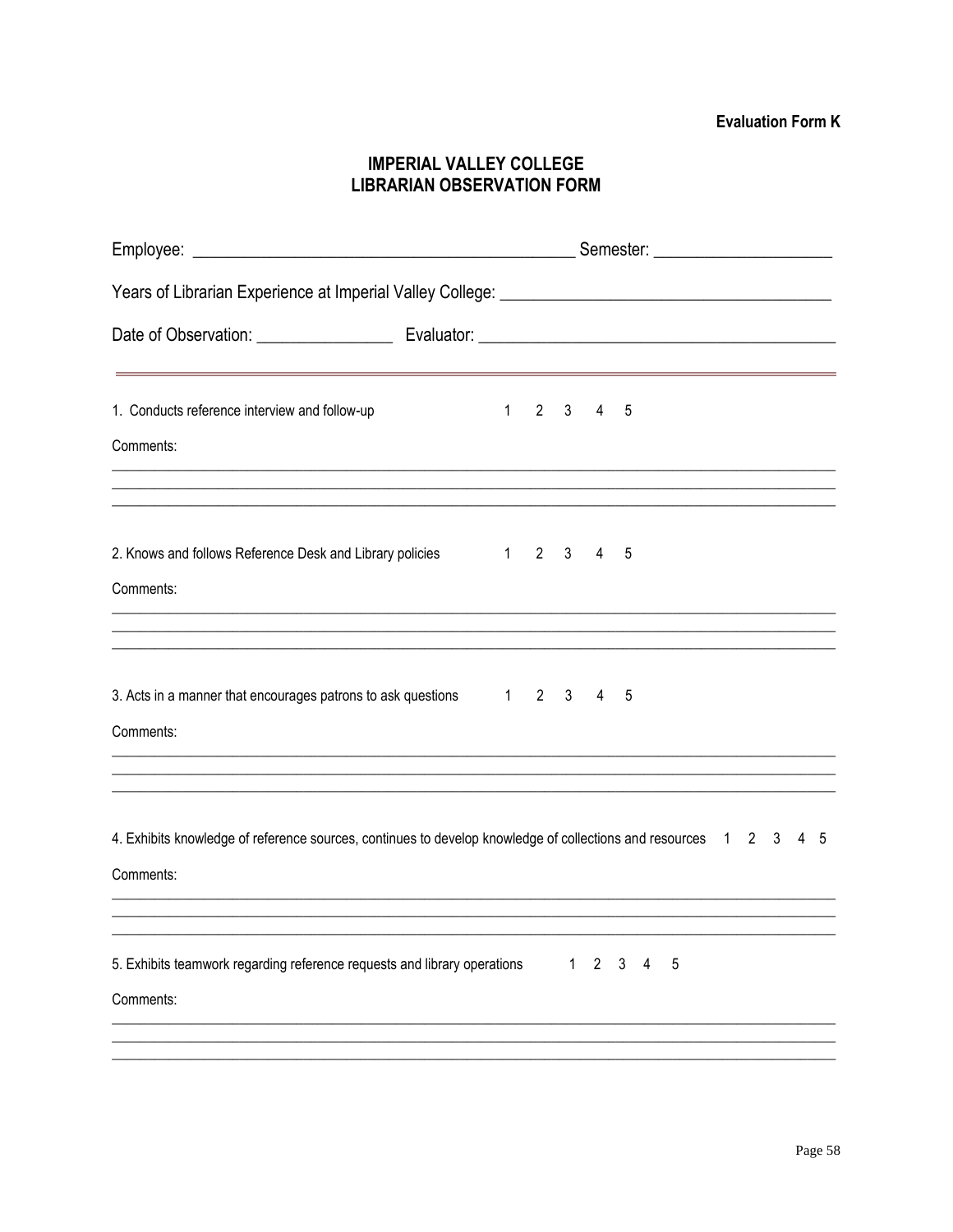| Candidate                | Signature | Date |
|--------------------------|-----------|------|
| Evaluator                | Signature | Date |
| Dean or Designee         | Signature | Date |
| VP for Academic Services | Signature | Date |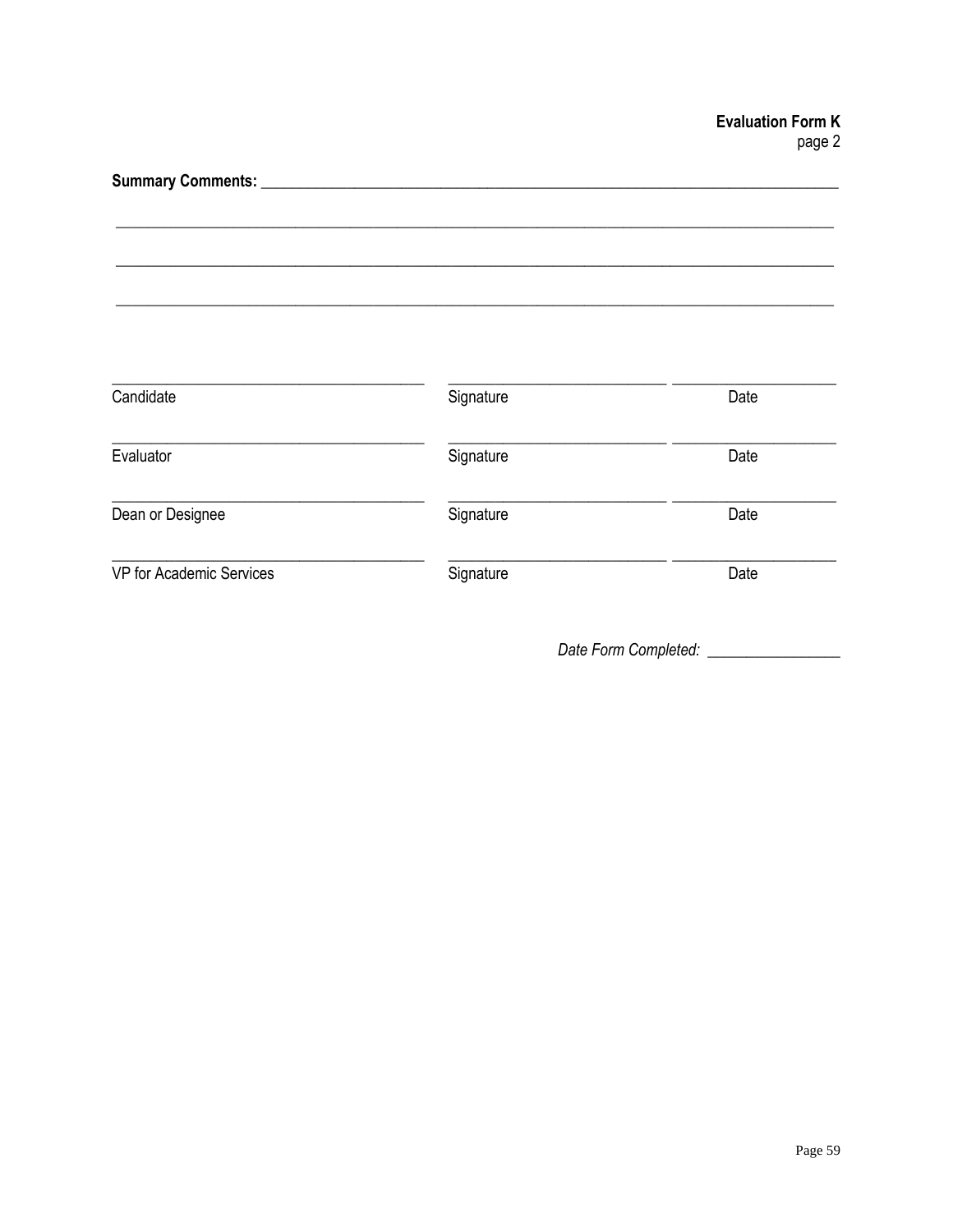# **IMPERIAL VALLEY COLLEGE** NON-CLASSROOM FACULTY OBSERVATION FORM

|                                                                                                                                   |                                                                                   | <u> 1989 - Johann John Stone, markin film yn y brening yn y brening yn y brening yn y brening y brening yn y bre</u> |
|-----------------------------------------------------------------------------------------------------------------------------------|-----------------------------------------------------------------------------------|----------------------------------------------------------------------------------------------------------------------|
|                                                                                                                                   |                                                                                   |                                                                                                                      |
|                                                                                                                                   |                                                                                   |                                                                                                                      |
|                                                                                                                                   |                                                                                   |                                                                                                                      |
|                                                                                                                                   |                                                                                   |                                                                                                                      |
|                                                                                                                                   |                                                                                   |                                                                                                                      |
|                                                                                                                                   |                                                                                   |                                                                                                                      |
|                                                                                                                                   |                                                                                   |                                                                                                                      |
|                                                                                                                                   | ,我们也不能在这里的时候,我们也不能在这里的时候,我们也不能在这里的时候,我们也不能会在这里的时候,我们也不能会在这里的时候,我们也不能会在这里的时候,我们也不能 |                                                                                                                      |
|                                                                                                                                   |                                                                                   |                                                                                                                      |
|                                                                                                                                   |                                                                                   |                                                                                                                      |
|                                                                                                                                   |                                                                                   |                                                                                                                      |
| <u> 1989 - Jan James James Jan James James Jan James James Jan James James Jan Jan James James Jan Jan James Jan</u><br>Candidate | Signature                                                                         | Date                                                                                                                 |
|                                                                                                                                   | Signature                                                                         |                                                                                                                      |
| Evaluator                                                                                                                         |                                                                                   | Date                                                                                                                 |
| Dean or Designee                                                                                                                  | <u> 1980 - Alexandria Statistik, fizik bizi</u><br>Signature                      | Date                                                                                                                 |
| VP for Academic Services                                                                                                          | Signature                                                                         | <u> 1999 - Andre A</u><br>Date                                                                                       |
|                                                                                                                                   |                                                                                   | Date Form Completed: _________                                                                                       |
|                                                                                                                                   |                                                                                   |                                                                                                                      |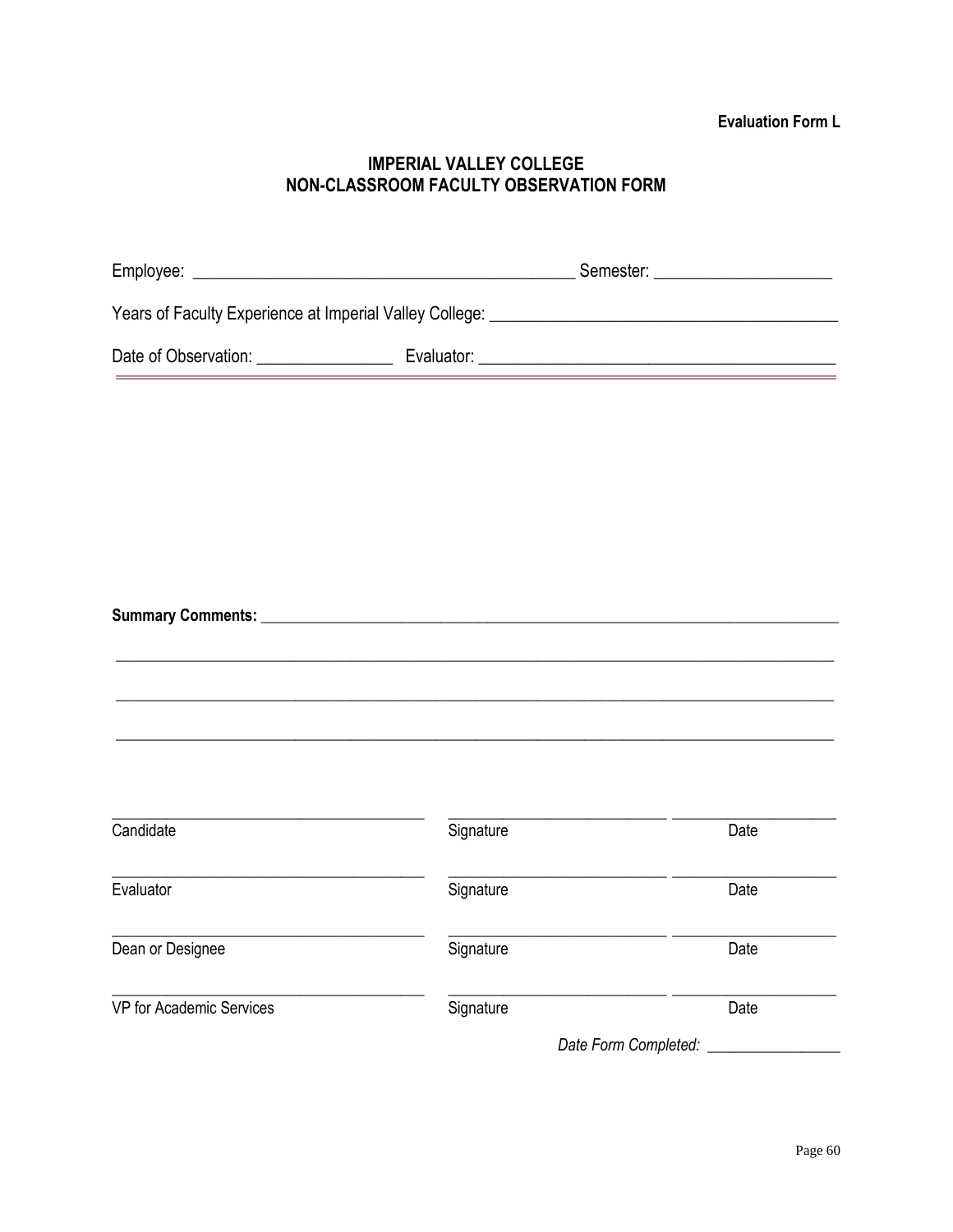# **IMPERIAL VALLEY COLLEGE STUDENT EVALUATION OF TEACHER FORM**

Instructor: \_\_\_\_\_\_\_\_\_\_\_\_\_\_\_\_\_\_\_\_\_\_\_\_\_\_\_\_\_\_\_\_\_\_\_\_\_\_\_\_\_\_ Course: \_\_\_\_\_\_\_\_\_\_\_\_\_\_\_\_\_\_\_\_\_\_\_\_\_\_\_\_\_\_\_\_\_\_\_

One of the major responsibilities of the college is to promote good teaching standards among the faculty. Students are among the best qualified to judge an instructor's teaching effectiveness and to offer suggestions for improvement.

Please take the time to provide feedback for your instructor in this course. Evaluate both the course and the instructor by using this form. These evaluations are completely confidential. Please be thoughtful and candid in your responses.

| The Course:                                                            | Poor | <b>Below</b><br>Average | Average | Good | Excellent |
|------------------------------------------------------------------------|------|-------------------------|---------|------|-----------|
| 1. Provides an accurate syllabus with a reading schedule               |      |                         |         |      |           |
| Defines Student Learning Outcomes as noted in the class syllabus<br>2. |      |                         |         |      |           |
| Explanation of grading policies and expectations for the course<br>3.  |      |                         |         |      |           |
| Organization and clarity of lectures<br>4.                             |      |                         |         |      |           |
| Clarity and appropriateness of tests to subject matter<br>5.           |      |                         |         |      |           |
| 6.<br>Fairness of grading                                              |      |                         |         |      |           |
| Clarity of assignments                                                 |      |                         |         |      |           |

|     | The Instructor:                                                           | Poor | <b>Below</b><br>Average | Average | Good | Excellent |
|-----|---------------------------------------------------------------------------|------|-------------------------|---------|------|-----------|
| 8.  | Showed an interest in the subject                                         |      |                         |         |      |           |
| 9.  | Encouraged students to ask questions and participate in class discussions |      |                         |         |      |           |
| 10. | Encouraged individual thinking and differences of opinion                 |      |                         |         |      |           |
| 11. | Spoke clearly                                                             |      |                         |         |      |           |
|     | 12. Clarity of assignments                                                |      |                         |         |      |           |
| 13. | Was accessible for individual conferences and office hours                |      |                         |         |      |           |
|     | 14. Was interested in and respectful to students                          |      |                         |         |      |           |
| 15. | Convened and dismissed class on time                                      |      |                         |         |      |           |
| 16. | Explained difficult parts of the material clearly                         |      |                         |         |      |           |
|     | 17. Was reasonably prompt in returning student papers                     |      |                         |         |      |           |
|     | 18. Would you recommend this instructor to a student like yourself?       |      | Yes                     |         | No   |           |

\_\_\_\_\_\_\_\_\_\_\_\_\_\_\_\_\_\_\_\_\_\_\_\_\_\_\_\_\_\_\_\_\_\_\_\_\_\_\_\_\_\_\_\_\_\_\_\_\_\_\_\_\_\_\_\_\_\_\_\_\_\_\_\_\_\_\_\_\_\_\_\_\_\_\_\_\_\_\_\_\_\_\_\_\_\_\_\_\_\_\_\_\_\_\_\_\_\_\_\_\_\_  $\_$  , and the set of the set of the set of the set of the set of the set of the set of the set of the set of the set of the set of the set of the set of the set of the set of the set of the set of the set of the set of th

Comments: \_\_\_\_\_\_\_\_\_\_\_\_\_\_\_\_\_\_\_\_\_\_\_\_\_\_\_\_\_\_\_\_\_\_\_\_\_\_\_\_\_\_\_\_\_\_\_\_\_\_\_\_\_\_\_\_\_\_\_\_\_\_\_\_\_\_\_\_\_\_\_\_\_\_\_\_\_\_\_\_\_\_\_\_\_\_\_\_\_\_\_\_\_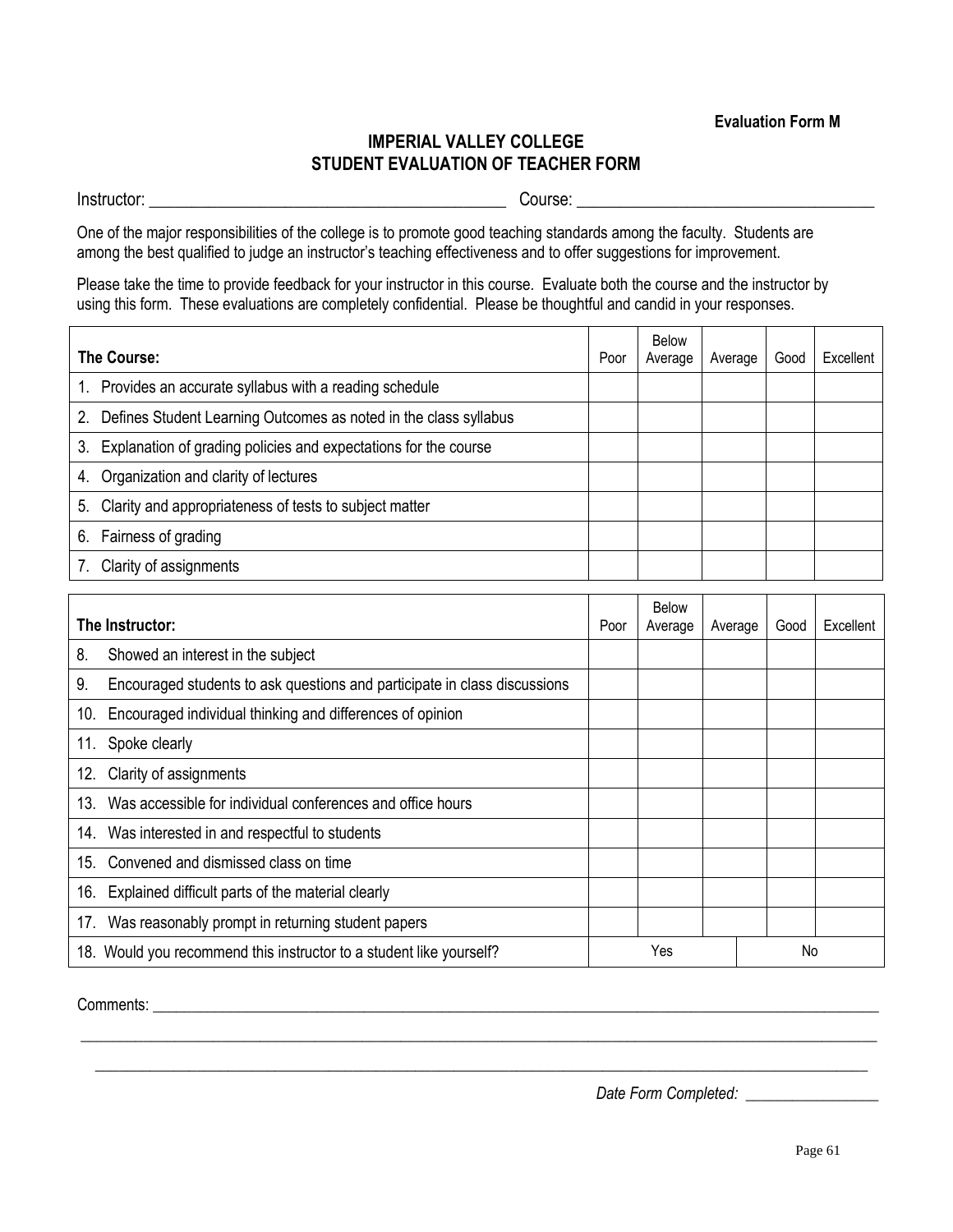# **IMPERIAL VALLEY COLLEGE STUDENT EVALUATION OF COUNSELOR FORM**

| ้านทริลโดเ | <b>TATE</b> |  |
|------------|-------------|--|
|            | ້           |  |

Please answer the following questions. Your honest answers will help improve counseling services to all students.

|                                                                                                                                | Poor | <b>Below</b><br>Average | Average | Good | Excellent |
|--------------------------------------------------------------------------------------------------------------------------------|------|-------------------------|---------|------|-----------|
| 1. Please rate the level of interest and concern shown by the counselor for your<br>questions and/or concerns.                 |      |                         |         |      |           |
| 2. Please rate the level of knowledge demonstrated by the counselor about<br>your academic interest or problem.                |      |                         |         |      |           |
| 3. Please rate your counselor's ability to explain your options and/or answer<br>your questions in a way which you understood. |      |                         |         |      |           |
| Please rate your overall satisfaction with this counselor.<br>4.                                                               |      |                         |         |      |           |

|                                                                                                                          | Circle Yes or No |    |  |
|--------------------------------------------------------------------------------------------------------------------------|------------------|----|--|
| Did you receive prompt and courteous service from your counselor?<br>5.                                                  | Yes              | No |  |
| 6. Were all of your questions answered when you met with the counselor                                                   | Yes              | No |  |
| Did the counselor provide information on various options available to you in reaching your<br>7.<br>educational goal(s)? | Yes              | No |  |
| Would you choose to see this counselor again?<br>8.                                                                      | Yes              | No |  |

| 9. What suggestions would you make to improve counseling services to students? |  |
|--------------------------------------------------------------------------------|--|
|                                                                                |  |
|                                                                                |  |
|                                                                                |  |
|                                                                                |  |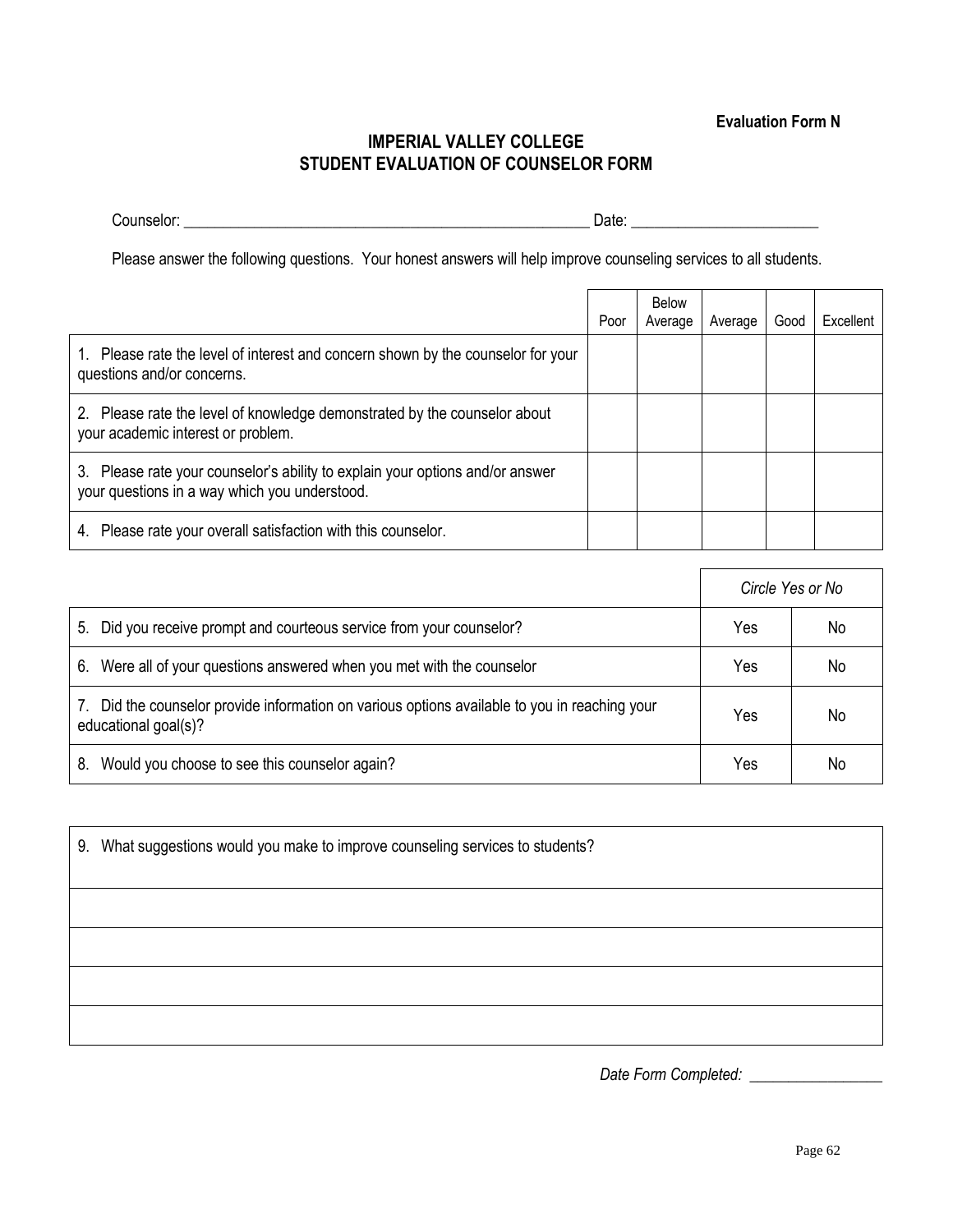# **Evaluation Form O**

# **IMPERIAL VALLEY COLLEGE STUDENT EVALUATION OF LIBRARIAN FORM**

Librarian: The Contract of Contract of Contract of Contract of Contract of Contract of Contract of Contract of Contract of Contract of Contract of Contract of Contract of Contract of Contract of Contract of Contract of Con

Thank you for taking the time to circle your answers and give us any anonymous feedback that will improve our library orientation and training sessions.

|                                                                                                                                                               | Agree | Neutral/<br>Undecided | Disagree |  |
|---------------------------------------------------------------------------------------------------------------------------------------------------------------|-------|-----------------------|----------|--|
| The instructor met the class on time, was enthusiastic, and used the allocated time<br>effectively.                                                           |       |                       |          |  |
| The instructor's presentation style held my interest and was appropriate for the situation.<br>2.                                                             |       |                       |          |  |
| 3. The instructor was well-prepared for the orientation and knew the subject.                                                                                 |       |                       |          |  |
| 4. The instructor adapted to changing situations during the orientation, answered<br>questions, and made students feel welcome.                               |       |                       |          |  |
| The instructor included learning methods such as hands-on searching of databases that<br>5.<br>helped me understand how to use the library and its resources. |       |                       |          |  |
| The online database I think I will find most useful is<br>6.<br>a. EBSCOhost<br>b. ProQuest<br>c. Opposing Viewpoints in Context<br>d. Other:                 |       |                       |          |  |

7. What were the strengths of the orientation/instruction? What did you like best?

8. What were the weaknesses in the orientation/instruction? What did you dislike, and do you have any suggestions?